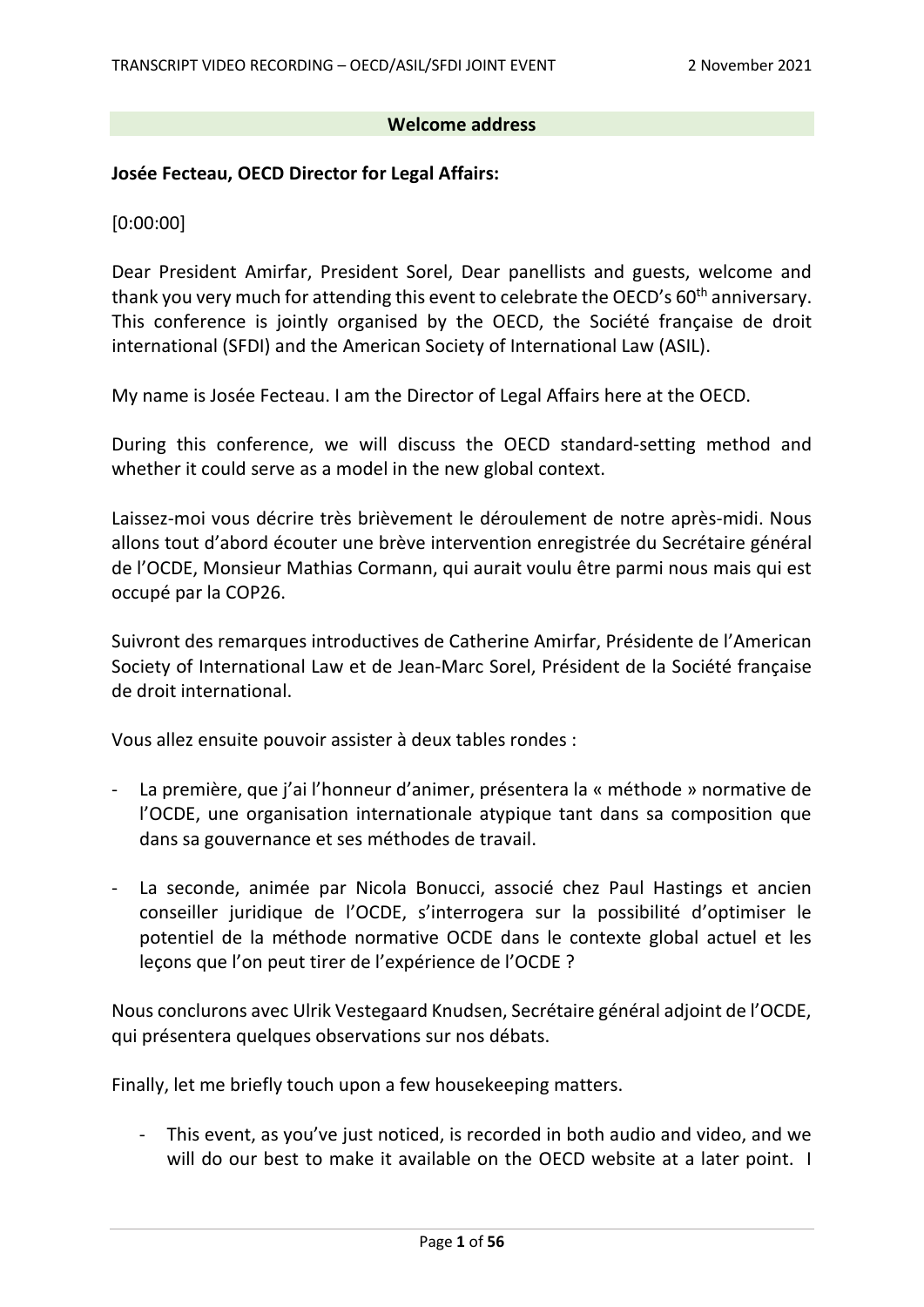would ask all members of the public to please turn off their video and audio during the recording of the event.

- Interpretation is available on the Zoom platform in English and French. If panellists wish to use the interpretation function, please do remember however to deactivate the function before taking the floor.
- If members of the public wish to ask questions to the panellists, I would invite them to do so in the "chat" and both Nicola and I will do our best to mesh them into the conversation with the panellists.
- Similarly, if you have any technical problems, please mention it to the staff on the "chat".

So let's start with the intervention from Mr Cormann.

\*\*\*

#### **Opening remarks**

### **Mathias Cormann, OECD Secretary General:**

[03:02:00]

President Catherine Amirfar, President Jean-Marc Sorel,

Mesdames et Messieurs, chers invités,

Je suis ravi de célébrer avec vous ce qui nous unit à l'OCDE depuis soixante ans - nos valeurs et normes communes.

Je remercie la Société française de droit international et l'American Society of International Law pour l'organisation de cet événement.

Today's event celebrates 60 years of OECD standard-setting, of substantive policy work based on strong expertise and evidence, and of constant evolution to improve how the OECD sets standards.

The Organisation has made tremendous progress to increase the visibility and the implementation of its standards. And this is of course a collective effort.

The Secretariat plays an important role but the primary responsibility lies with our Member countries which have embraced the progress we made.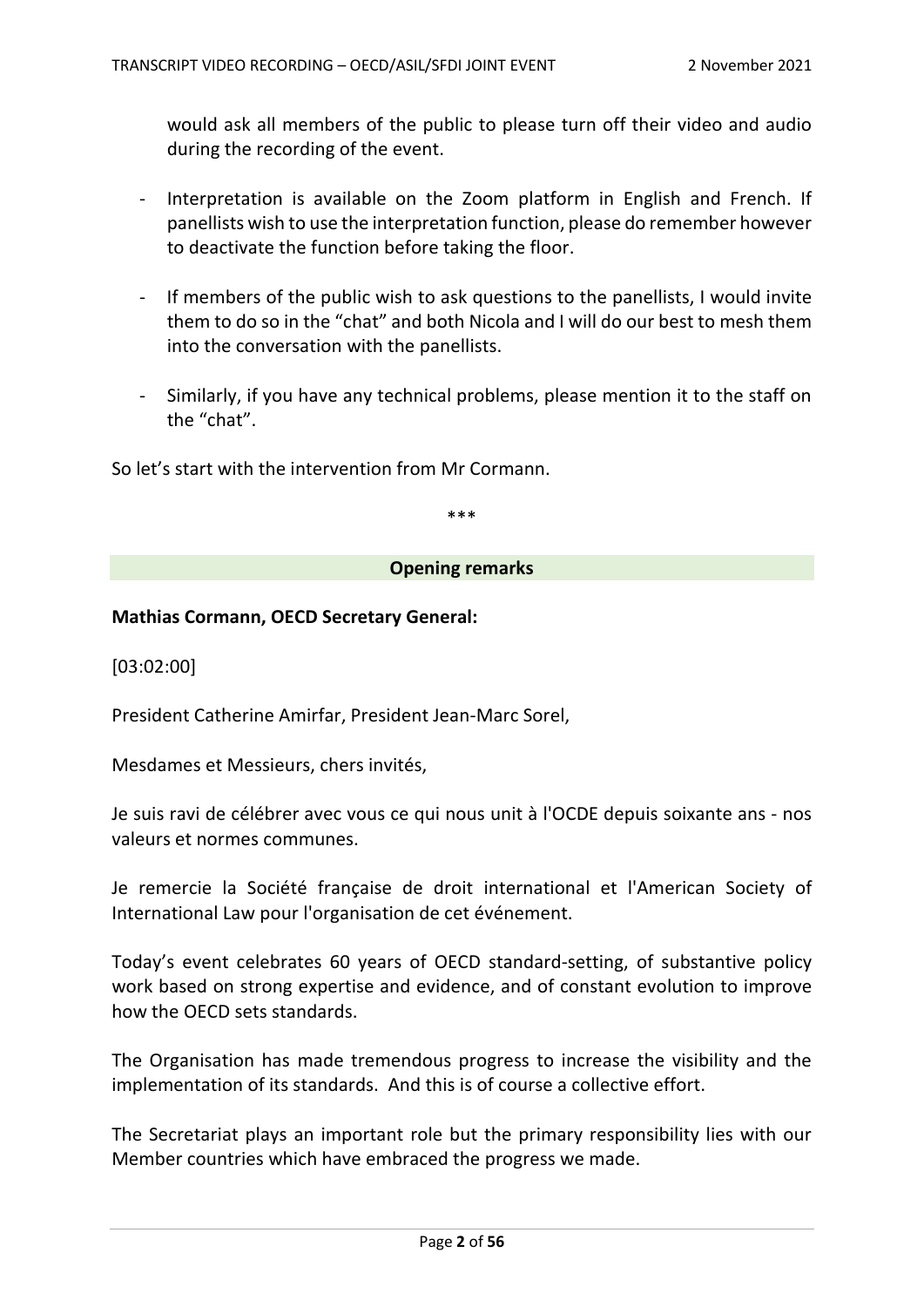Together, OECD members share a commitment to democracy, the rule of law, human rights, gender equality and a commitment to open and transparent market-economy principles.

We provide a highly effective values based international platform for cooperation to find the best possible solutions to the evolving challenges of our time. And we provide comparative data and policy analysis and evidence based advice on policy best practice and, importantly, we set standards. Our shared values and our methodology have stood the test of time.

Our standards are one of the major tools by which our shared values are given real meaning and promoted and advanced around the world.

The OECD has developed more than 450 legal instruments since its creation sixty years ago, 250 of which are still in force today. They help level the playing field. For example, standards such as the Codes of Liberalisation and Mutual Acceptance of Chemical Test data have supported international exchanges of goods, capital services and information. Standards on public governance, consumer protection and privacy have also all helped improve domestic outcomes and the well-being of citizens all around the world. In recent years, the OECD has developed innovative standards on cuttingedge issues like the taxation of multinational enterprises (BEPS) and principles for responsible stewardship of trustworthy Artificial Intelligence.

At our most recent meeting of the Council at Ministerial level three weeks ago, we have adopted three completely new legal instruments:

- 1. on enhancing access to and sharing of data,
- 2. on agile regulatory governance to harness innovation and on transparency
- 3. and on procedural fairness in competition law enforcement.

Five years ago, we started an OECD-wide standard-setting review. The goal of this exercise was two-fold.

First, to ensure that OECD standards remain fit for purpose and continue to support governments in the most effective way.

And Secondly, to take a step back and look at how the OECD set standards. As a result of this exercise we have cleaned up our stock of OECD Legal Instruments with 54 legal instruments abrogated and many updated.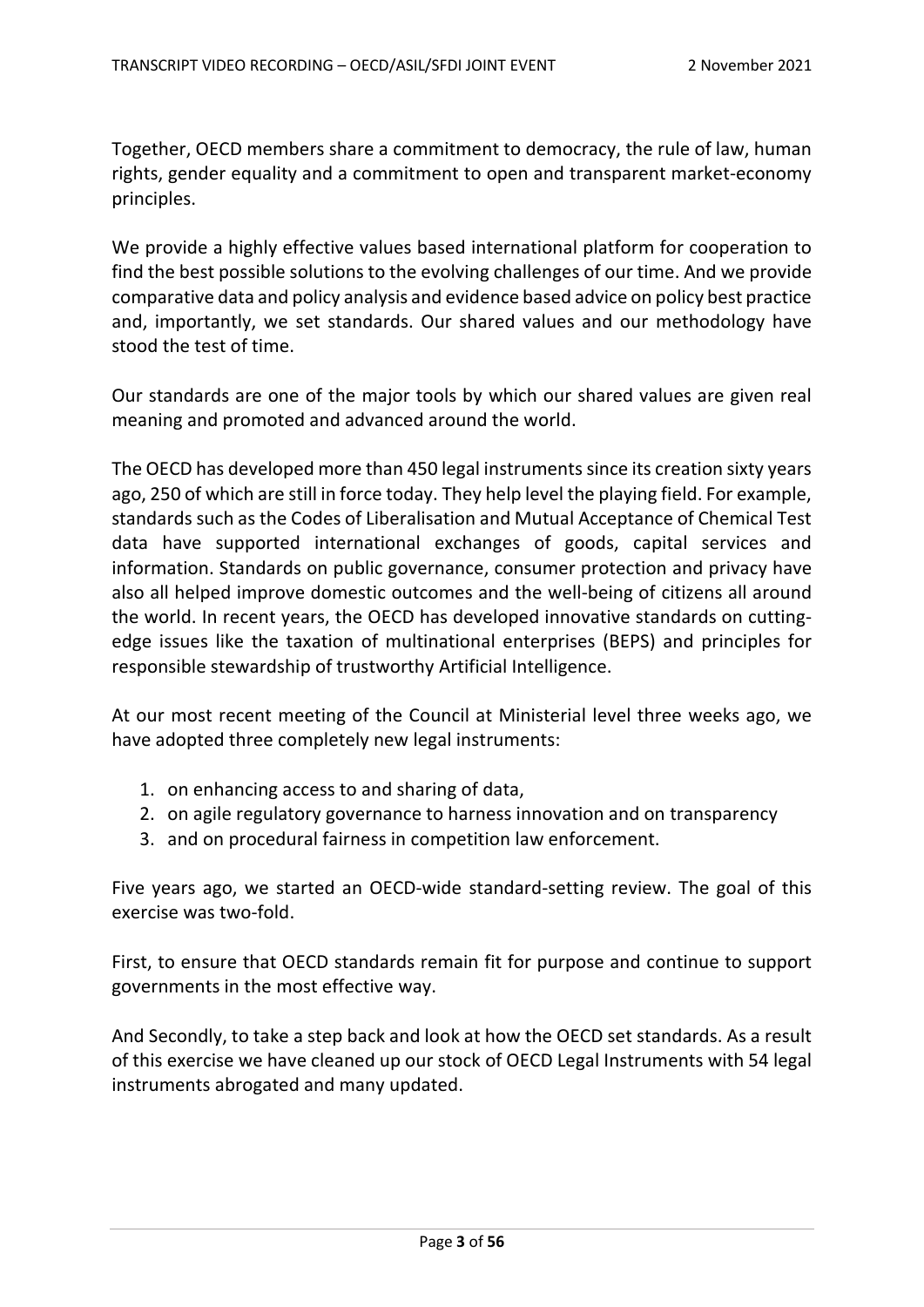We have also identified new areas for the Organisation to set standards, such as artificial intelligence or innovation in neurotechnology, and also improved the way we go about setting standards.

I would like to now share with you four ways on how we have improved the way we set standards.

First, we systematically develop tools to support the implementation of OECD standards. It is vital that Members and Secretariat work hand in hand on this. Over time, we have used more innovative tools and follow-up processes. In particular, we have developed what we call "implementation toolkits" which provide detailed guidance and best practices advice for each of the provisions of the concerned standard.

Secondly, we have improved our tools to promote OECD standards. To increase the visibility of our standards, we have recently revamped completely our online Compendium of OECD legal instruments. This online platform includes not only the text of the legal instruments but also important background information and documents with a downloadable booklet and unofficial translations.

Thirdly, we reach out to other international organisations and fora to maximise the reach of OECD standards. The OECD's flagship standards have been recognised and endorsed in other international organisations and fora, in particular the G20, giving them a global impact. This is increasingly important since, in today's world, the real impact of OECD standards will depend on their implementation by countries outside the OECD.

And fourthly, we try to react quickly to emerging issues. There are emerging challenges where the OECD has the potential to play a key role in setting the rules of the game, for example when it comes to the regulation of new technologies. We strive to identify these areas early on and to ensure that the OECD's voice is heard and influences the global debate because it's relevant.

The OECD standard-setting method has proven particularly useful to react quickly to emerging issues – as an example, the Recommendation on AI was developed in less than six months' time.

Chers collègues, je regrette de ne pas être avec vous aujourd'hui mais je vous laisse entre de très bonnes mains. Je vous souhaite à tous de profiter pleinement de cet évènement. La discussion que vous aurez aujourd'hui est fondamentale pour que l'Organisation continue d'améliorer son processus d'élaboration des normes. Vos interventions vont grandement contribuer à notre réflexion et je remercie tous les organisateurs et participants pour leurs interventions. Merci beaucoup.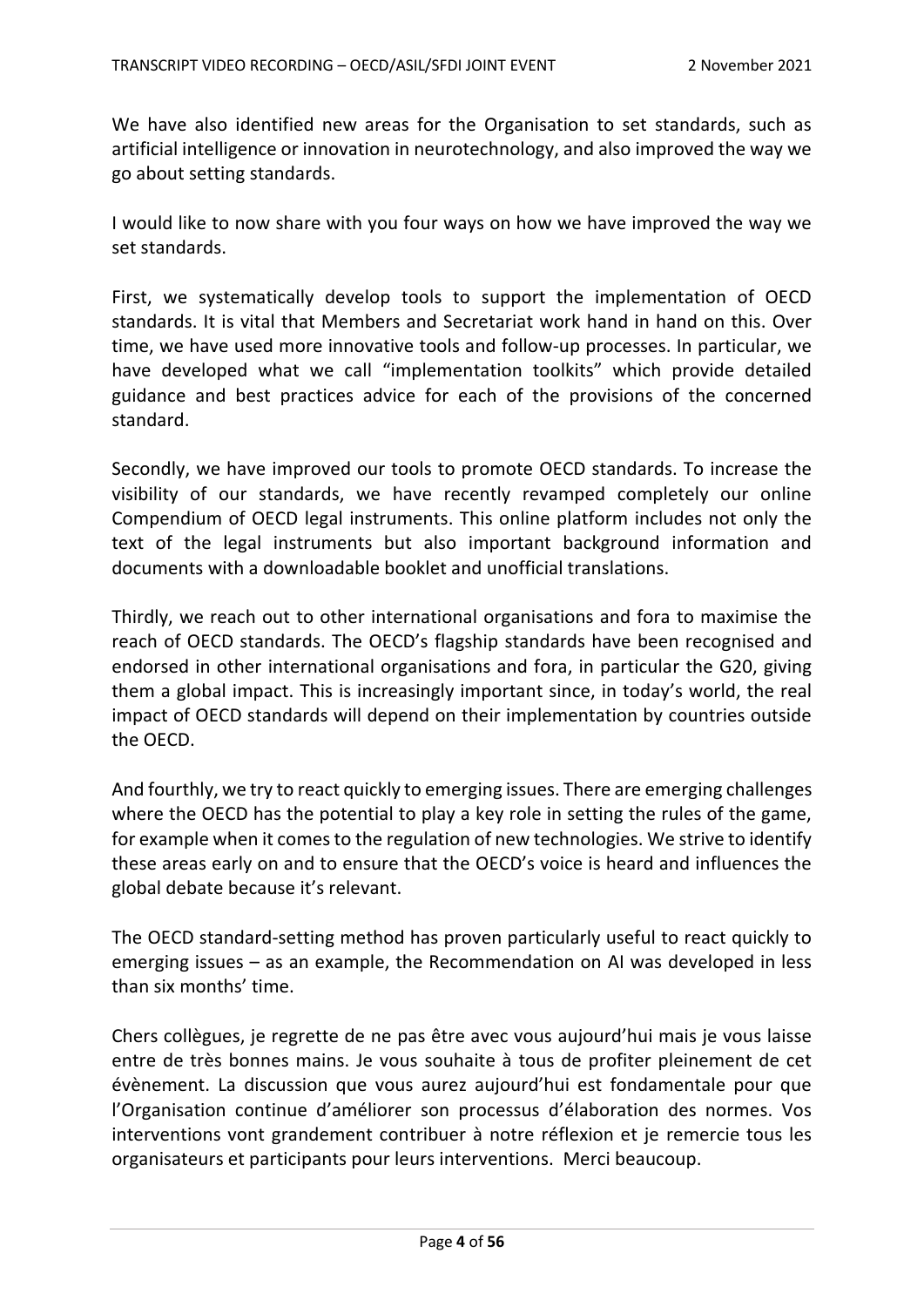#### **Josée Fecteau:**

[09:55:00]

May I now invite Catherine Amirfar to say a few words on behalf of the American Society for International Law. Catherine, the floor is yours.

\*\*\*

#### **Introductory remarks**

**Catherine Amirfar, President of ASIL:** 

[10:10:00]

Thank you so much. Greetings everyone from New York City. Bonjour.

My name is Catherine Amirfar and I have the privilege of serving as the President of the American Society of International Law.

It's my pleasure today to help welcome you to this joint event held by the OECD, ASIL and our colleagues at the French Society for International Law on the occasion of the OECD's 60<sup>th</sup> anniversary.

On behalf of the Society I want to wish the OECD a glorious  $60<sup>th</sup>$ . Since its foundation in 1961, the OECD has been an enterprise engaged by governments on policies to support resilient, inclusive and sustainable growth. It was and continues to be a community of like-minded. Committed to individual liberty, the values of democracy, the rule of law and defence of human rights. It is no wonder that the synergies between the OECD and ASIL remain.

ASIL was established in 1906 and chartered by the US Congress in 1960 with the mission to foster the study of International Law and promote the establishment and maintenance of international relations on the basis of law and justice. At ASIL we are proud to count ourselves among the like-minded community that also animates the OECD.

On April 7<sup>th</sup> 2018, under the inspired leadership of the then ASIL President, Lucinda Low who is with us today, ASIL and the OECD signed a Memorandum of Understanding to serve as a special basis for cooperation on legal issues ranging from anticorruption and Responsible Business Conduct to cybersecurity, data protection, migration and regulatory standard setting.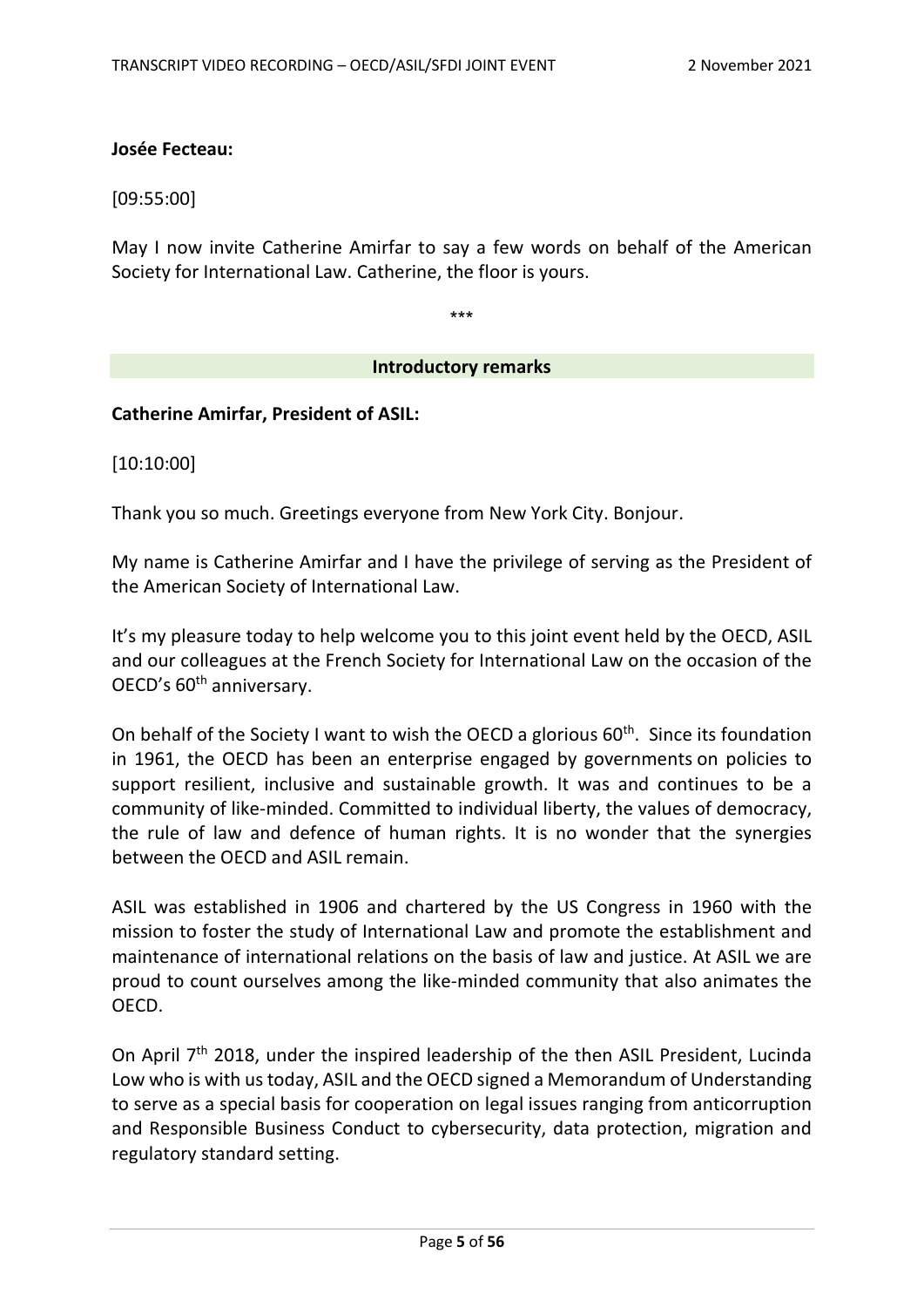In the years since its signing, our respective Organisations have enhanced a cooperation, especially in coming together to co-host programs, in addressing topics as varied as transnationalisation of anti-corruption law and hosting OECD representatives at ASIL's Annual Meeting in 2019 in an exploration of multilateralism's evolution in navigating a rising title for nationalism.

We are very proud to join this latest collaboration with the OECD and SFDI to discuss the OECD method as a model in the new global context. Today we ask through the lens of the work of the OECD and its methods if the system set up in 1945 should evolve and if so how? It will surprise no one to hear that equally, we at ASIL, are focused on this pivotal and uncertain world affairs making it especially important for us to come together as a global community to consider and debate the issues that matter most. We've made it a priority at ASIL to identify opportunities for collaboration and it is no exaggeration to say that our work with the OECD is among one of our most valued collaborations.

I want to end by extending a special thanks to Nicola Bonucci, who's been such a brilliant and valuable member of the ASIL leadership and who of course is very well known to the OECD from his time as Director of OECD Legal Affairs. Nicola, thank you for the energy you have brought to our two Organisations, including bringing us together today for this important event. And Josée, we are so happy to be working with you. Thank you all and I look forward to the discussion.

### **Josée Fecteau:**

### [13:45:00]

Thank you so much Catherine. Now j'invite Jean-Marc Sorel qui est le Président de la Société française de droit international, de nous dire quelques mots.

### **Jean-Marc Sorel, Président of SFDI**:

### [13:59:00]

Merci beaucoup et I will speak in French. Je vais commencer par, ce par quoi ma collègue Catherine Amirfar a conclu son intervention, par remercier très sincèrement Nicola Bonucci qui est un membre de la Société française de droit International et qui fait merveilleusement le pont entre pas mal d'Organisations dont l'OCDE, que vous connaissez bien, et notre Société française. Je suis très heureux de très brièvement ouvrir cette réunion sur le 60<sup>e</sup> anniversaire de l'OCDE en compagnie de ma collègue Présidente de l'American Society for International Law. C'est toujours un grand honneur de se voir même si c'est entre New York et Paris par Zoom.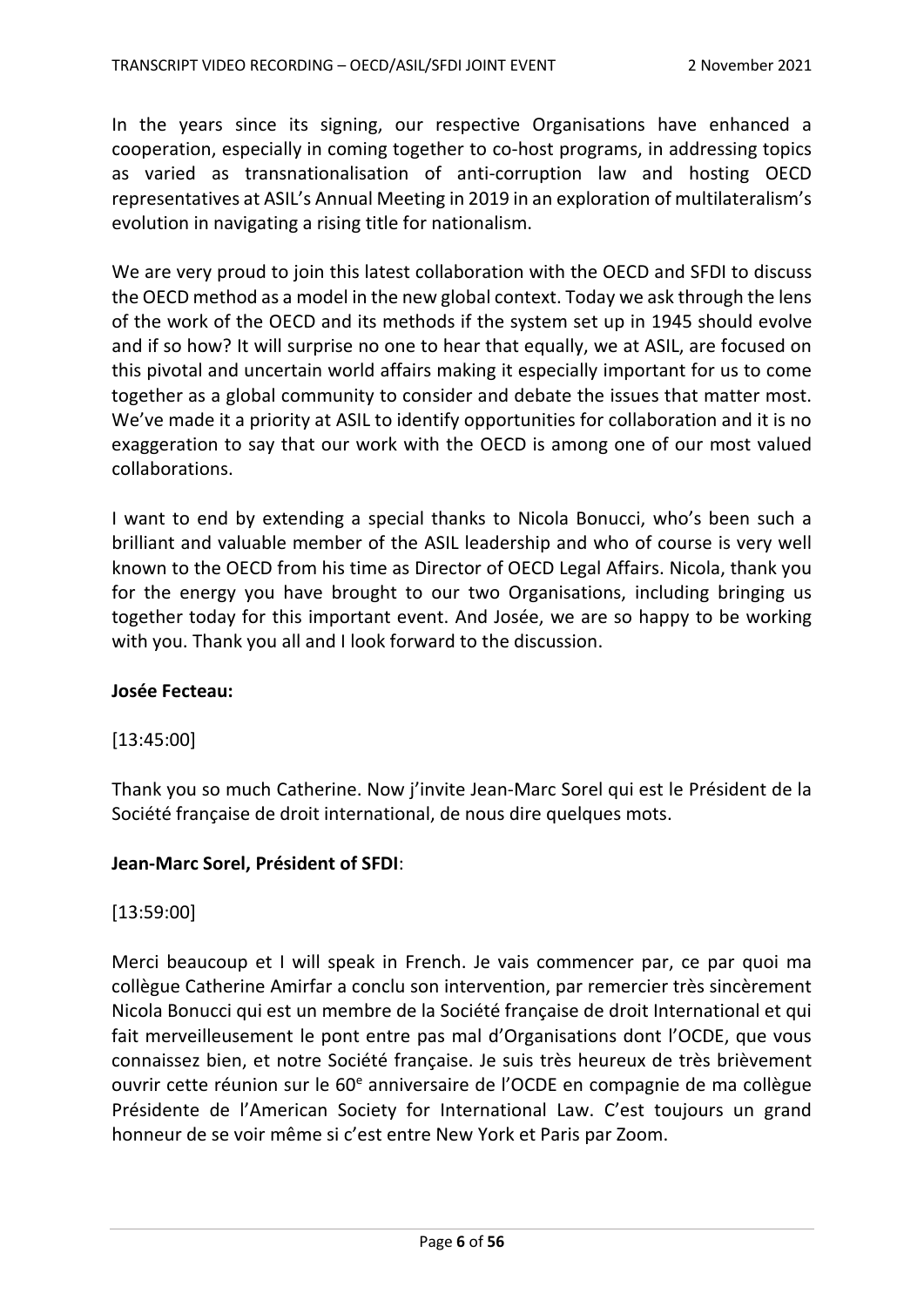Alors, finalement je pense que les panels qui vont avoir lieu résument tous les grands questionnements du droit international, et en cela d'ailleurs ce sera très intéressant de voir que l'OCDE finalement pose les principaux problèmes de droit international que cela soit d'un point de vue institutionnel ou normatif. On y retourne la question d'un plurilatéralisme qui s'impose comme un multilatéralisme, une vocation multilatérale où on y retrouve la place de l'expertise technique et des autres parties prenantes.

On voit bien qu'aujourd'hui le cercle n'est plus un cercle uniquement interétatique, loin de là. On y retrouve également le mécanisme de suivi par les pairs et ceci bien sûr, fondamental car qui dit mécanisme de suivi dit soft law dans le monde actuel. Alors, est-ce que la soft law est l'avenir du droit international ? Je ne sais pas. C'est une question qui est posée. Pour le moins c'est le présent et c'est même le passé du droit international puisque ce fut le premier domaine dans lequel on a connu cette manière d'envisager le droit, la soft law.

Bref, je pense que l'OCDE est un laboratoire à elle toute seul qui s'adapte au monde ambiant et qui le fait progresser. Le Secrétaire General vient de rappeler les dernières grandes avancées dans ces domaines de l'OCDE et je crois que le travail est immense et qu'il continue d'être très profitable pour l'ensemble des acteurs de la planète que cela soit les États ou les secteurs privés.

Alors, quoi qu'il en soit, ce débat continue, heureusement. Un évènement qui avait déjà été co-organisé avec la Société française pour le droit International il y a 10 ans lors du 50<sup>e</sup> anniversaire de l'OCDE (le temps passe très vite) qui avait donné lieu à un ouvrage intitulé « Le pouvoir normatif de l'OCDE ». Un ouvrage très intéressant et j'ai très brièvement repris les conclusions de Catherine Kessedjian à l'occasion de cette journée il y a 10 ans et on s'aperçoit que les grands problèmes qui étaient posés sont toujours ceux qui sont posés aujourd'hui mais sans doute avec plus de force qu'ils ne l'étaient il y a 10 ans. Elle invoquait dans les points forts en conclusion l'évaluation par les pairs, elle invoquait la constante adaptation des normes en matière - pour l'OCDE et elle abordait également ce qu'elle appelait la complémentarité du droit et des normes tendres. J'aurais peut-être un petit désaccord avec elle sur « complémentarité du droit et des normes tendres ». Je pense que les normes tendres font partie du droit tout simplement. Il faut décrire, ou définir, ce que l'on entend par les formes de puissance dans la norme et autrement dit dans la soft law.

Alors comment l'OCDE peut-il optimiser encore plus ce cadre déjà très riche ? Je n'ai pas les réponses. Les panelistes vont sans doute y répondre. Pour ma part, et sous une forme de plaisanterie ou boutade si vous préférez, je dirais que l'OCDE devrait peut-être plus se politiser pour apparaître moins uniquement technique. Et à l'inverse, les organisations internationales, que je qualifierais de classiques, devraient peut-être apparaître moins politiques et plus techniques.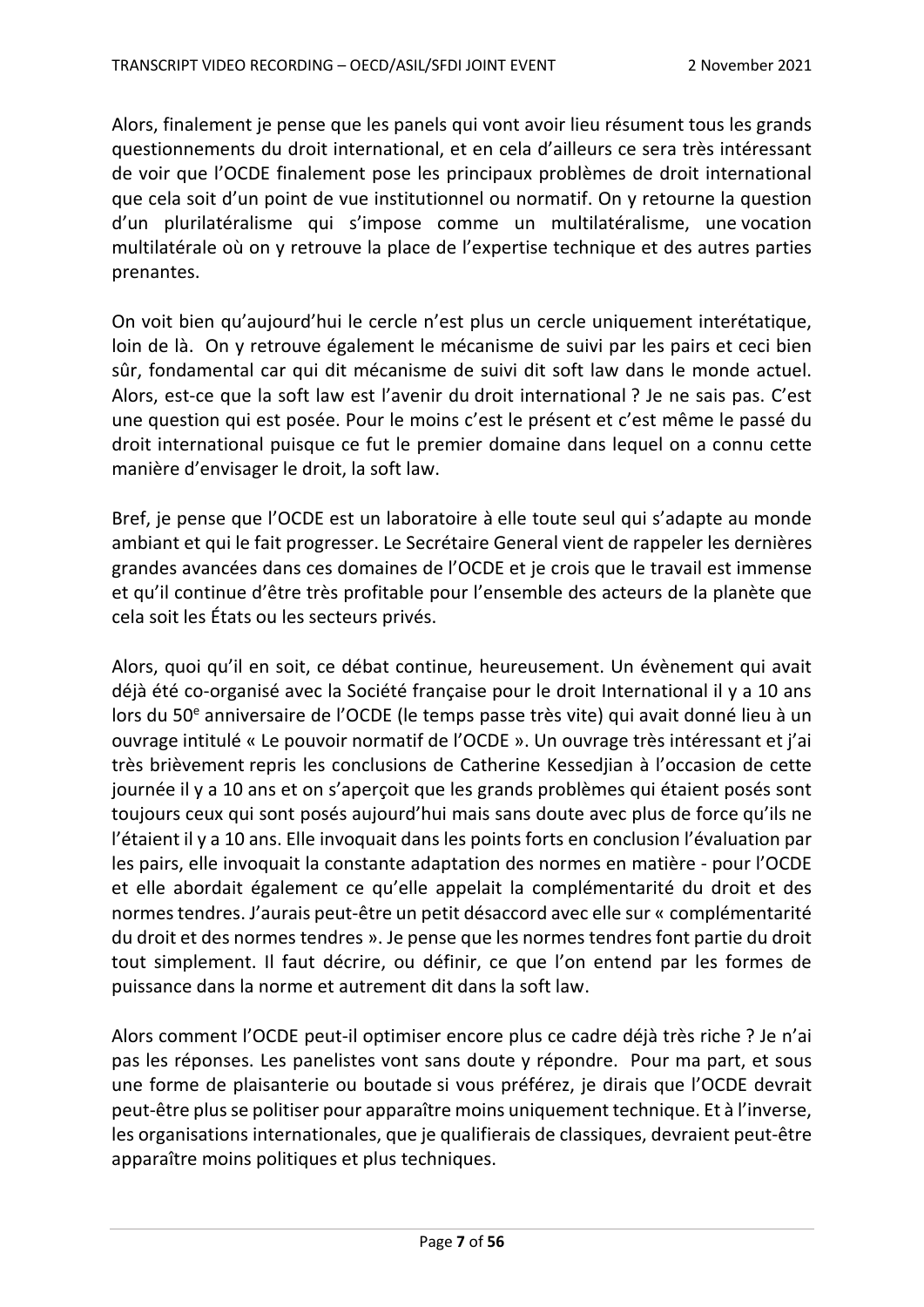Un équilibre est à trouver parce que bien sûr tout est politique et tout doit le rester mais le support de l'expertise est absolument indispensable et dans ce domaine je pense que l'OCDE s'est montré absolument indispensable. Donc merci encore une fois à l'OCDE pour nous avoir associé à cette belle manifestation et je laisse maintenant la parole aux panelistes. Merci.

\*\*\*

### **1st Round Table: What is the OECD method?**

#### **Josée Fecteau**:

[18:48:00]

Merci beaucoup Jean-Marc et merci à vous de fêter avec ce nouvel évènement, notre 60e anniversaire. C'était toute une année de manifestations et de célébrations. On aime beaucoup les bougies à l'OCDE. Alors on commence avec la première intervention. Permettez-moi d'abord à vous présenter les panélistes :

- **Hervé Ascensio** qui est Professeur de droit international à l'Université Paris 1
- **Lucinda Low** who is a Partner at Steptoe & Johnson in Washington and former President of the American Society of International Law
- **Sean Hagan,** visiting Professor of Law at the Georgetown University Law Center and former General Counsel of the International Monetary Fund
- **Gita Kothari** who is my Deputy, the OECD Deputy Director of Legal Affairs

Again let me remind those of you from the public who arrived a little bit late to turn off your video because this event is recorded and if you have any questions for the panellists to put them in the chat.

So my first question is to set the scene for those of you who are a bit less familiar with the OECD and with the OECD working methods. It is a question to Gita Kothari.

Gita, as one who has been closely involved with the development of OECD standards, what would you say characterises OECD standards and what trends do you see in OECD standard-setting?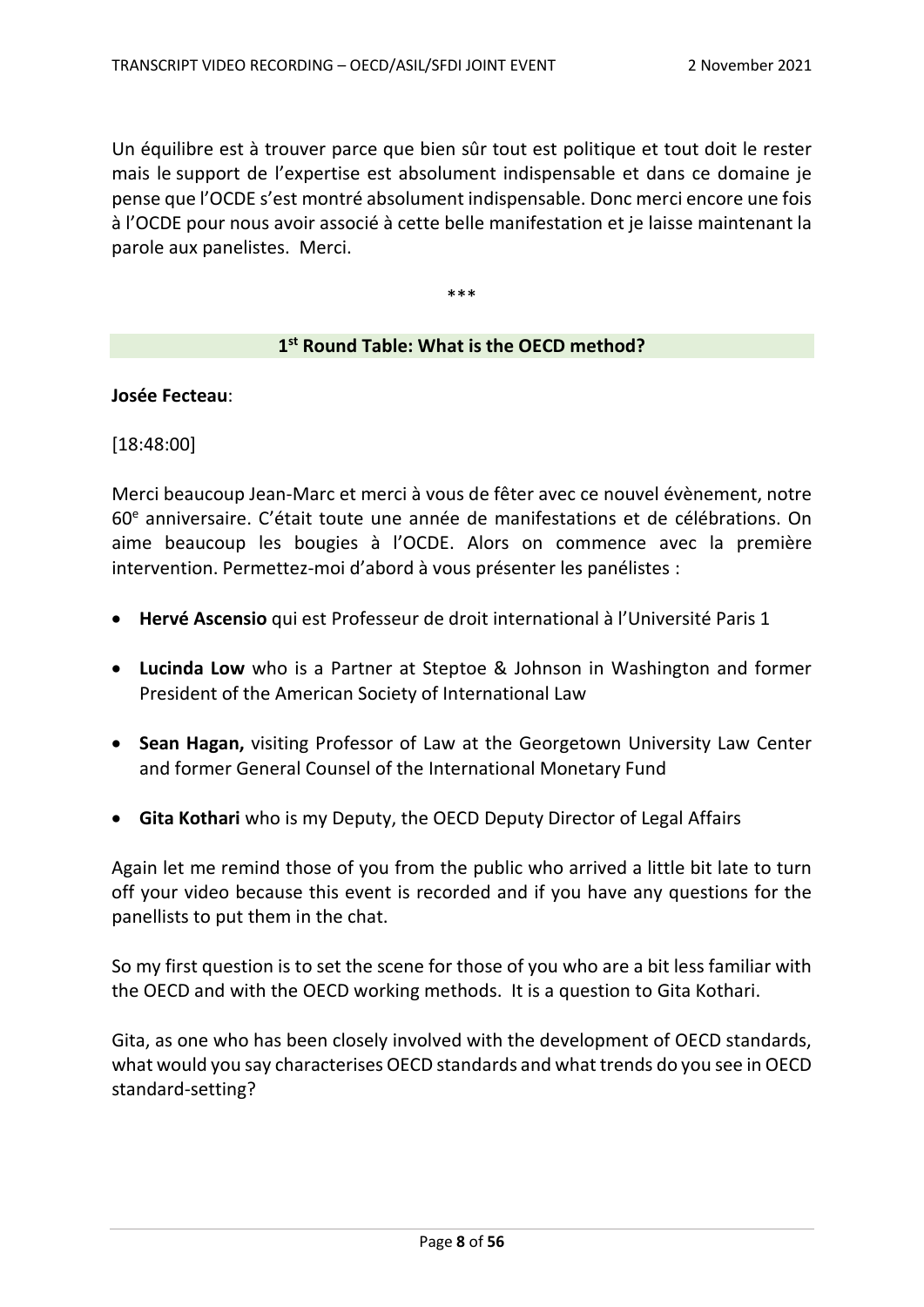## **Gita Kothari, OECD Deputy Director for Legal Affairs:**

### [20:43:00]

Thank you Josée and good morning or good afternoon to everybody. So to kick off the discussion today, as Josée said, I'll give a quick overview about OECD standards and trends that we can see. And maybe a first word on terminology. Within the OECD, we use the term "standards" in a very broad sense. It covers both policy principles and technical standards and this is in contrast to some other Organisations, for example the World Trade Organisation or the International Standards Organisation which use the word "standards" in more of a technical standards sense. So, that's maybe an important reference for what we will discuss today.

As the Secretary General mentioned, since its creation the OECD has developed many standards, in fact more than 460 standards over the 60 years of existence. We have over 250 that are in force today. As the Secretary General also mentioned, we have recently undertaken an Organisation-wide "standard-setting review", launched in 2016, to strengthen the impact and relevance of its standards. This included a review of the whole stock of OECD standards but also resulted in an in-depth reflection on how to improve the OECD's standard-setting activity going forward. A lot of what I will say in my intervention is material that has come out of this standard-setting review.

If we think about the objectives that OECD standards are seeking to fulfil, I've identified three.

The first one is to level the playing field and I think this is probably the over-arching objective that we see throughout OECD standards. So, looking at ensuring fair competition between actors on the international arena, whether States or companies. Examples here would include the work we've done in Tax Base Erosion and Profit Shifting (BEPS), the Anti-Bribery Convention of course, and Guidelines on State Owned Enterprises.

A second objective that we can see, which the Secretary General mentioned, is supporting international exchange. So, this would be facilitating the transfer of goods, capital, services and information across borders. Examples here include the Codes of Liberalisation (the investment codes), the [Mutual Acceptance of Chemicals Test Data,](https://www.oecd.org/chemicalsafety/testing/mutualacceptanceofdatamad.htm) the [standards on transboundary movements of waste](https://www.oecd.org/environment/waste/theoecdcontrolsystemforwasterecovery.htm) and the [agricultural codes &](https://www.oecd.org/agriculture/topics/standards-seeds-tractors-forest-fruit-vegetables/)  [schemes](https://www.oecd.org/agriculture/topics/standards-seeds-tractors-forest-fruit-vegetables/) which include technical standards on seeds, on forest, on fruits and vegetables.

Finally, we have standards that seek to improve domestic outcomes and well-being and these are internationally agreed policies but for implementation really at the domestic level to benefit individuals and societies. Examples of those standards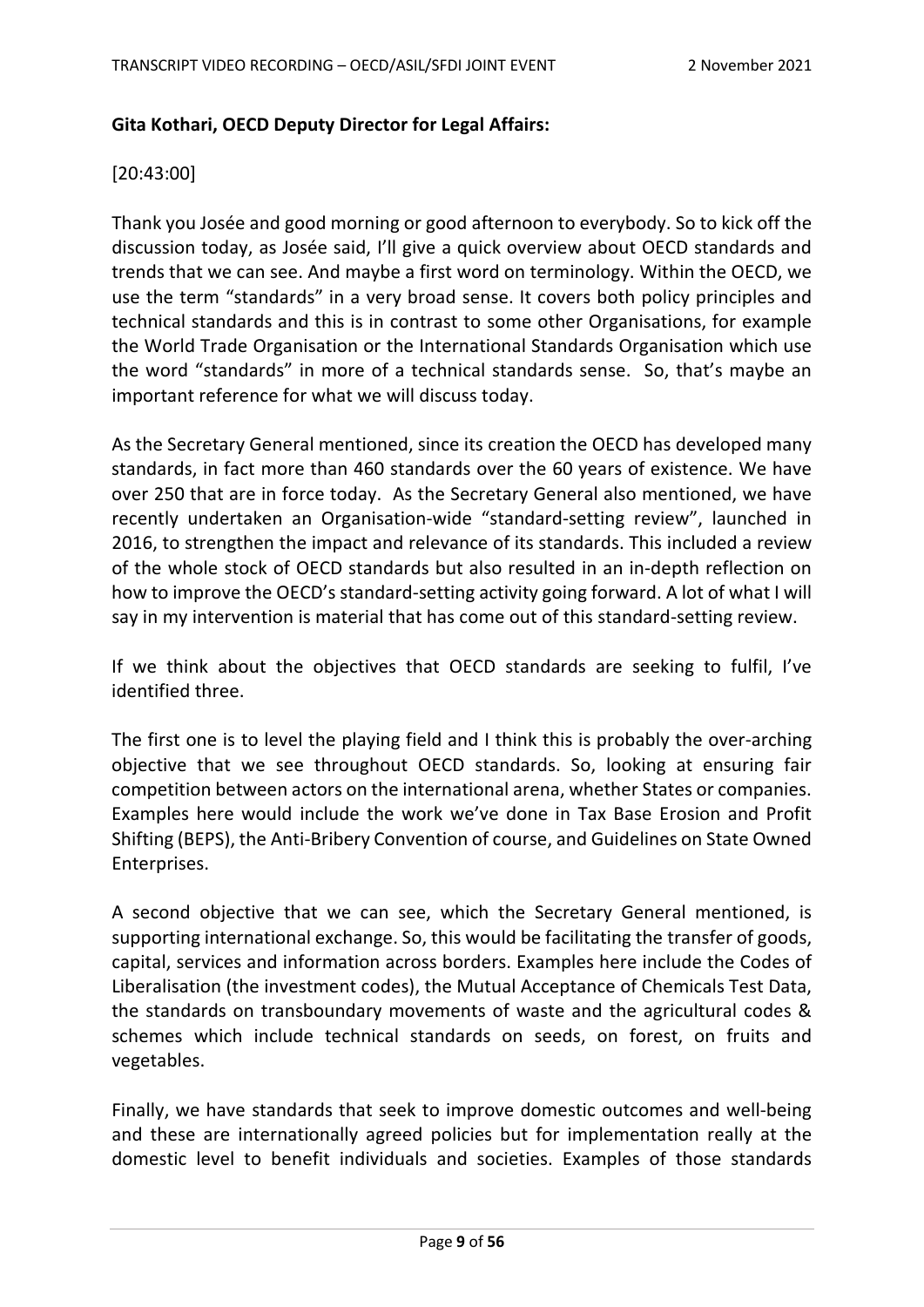include in the area o[f public governance,](https://legalinstruments.oecd.org/en/instruments?mode=normal&themeIds=9&statusIds=1&dateType=adoption) [regulatory policy,](https://legalinstruments.oecd.org/en/instruments/OECD-LEGAL-0390) [digital security,](https://www.oecd.org/digital/ieconomy/digital-security/) [privacy](https://legalinstruments.oecd.org/en/instruments/OECD-LEGAL-0188) and [consumer protection](https://legalinstruments.oecd.org/en/instruments/OECD-LEGAL-0459) to name a few.

These objectives are not mutually exclusive. Some standards achieve two or all three of those objectives. For example, the Anti-Bribery Convention levels the playing field between companies and countries but also improves outcomes for citizens by fighting corruption.

So in a nutshell, an OECD standard sets out a collective agreement among countries about what they shall do (so our legally binding Decisions, treaties), what they should do (and those would be our Recommendations) or what they intend to do (and that would be the Declarations or other outcome documents from OECD meetings).

One key point, which I think we'll come to during the discussion today, is that the overwhelming majority of OECD standards are not legally binding: so that's 85% of standards in the OECD that are non-binding compared to 15% which are legally binding. 73% of the total stock of OECD standards are non-binding Recommendations. However, although most OECD standards are not legally binding, they entail a strong political commitment and their implementation and impact goes beyond their legal status. Again, this use of "soft law" is something we'll come back to later in the discussion.

So, I would highlight five other key features that characterise OECD standards:

- First, the way that they are developed through an evidence-based, "bottom-up" process. The work on an OECD standard does not start with a pre-determined policy end point. Rather it starts with data/information collection and the standard takes shape gradually through analysis and discussion in the OECD technical committees.
- The second highlight is the fact that decisions on adoption of standards are taken by consensus. This is possible as a result of the gradual consensus-building throughout the development process so that, by the point of adoption, all countries are already committed to the standard and its implementation.
- The third point, which the Secretary General also mentioned, is that the OECD standard-setting process can be flexible and agile to adapt to different circumstances and respond to political imperative. So while some Instruments do take years to develop, the OECD can also move quickly when it needs to. An example of this is the Recommendation on Artificial Intelligence developed in just 4 months and the BEPS Multilateral Convention, a complex multi-lateral treaty, negotiated in 18 months. And we will be seeking to beat new records with our next Multilateral Convention on Tax.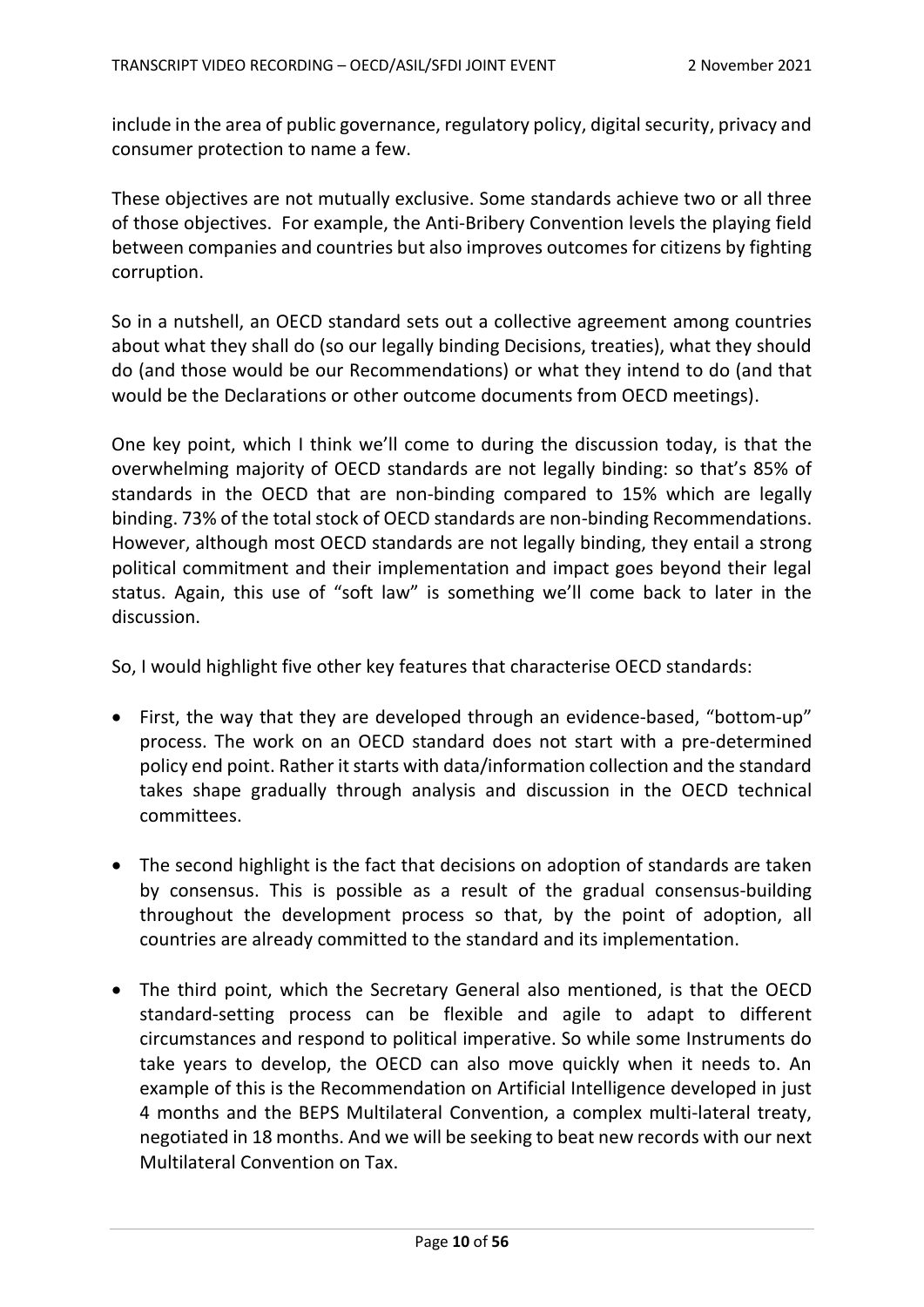- The fourth feature to highlight is the multidisciplinary mandate. With a very broad mandate, the OECD has policy expertise in many different areas and OECD standard-setting brings together these different policy perspectives on the same issue through cross-committee work e.g. the Recommendation on Water which combined perspectives on water through the lenses of environment, regional development, agriculture, development and regulatory policy.
- Finally, the last feature I highlight is the OECD's implementation mechanisms, in particular the hallmark peer review process. In several areas, countries undergo indepth review of their implementation of OECD standards by other countries and take concrete action in response to the resulting recommendations. There are also other ways the OECD has sought to encourage implementation, including regular sharing of experience and toolkits for implementation.

In terms of the trends, there would be three key trends that I can identify looking back over the last 60 years.

The first would be the move towards soft law. When we look at the 24 legally-binding Decisions in force today, almost all of them were adopted in the first 30 years of the OECD's existence. In the second 30 years, ie. since the early 1990's, the focus has really been on using Recommendations. So, if we look at the figures we have 54 Recommendations adopted between 1961 and 1991 and 122 Recommendations adopted between 1991 and 2021.

The second trend would be the greater global interest in and impact of OECD standards. At the outset, OECD standards really were designed exclusively for OECD Members. This becomes clear when you look at the text of some of older instruments like the Codes of Liberalisation which refer throughout to OECD Members. Over the years, as the share of global GDP and economic influence of OECD Members decreased, it became essential for the OECD to engage with countries outside the membership for its standards to reach their objectives, in particular those that were aimed at creating a level playing field. There have been some notable successes in terms of global impact in the area of tax (exchange of information, BEPS), in corporate governance and in corporate social responsibility.

The third trend I would identify is a greater inclusiveness in the standard-setting process. OECD standard-setting has gradually opened up from being a closed door process among OECD members, opening up in two ways to different policy communities within the OECD, leveraging the multi-disciplinary mandate, but also to stakeholders outside the OECD, whether we speak about non-Member countries or non-governmental stakeholders, both the private sector and civil society.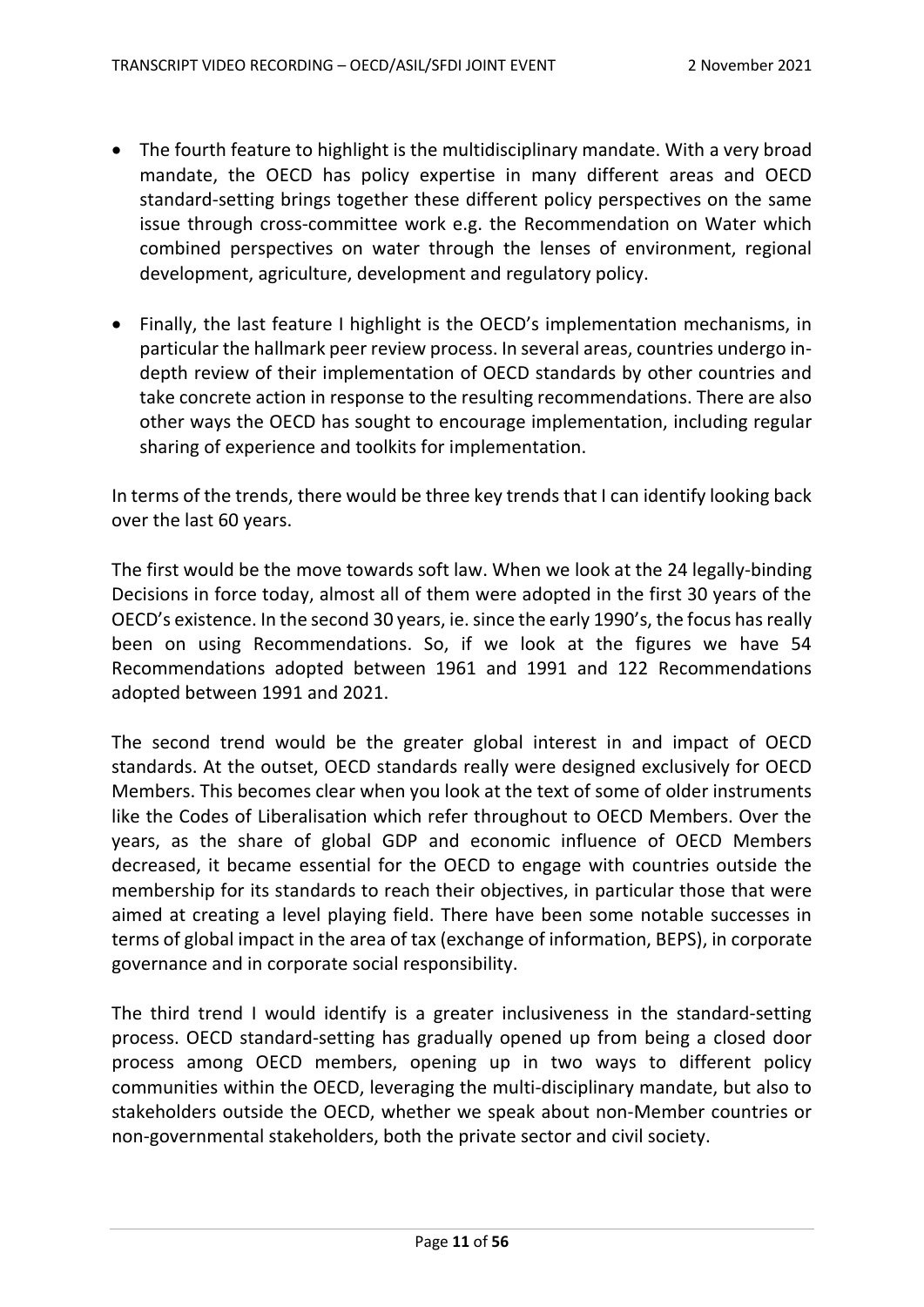So, those are perhaps the remarks I would make at the outset and I turn it back to Josée.

#### **Josée Fecteau:**

#### [29:10:00]

Thank you so much Gita for this introduction that sets the scene very well. Going now from the insider view to the external view, I would turn to the other panellists. I would like to ask you (seeing this from the outside of the Organisation), if you were to select one key factor that explains the impact of the flagship of OECD standards (for example in the tax area, anti-bribery area, corporate governance, responsible business conduct, privacy) what would that factor be in your eyes? Can I call on Lucinda to kick-off the conversation?

#### **Lucinda Low, former President of ASIL, Partner at Steptoe & Johnson:**

### [30:01:00]

Thank you Josée and to the OECD for organising this event. Of course, congratulations on this milestone. It's a good time to be taking stock and on behalf of ASIL, the American Society, we are delighted to be a part of this.

In truth, I would say turning to your question, it's really difficult to isolate one factor alone that has contributed to the success of the OECD because I do believe there are multiple factors that play into the mix. But taking the areas you just mentioned and building on what Gita has just said, I think what really stands out to me at the outset is how many of them do rely on soft law rather than hard law approaches.

The use of guidelines or other guidance or principle-based approaches can be found in all of the areas you mention, and some of them going back quite early. In privacy, the OECD privacy guidelines I believe were first issued in 1980 and then updated in 2013. In corporate governance, the OECD principles were first issued in 1999 and then revised in 2015. In the area of responsible business conduct, where there's a lot that the OECD has done but looking at the foundational guidelines from multinational enterprises, those go back to 1976 and have been revised multiple times since then. We have already touched on the area of tax and I join in congratulating on the BEPS Convention.

Anti-corruption (the area where I personally have probably worked most closely with the OECD) is actually a little bit of an outlier in this regard because although there are soft law instruments here that have been very important (an early Recommendation of the Council for example on tax deductibility or the good practice guidance on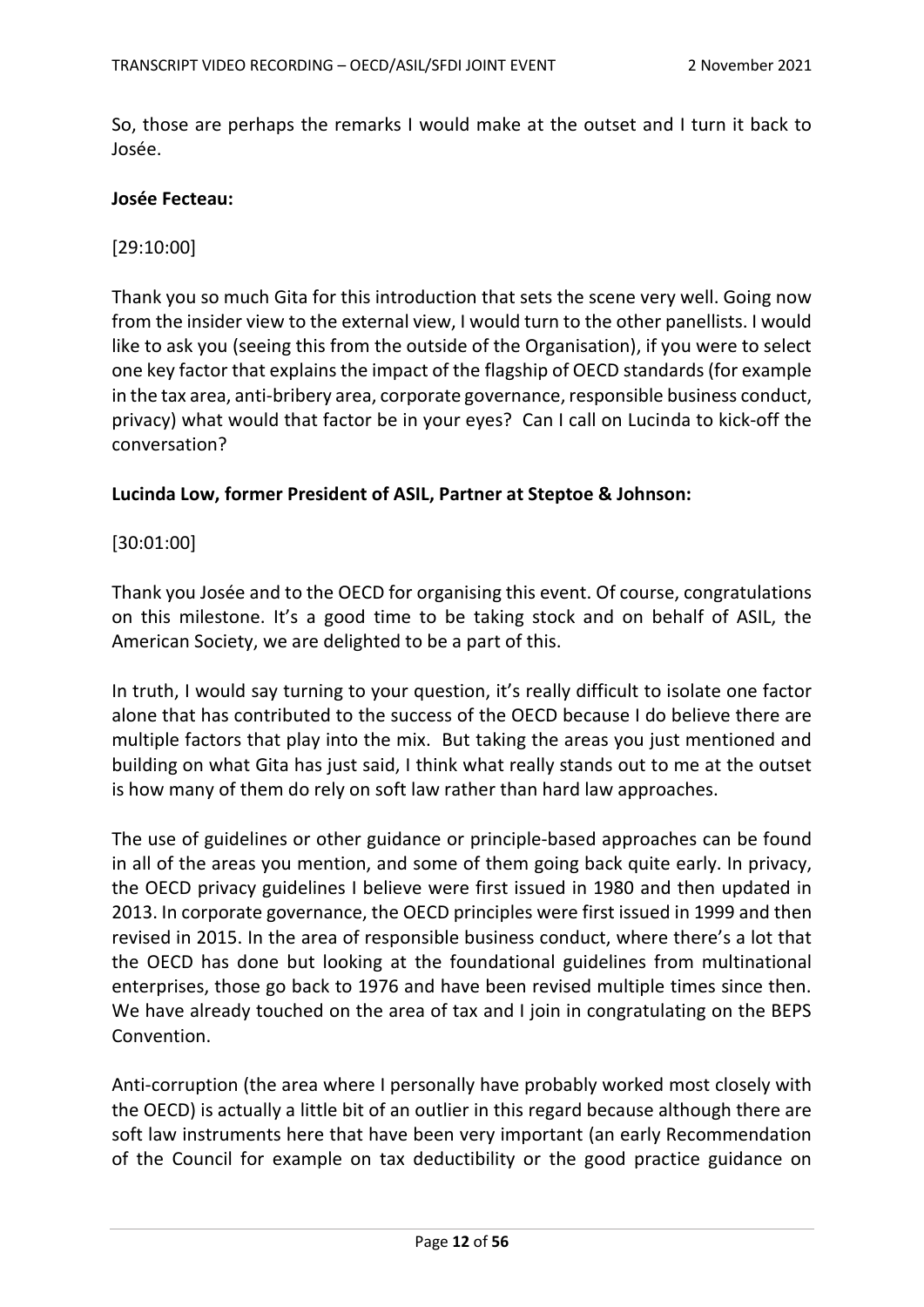internal controls that have had a big impact well beyond the OECD), there is also, as has already been mentioned, a Convention which is a hard law instrument and it of course depended on a threshold level of political will from the OECD members states. But it is a very interesting instrument because it's quite tailored. It focuses only on a core issue of bribery in International business transnational bribery and really stands in stark contrast with another number of conventions in the field which are more probably engaged. And it has become in my judgement and in the judgement of many others, the most effective of the international instruments in the field precisely because of this targeting but not only because of it. That's one important factor but you also have other features of the OECD system that I think have contributed to its success and that includes the mutual evaluation or peer review mechanism that I can perhaps talk about a little bit later. But you can't join the convention. It is open to non-OECD member States but you can't join this convention without also joining the Working Group on Bribery and that means signing up for the Peer Review (which I'll talk about later) which is quite searching and rigorous.

And those observations, Josée, allow me to draw a little broader lesson going beyond the soft law/hard law point I made earlier when talking about key factors… my sense from the outside is that there's very careful thinking and consensus building at the OECD about what's needed, what is appropriate, what can be effective. And the discussion is considered and relies on a core political will but goes beyond that political will to build a substantive consensus. So, I think there really are multiple factors at the end of the day that make this process work.

We'll talk more about this I think but the more limited membership and the sense of a peer review group is important. I think we can also highlight, and I've seen this first hand, the importance of the quality work that's done by the OECD staff in various parts of the Organisation. I think outside input as well, both systematised though Organisations like the BIAC and the TUAC (which bring in business and labour), but also more ad-hoc discussions with civil society more broadly (which certainly occur in multiple contexts) are important. It is also the willingness of the Organisation to reexamine. The Secretary General made this point. Gita has made this point. But virtually all of the guidance documents I cited to earlier have been updated or revised to reflect new experience and this adds credibility to the product and I think reduces the purely political component.

My last point, and it really goes back to the beginning where I talked about soft law, is that products in soft law form can perhaps be more easily embraced by States and others. Many are directed not at States but at different constituencies in the private sector and with the implementation tools to encourage update. I think it's a whole package, Josée, that ultimately contributes to this success. Let me stop there. Perhaps others have comments.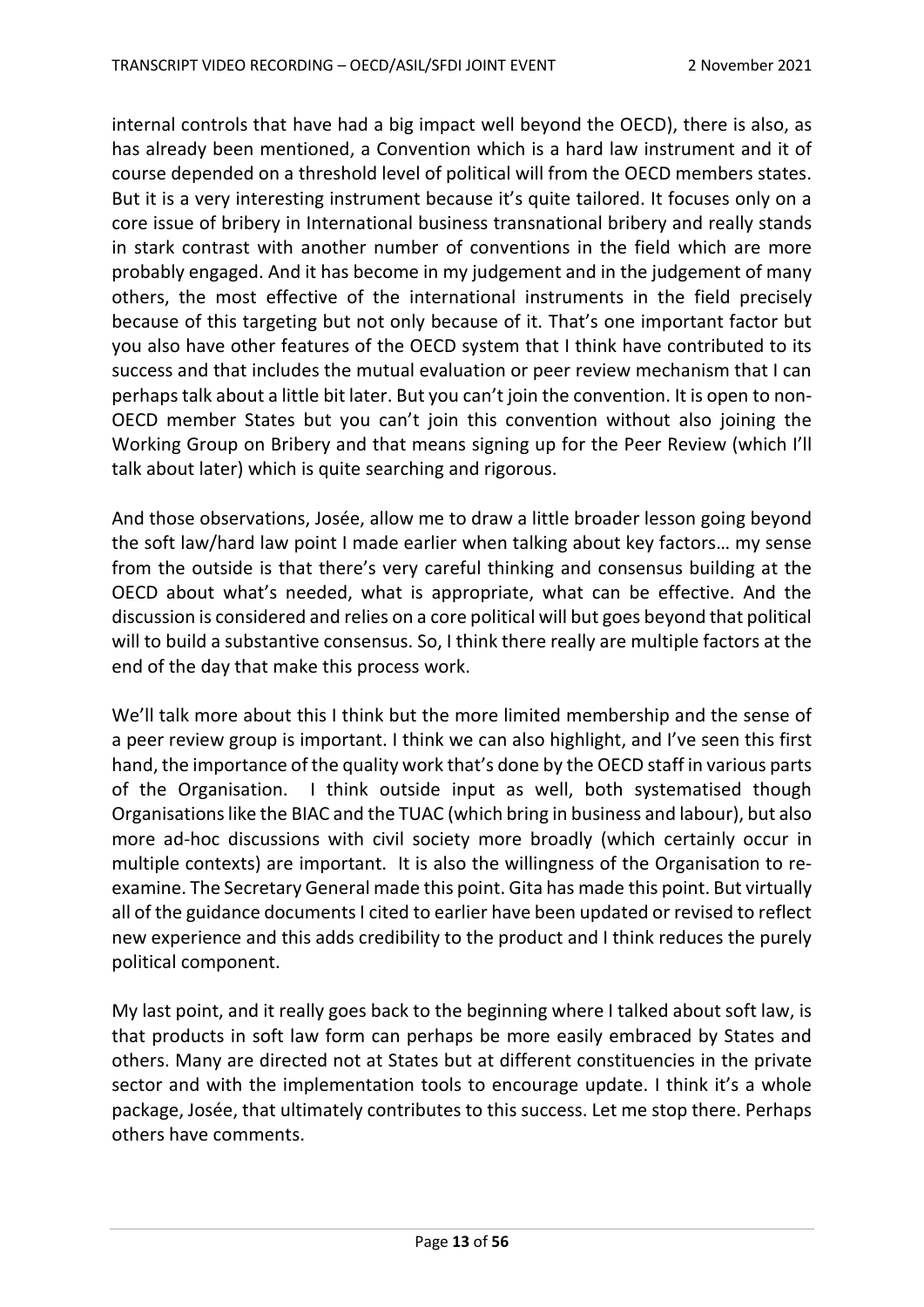## **Josée Fecteau:**

[36:27:00]

Ok, would another panellist like to jump in? Maybe Sean or Hervé?

### **Hervé Ascensio, Professor of International Law at the University Paris I:**

[36:40:00]

I will talk in French thanks to the translation. Tout d'abord, je peux dire que je suis très heureux de participer à cet anniversaire de l'OCDE qui est une belle Organisation et une Organisation assez originale comme cela a été dit.

Je partage vraiment l'analyse faite par Lucinda Low. J'avais choisi comme facteur principal l'idée du processus normatif.

L'OCDE est en permanence engagée dans un processus de création des normes et revient sur ces normes de façon régulière. Alors, grâce aux procédures de suivi mais aussi pour s'adapter aux besoins de la société globale, et peut-être plus facilement qu'on ne pourrait le faire avec un traité, les procédures d'amendement des traités sont très lourdes en domaine économique et peut-être même spécialement en ce moment, on a besoin d'une adaptation rapide. Alors je pense que la stratification des normes sur un même thème est une marque de l'OCDE. On a parlé de la corruption bien sûr, et de la Convention de 1997 mais elle est vraiment enrichie par la Recommandation de 2009 qui intègre tout le travail de suivi qui a été réalisé sur cette Convention et également la Recommandation de 2017 sur l'intégrité publique. Tout cela forme un ensemble. Et par ailleurs, on constate aussi que l'OCDE revient régulièrement sur les normes qui sont peut-être la marque de son succès. Par exemple, sur les principes sur les prix de transferts qui sont régulièrement mis à jour. Il y a beaucoup de textes pour lesquels on a plusieurs versions, mais ces versions prennent en compte l'application qui a été faite aux normes et il y a un aller-retour entre la norme et sa mise en œuvre, son application par les administrations et par les entreprises.

Voilà l'idée qui est pour moi la plus importante. C'est ce processus constant et récursif d'une certaine façon qui vise à bien améliorer et adapter les standards.

### **Josée Fecteau**:

[39:20:00]

Parfait, merci beaucoup. Est-ce que Sean… oui vous voulez la parole…the floor is yours Sean.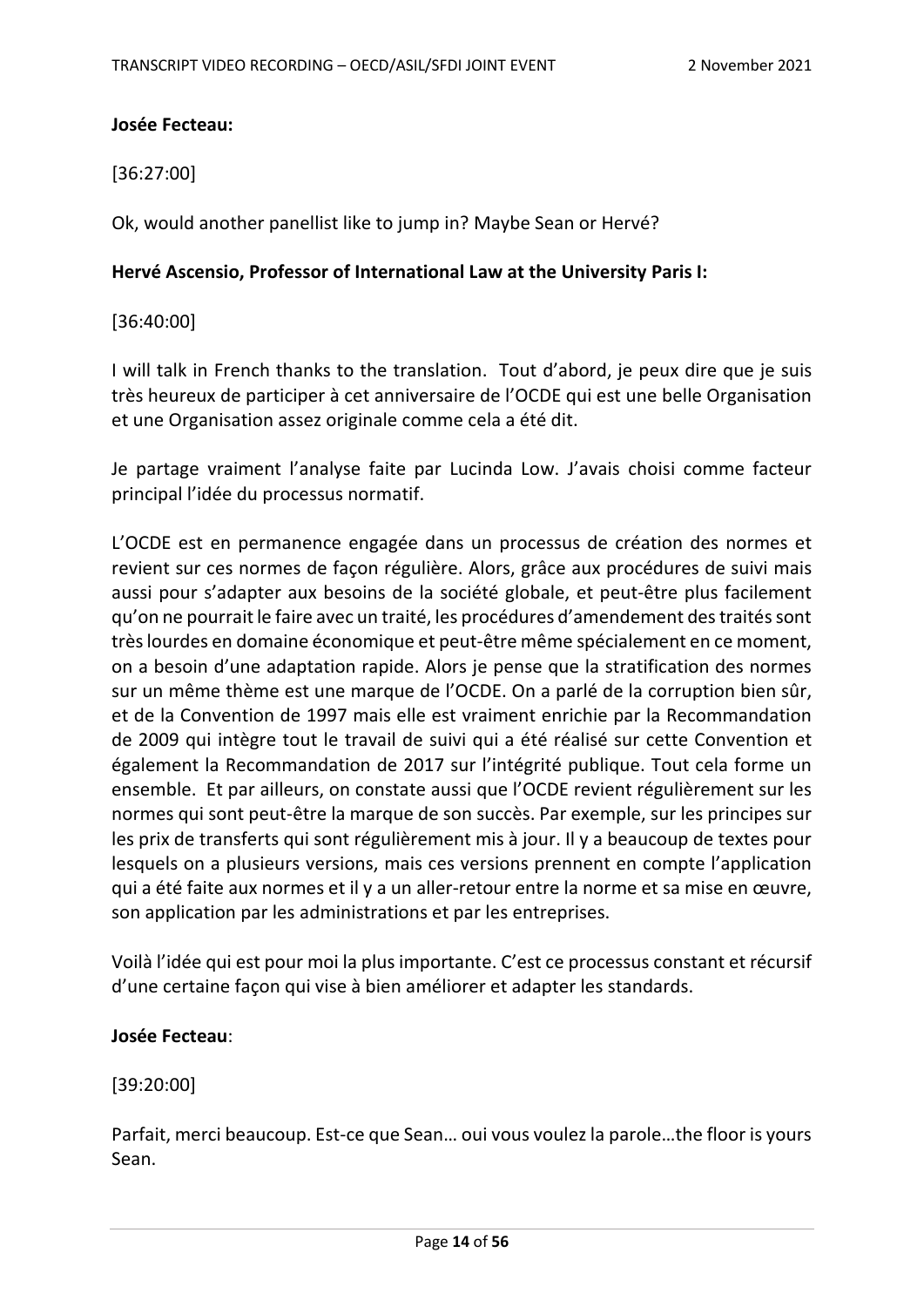# **Sean Hagan, visiting Professor of Law at the Georgetown University Law Center and former General Counsel of the International Monetary Fund:**

## [39:33:00]

Thank you. First of all, let me congratulate the OECD for having organised this conference and Josée, thank you for including me on this panel. I think it is helpful to consider the unique quality of the OECD's work product by also looking at its governance structure. Because I do think it has some important dimensions that make it somewhat unique and I think contributes to the impact it has.

The first one is a legal point but I think it's an important one, which is that the OECD Convention delegates a considerable degree of authority to the Organisation. So in other words its members have delegated authority to the Organisation by virtue of article 5 which basically allows the Council, the principal decision making organ, to adopt decisions that are binding on its members. So, these are legally binding Decisions and even though as Lucinda pointed out, a lot of the standards are soft. Some of the critical ones, for example the Code on Capitalisation, is one of these legally binding Decisions on all members. For example, the Capital Code is obviously not only relevant for the OECD Members but is a very important analytical instrument for other Organisations including the IMF for whom I worked for many years. So, that is the first thing I would say… what I call the enabling authority that has been granted to the Organisation itself. Now, one of the reasons why the Members were willing to grant that authority to the OECD when they signed the Convention was because decisions are made by consensus, so each Member would at the end of the day have a veto but what's important is you do not have to amend the treaty. In other words, this is a decision by an organ of the Institution. These obligations do not require going back to the member countries which can often be a long and uncertain process. So, that's the first thing I would say.

The second dimension of governance that I would emphasise is when you look at International Organisations. They comprise of the political organs that basically provide political legitimacy but they also have the Secretariat which are basically the head of the institution, in the OECD's case, the Secretary General and the staff, both of whom basically owe an exclusive duty of loyalty to the institution, non-political. Different organisations balance this political and sort of technical component in different ways. For example, the IMF is perhaps on one end of the spectrum because the managing director and staff are actually responsible for the day-to-day operation of the work of the Fund and the managing director chairs the executive broad and the staff is around 2,500 for about 190 countries. On the other end of the spectrum, you have the WTO where the Secretariat plays very much a more limited role, a facilitating role where for the same number of members I think they have a staff of 640. What is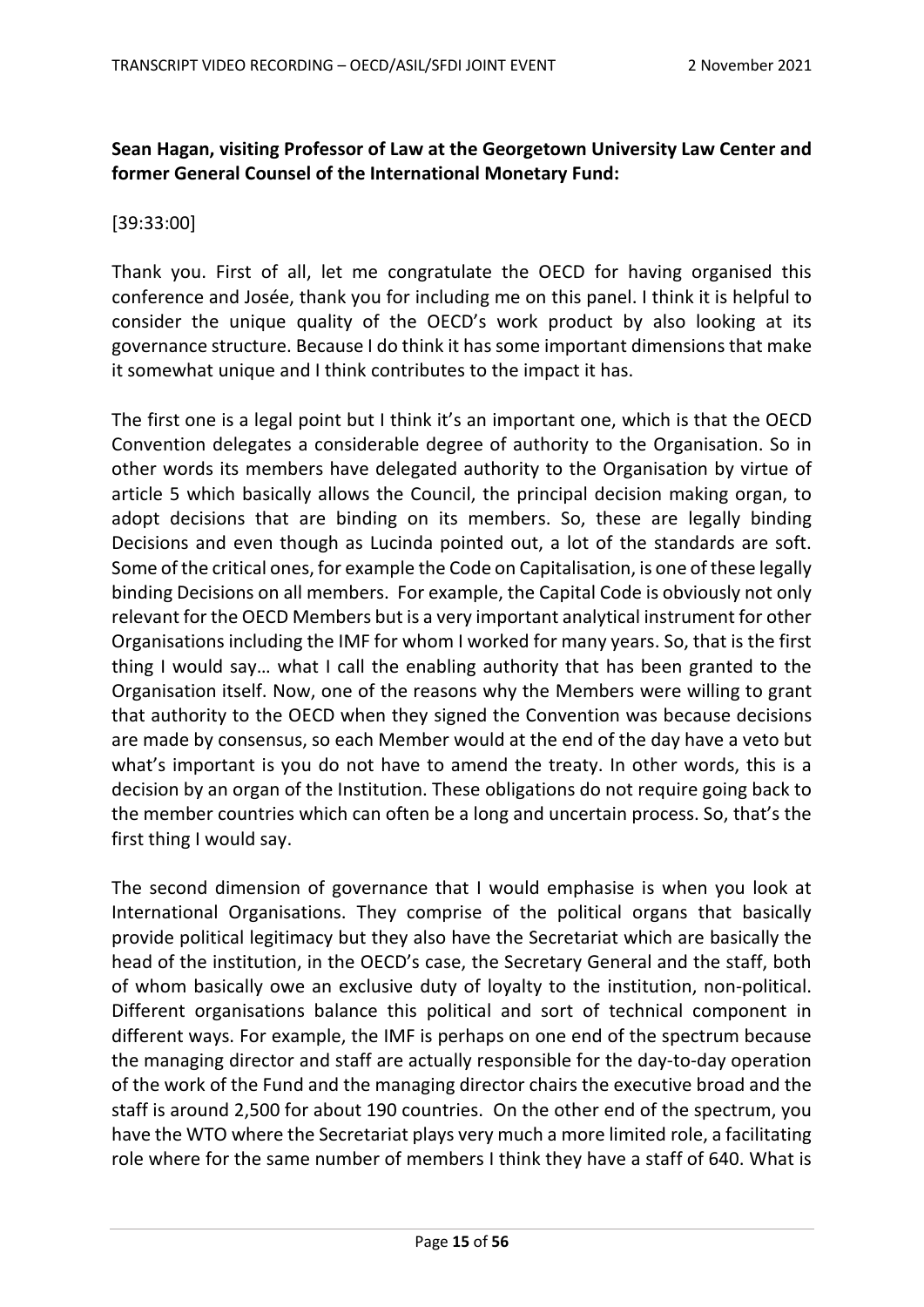interesting about the OECD is that even though it has a limited number of Members, it has a very large staff which signals the degree to which it relies on the staff for a lot of the technical work and my view is that the quality of the work product is a function in part of sort of the non-political intellectual leadership of the staff. Both as an academic but also when I was at the Fund I was a great consumer of the work of the OECD simply because it was of extremely high quality and was very much evidenced based. There was a sense that it was a non-politicalised product.

The third thing I would point out is by virtue of having a limited Membership, there is always an issue for the OECD in having its standards essentially accepted by non-OECD countries. I experienced this for example when I was at the IMF when we would discuss the capital code and other codes. There was a degree of concern that because they were adopted by a more limited membership than the universal membership of, for example, the IMF, that they did not have the same political legitimacy. I do believe however, that the quality of the standards that the OECD have promulgated have allowed them to stand on their own and be acceptable. For example, we talk about the soft law architecture. Well, much of that was constructed after the Asian Financial Crisis when there was a perception that many of the countries had a financial instability because of the inadequacy of their domestic markets and institutions. Well, one of the standards that has been endorsed by Organisations like the IMF and the World Bank who are responsible for assessing countries, is the OECD principles on corporate governance. So, it's a good example of how OECD standards has been "universalised" by institutions like the IMF and World Bank as part of the assessment process.

So, I think it's an Organisation that really has been able, both through its legal instruments, through its governance structure but also just by virtue of the quality of its product really to have a universal reach. Thank you.

### **Josée Fecteau:**

[46:12:00]

Thank you Sean and maybe if I can turn the other panellists. I think there are some very important characteristics of the OECD that he touched upon right here: the limited membership and, what I think you have started to point out, what are the advantages and disadvantages of this limited membership. I would like to hear others on that too. Also, on that second point you made on the impact of the fact that OECD standards are decided by consensus: what are the advantages and disadvantages of that and do you think this has been a drawback or has been an advantage in fact to having global impact? Do you think it can be reproduced in all policy areas, at least those that are of concern to the OECD, or is this particularly impactful in one or two particular areas because of our expertise?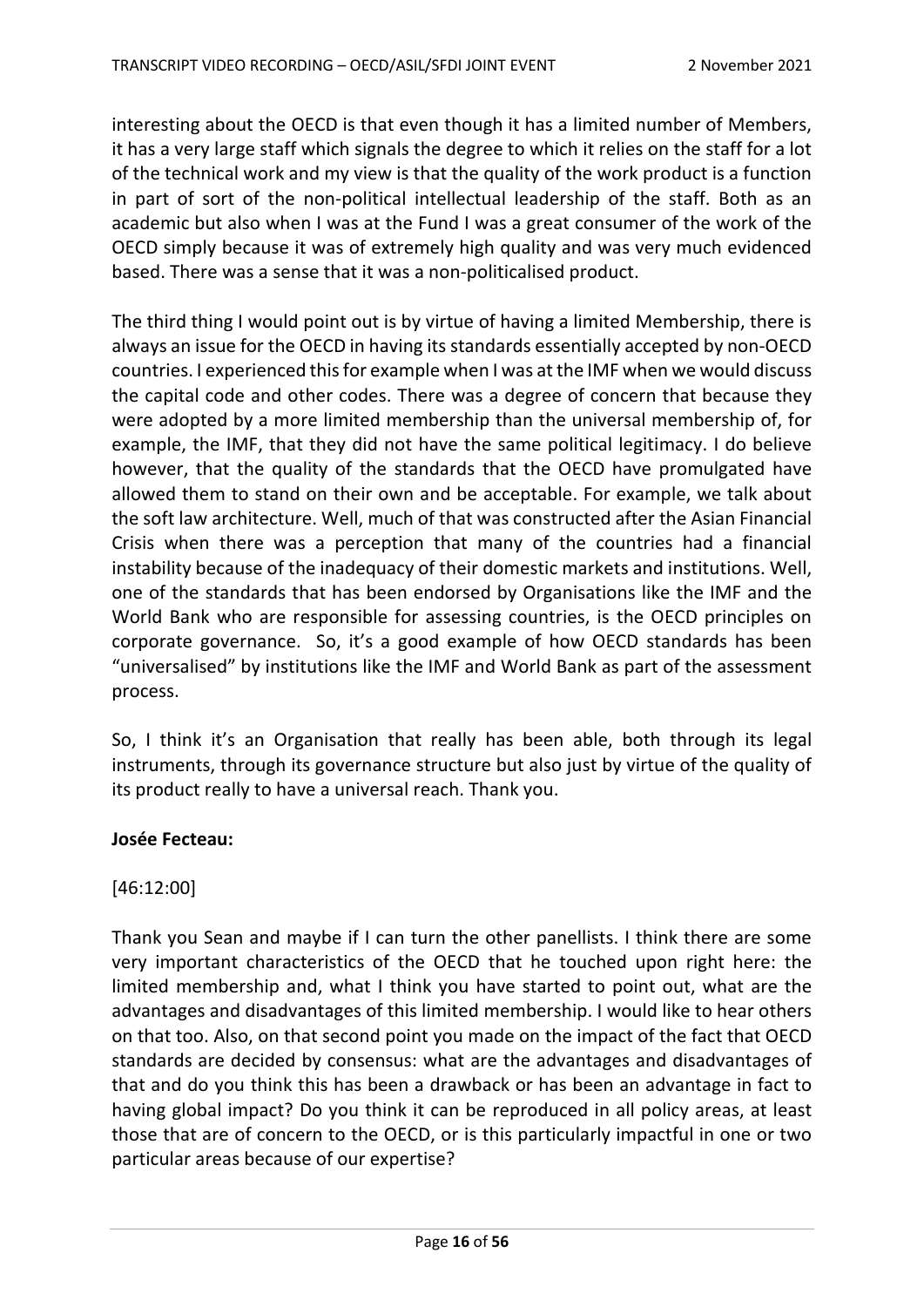Sean if you want to come back on any of these issues you are most welcome but can I have another panellist intervening on this issue of limited membership and consensus and how that makes OECD standards impactful? Gita?

#### **Gita Kothari:**

#### [47:50:00]

Thank you Josée. I think that these are some key points that have been raised by Sean and the other panellists. From the insider perspective, I would say that the OECD's limited membership has often been an advantage in terms of the speed that we are able to move in developing new standards, but I would say that it's not just the size of the membership. It's the fact, as some have already mentioned, that this limited group is composed of "like-minded" countries that share a similar political and economic vision and policy priorities which enables us to more faster and that is intrinsically linked with the ability of the OECD to adopt its standards by consensus precisely because we have this group of like-minded countries. This consensus principle clearly makes the standards stronger because it means that every single country is signing up in a way to the standard and they are committed to the standard and its implementation.

One question that I think is arising now is as we open up this standard-setting and we involve countries outside the OECD. So if we look at the BEPS Inclusive Framework that's working right now on the consequences of digitalisation, that Inclusive Framework includes the 38 OECD Members but it also includes 102 non-OECD countries. There we are seeking to develop new standards by consensus among that large group and clearly this is going to be increasing challenging and a very different scenario from when we were adopting standards with only OECD Members being involved.

And maybe just to speak a little bit about the global impact of the standards which Sean mentioned as one of his points, there are different ways that this has happened in the OECD.

One way is clearly formal adherence to OECD standards and that has really taken off in the last few years. If we look at 1990, we had 22 instances of a non-OECD country formally adhering to an OECD standard. Today, we have 839 instances of non-Members adhering to OECD standards. So clearly there's been a greater interest in standards and in using OECD standards by countries outside of the OECD.

But there are other ways that this has happened. One is that an OECD standard has been adopted or endorsed by another group. Here, the G20 has been a very important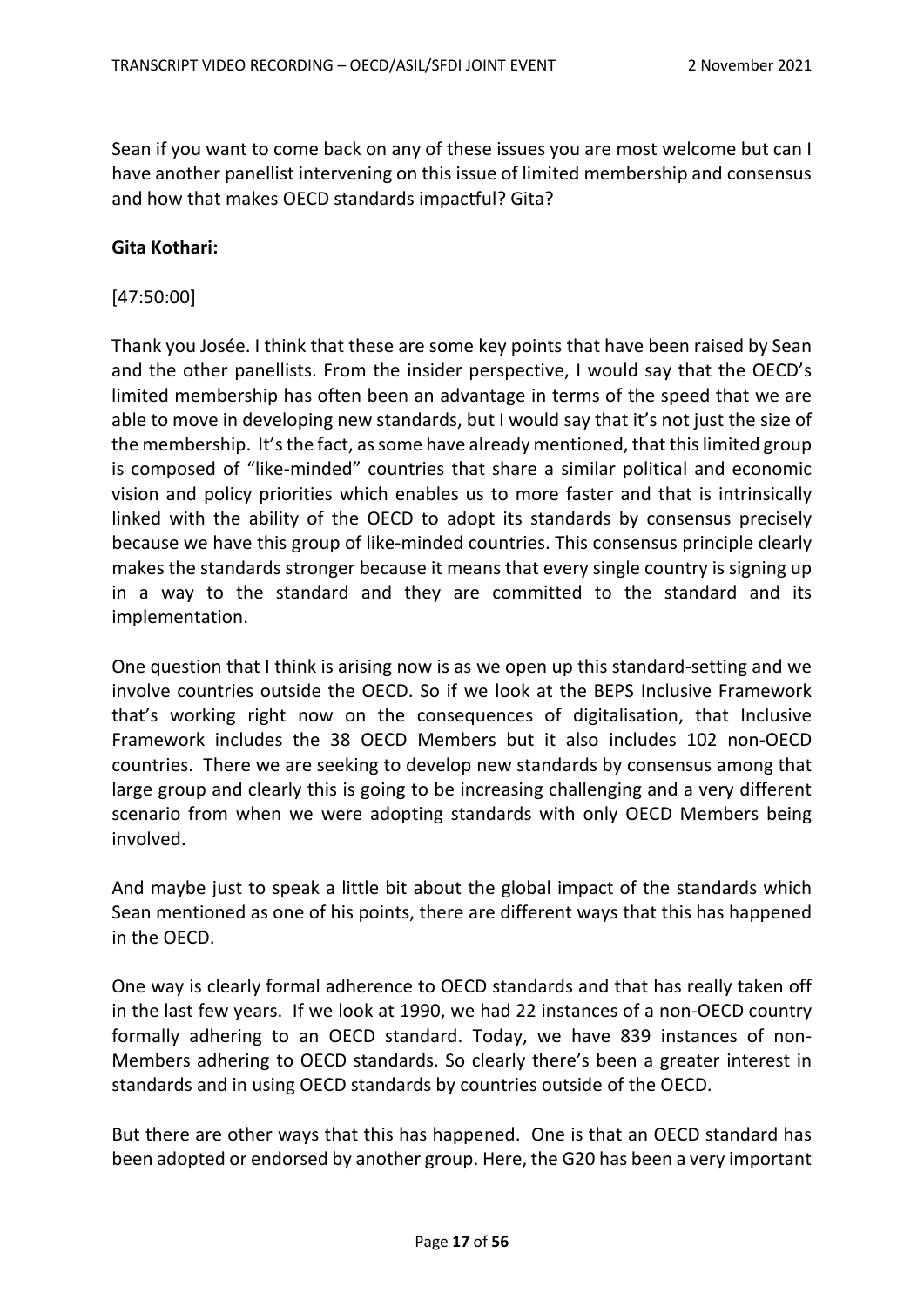part of how the OECD has increased its impact of standards. That was the case both in the tax field on Corporate Governance, Artificial Intelligence also, Financial Consumer Protection. So, this G20 endorsement resulted in a take-up of OECD standards outside of the membership which helped to level the global playing field. We also have the Financial Stability Board that recognised the Corporate Governance Principles as a key standard for some financial systems.

A third way is that OECD standards have sometimes been incorporated into other international legal frameworks. One older example is the Polluter Pays principle developed in the OECD which was then later incorporated into EU legislation but also the UN's 1992 Rio Declaration; or the Arrangement on Export Credits which has been recognised in the WTO's Agreements as an exception to the WTO Agreement on Subsidies and Countervailing Measures. So this global impact has been achieved through different mechanisms. As to whether it's possible in all areas, it's clearly easier in some areas than others. The success story is of course in tax where as a result of the technical expertise and convening power, the OECD has really become the place where countries come to find solutions to international tax challenges. But, in other areas, there may not always be an alignment of interests between OECD countries and countries outside the OECD, for example, on questions of privacy or internet policy.

It's also important to ask whether global impact is always the objective of an OECD standard. In some cases it clearly is when we talk about levelling the playing field but in other areas there may also be cases where OECD countries want to move faster on specific issues than what other countries are ready for.

Another point which was made earlier about the global impact and balancing the credibility of the standards: one thing we have been working on in the OECD is where we have legally binding decisions, but also in some key standards which are not legally binding, we have a review process even before a country can join the standard to ensure that by opening up the standard we don't decrease the creditability and legitimacy of the standard.

### **Lucinda Low:**

[52:44:00]

Josée, if I can jump in here.

One small point, which Sean has laid out very well, is the "enabling" aspect of OECD membership and perhaps the disadvantages. My comment would be to raise a question in the area of peer review and mutual evaluation and how you maintain that element which I think is critical to effectiveness of many of the standards when you do open it up.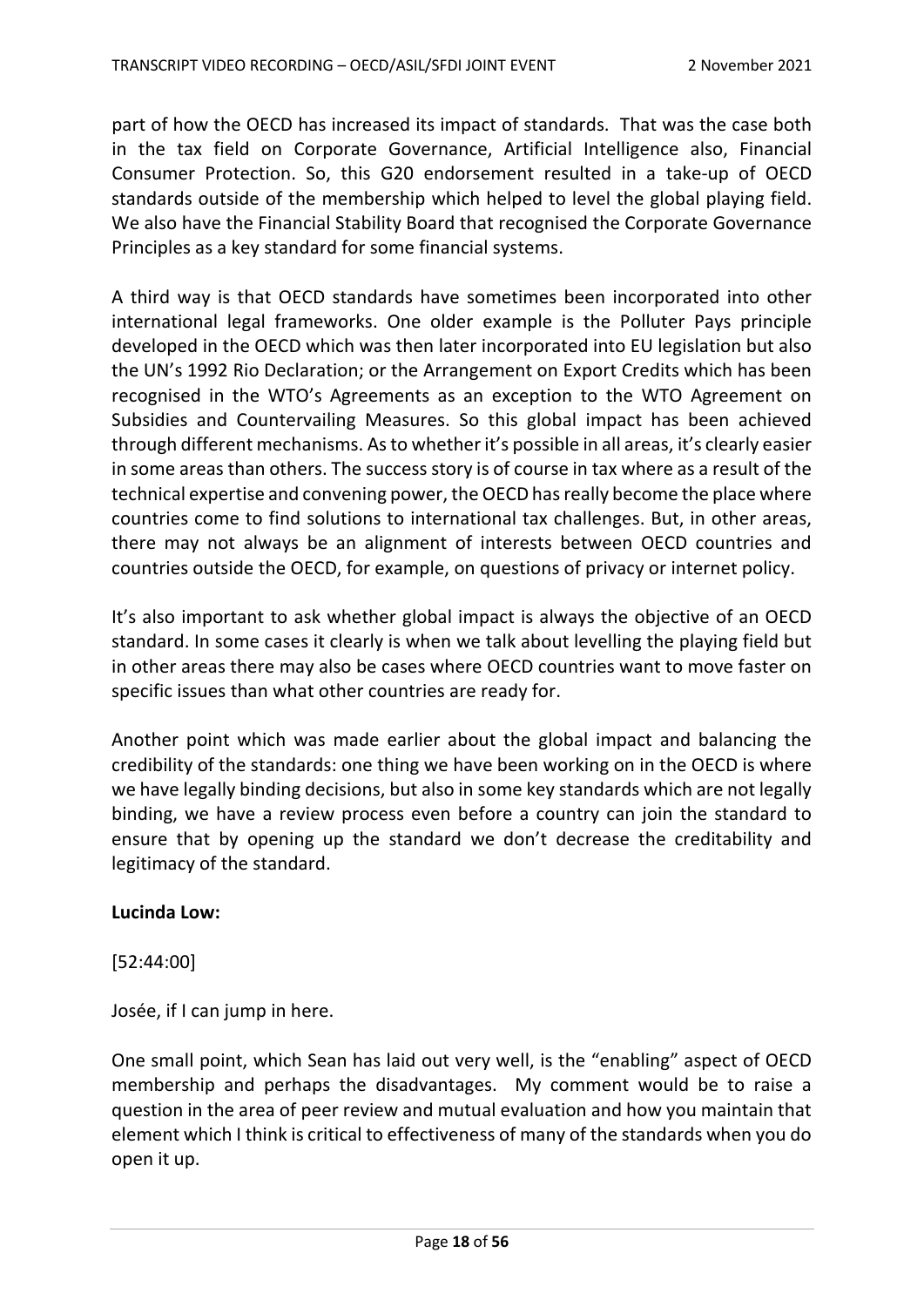I know this has been an issue that has come up in the bribery and corruption area. For example, that one I touched on earlier which is membership in the Convention is open to non OECD countries but you have to sign up to the peer review mechanism and to the evaluation process and participation in the Working Group on Bribery.

It's an interesting example because the instrument is aimed at capital exporting countries and the OECD membership no longer represents the overwhelming percentage of capital exporting countries as it did back in the 1960s when it was formed. We have new entrants on the scene that are major players/major capital exporters, that are not part of the OECD but the question is if some of those countries join the Bribery Convention are they going to participate in that peer review process in the same spirit and with the same commitment to the facts and the evidence that is necessary to make the process work?

We know from experience that with the review process it can be very hard, even for OECD member countries. Countries have been told that their legislation doesn't meet the standards and they have to change it or that their enforcement is defective they have to change it.

We could talk about scandals in other International Organisations and pressures that countries have put on those Organisations to improve their results (I'm not naming names here but I think everyone knows what we are talking about) to illustrate that these pressures are very real and very important to countries. So how do you balance? How do you avoid not diluting the effectiveness of your instruments, of the impact of your standards and yet capture the countries and the players that you need to capture for the overall effectiveness of the standard and it credibility.

I think that can be a central dilemma in certain areas, at least of the OECD's work that I wanted to highlight. It's a changing world and how the OECD captures the right players may differ from issue to issue but that's a key challenge I would say.

### **Josée Fecteau:**

[56:09:00]

Hervé, la parole est à vous.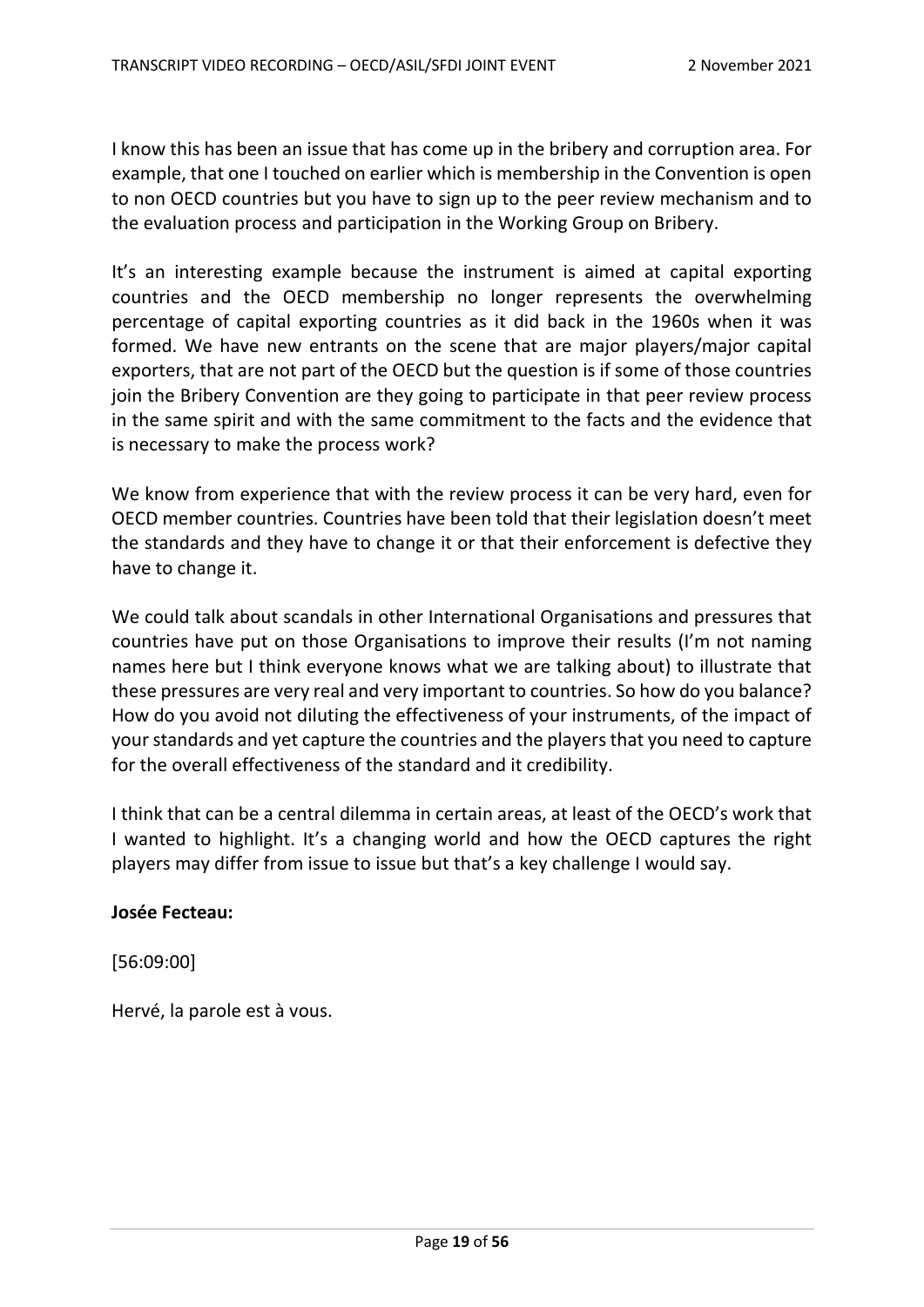### **Hervé Ascensio:**

## [56:13:00]

Merci. Il me semble que maintenant il y a une forme de dualité de l'OCDE qui est peutêtre beaucoup plus nette que jusqu'à dans les années 90. C'est-à-dire, d'un côté c'est l'Organisation de ses Membres, ses Membres restants très majoritairement des pays occidentaux développés, beaucoup sont des démocraties libérales, et il est utile qu'il y ait un lieu de discussion, d'entente et de création de consensus sur la question économique entre ces pays, et il peut aussi avoir un effet d'entraînement sur certains sujets. Donc ça c'est bienvenu. Maisil y a l'autre aspect maintenant qui s'est beaucoup développé depuis 20 ans, qui est l'OCDE, une institution globale beaucoup plus ouverte avec un grand nombre de comités avec des participants qui sont parfois audelà de 100 États et les liens avec le G20 ont aussi beaucoup accentué cet aspect, et on pourrait imaginer qu'il y a davantage des liens avec l'ONU aussi. Notamment je pense aux objectifs de développement durable. Donc la dualité elle est devenue consubstantielle à l'OCDE.

Mais finalement il y a d'autres Organisations de ce type où c'est un peu moins marqué mais ça existe aussi ailleurs. Par exemple, quand on pense dans le domaine du droit de l'environnement et le rôle de la Commission économique pour l'Europe des Nations Unies qui a élaboré un certain nombre de conventions très importantes et même au Conseil de l'Europe parce qu'il y a des conventions du Conseil de l'Europe qui sont des conventions ouvertes, je pense notamment à la cybercriminalité. Donc il y a d'autres Organisations qui ont ce double visage mais à l'OCDE je pense que c'est beaucoup plus fort et puis on voit une dynamique, qui est une évolution vers son rôle global. Peutêtre que la solution consisterait à distinguer plus clairement les domaines ou les types de normes à propos desquels l'OCDE assume ce rôle de forum global et ceux pour lesquels elle est un club un peu plus fermé mais qui a aussi sa légitimité me semble-til.

### **Josée Fecteau:**

[58:43:00]

Merci beaucoup Hervé. Je vais peut-être rebondir sur une question dont on a beaucoup parlé, sur des pays qui ne sont pas des Membres de l'OCDE. Parlons un petit peu peut-être des autres avec qui nous avons aussi des plus en plus des relations.

Do you think the OECD has done enough to open up to non-governmental stakeholders in its standard-setting activity? What would be in your view the advantages and the drawbacks of engaging more deeply with them?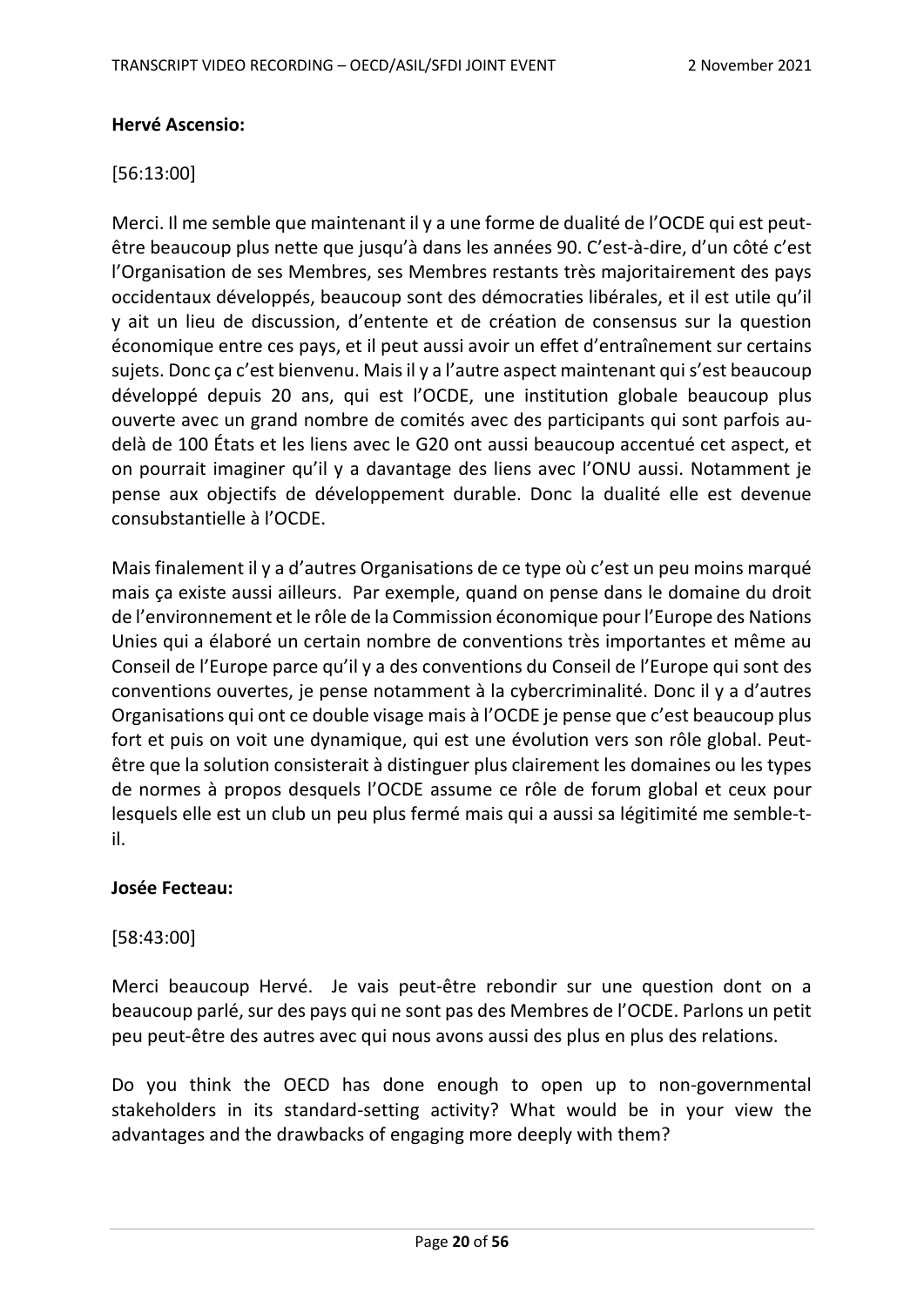Can I maybe call on Gita to launch the conversation here?

## **Gita Kothari:**

## [59:38:00]

I think this is an area where there has been a great evolution in, I'd say, the last 20 years or so. The OECD has really taken major strides to try to become more inclusive. It's a turnaround since some of the earlier examples which have been the very instructive negotiations of the Multilateral Agreement on Investment (MAI) which failed in large part due to the reaction of civil society organisations to what was a closed-door negotiation among what was seen as a club of rich countries. The impression was that the OECD countries were negotiating something which would then be imposed upon the rest of the world. I think Lucinda mentioned earlier that we have institutional stakeholders within the OECD. So, we have Business at OECD (BIAC) and the Trade Union Advisory Committee (TUAC). They have been long-standing partners in the OECD providing input into all kinds of work including on standardsetting.

But beyond that, what's new is the opening up of the OECD in its standard-setting processes to other stakeholders. We now have stakeholder consultations or full public consultations on all new or revised OECD standards, with more and more attention being paid to making these consultations interactive and meaningful. So rather than just putting out a draft text and inviting any input, we've started to organise workshops and seminars on the different elements of the draft standard. We've also made efforts to feed back to stakeholders about how their input is taken into account in the process so that it's not just a "check the box" exercise. It's really seen as a way to improve the resulting standard.

In addition, in some cases, stakeholders have been integrated into the discussions with countries on new or revised OECD standards. For example, the 2019 Recommendation on AI was developed through a multi-stakeholder expert group which included experts from government, industry, civil society, trade unions and academia. The ad hoc taskforce that was formed to discuss revisions to the OECD standards on transboundary movements of waste included within the group representatives of business as well as environmental Civil Society Organisations. So I think we have done a lot. Could we do more? Definitely and we continue to work on new ways to seek and reflect input from stakeholders. The objective in the end is to improve the outcomes by pooling knowledge and perspectives but also by increasing buy-in of the resulting standard. Stakeholders can be key partners actually in the implementation process in order to push countries to implement the resulting standards and for example, in the monitoring process of the implementation for the Anti-Bribery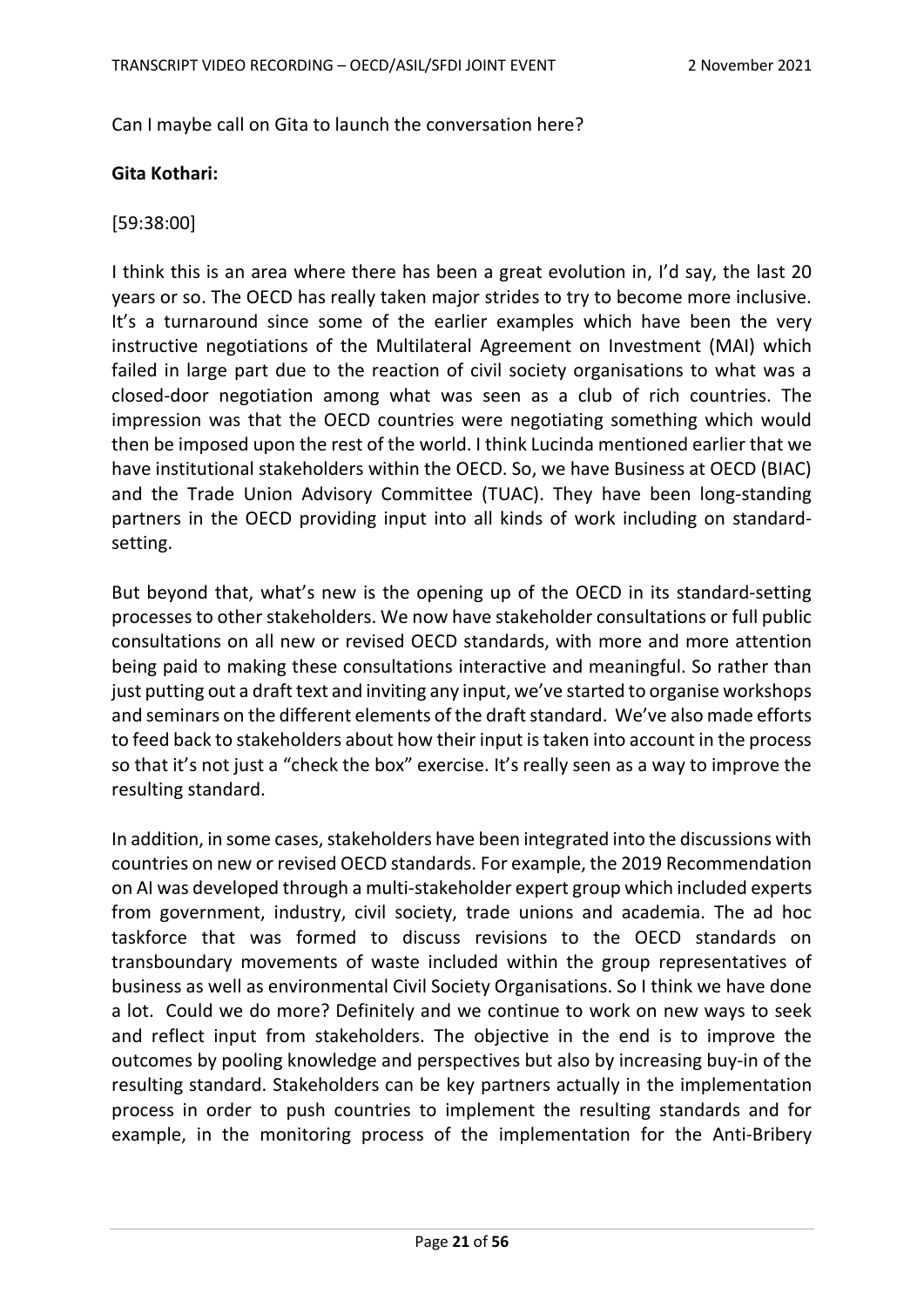Convention, that includes gathering input from Civil Society Organisations on the ground about how the Convention is actually being implemented.

The final point I would make is that while we do open up to stakeholder input, it is also important to recognise that there are certain stages in the normative process where it is necessary for governments to be able to exchange among themselves in order to be able to share concerns and find common ground. This is really an essential part of the consensus-building process and this space in my view, needs to be preserved while at the same time we open up at other stages of the process and we find ways to reflect stakeholder input.

### **Josée Fecteau:**

[01:03:14]

Ok, a word about the drawbacks. What are the difficulties that the OECD is facing in interacting with Civil Society?

### **Gita Kothari:**

[01:03:33]

The drawbacks: I think that's what I was trying to touch on in the last point. Which is finding the right balance. How do you find the right balance between opening up but at the same time preserving the space where governments can exchange among themselves and find consensus because doing that in a room that's totally open is not always easy. I think one of the examples we can see now is the work that's going on in Digitalisation and Tax, where there's been a process which has been open at certain stages inviting input, trying to take on board input, but at the same time there have been many stages where we've needed to reconvene in a closed door setting in order to try to work out some of the remaining differences. So I think the key challenge is finding the balance.

### **Josee Fecteau:**

[01:04:29]

Anybody else on that issue?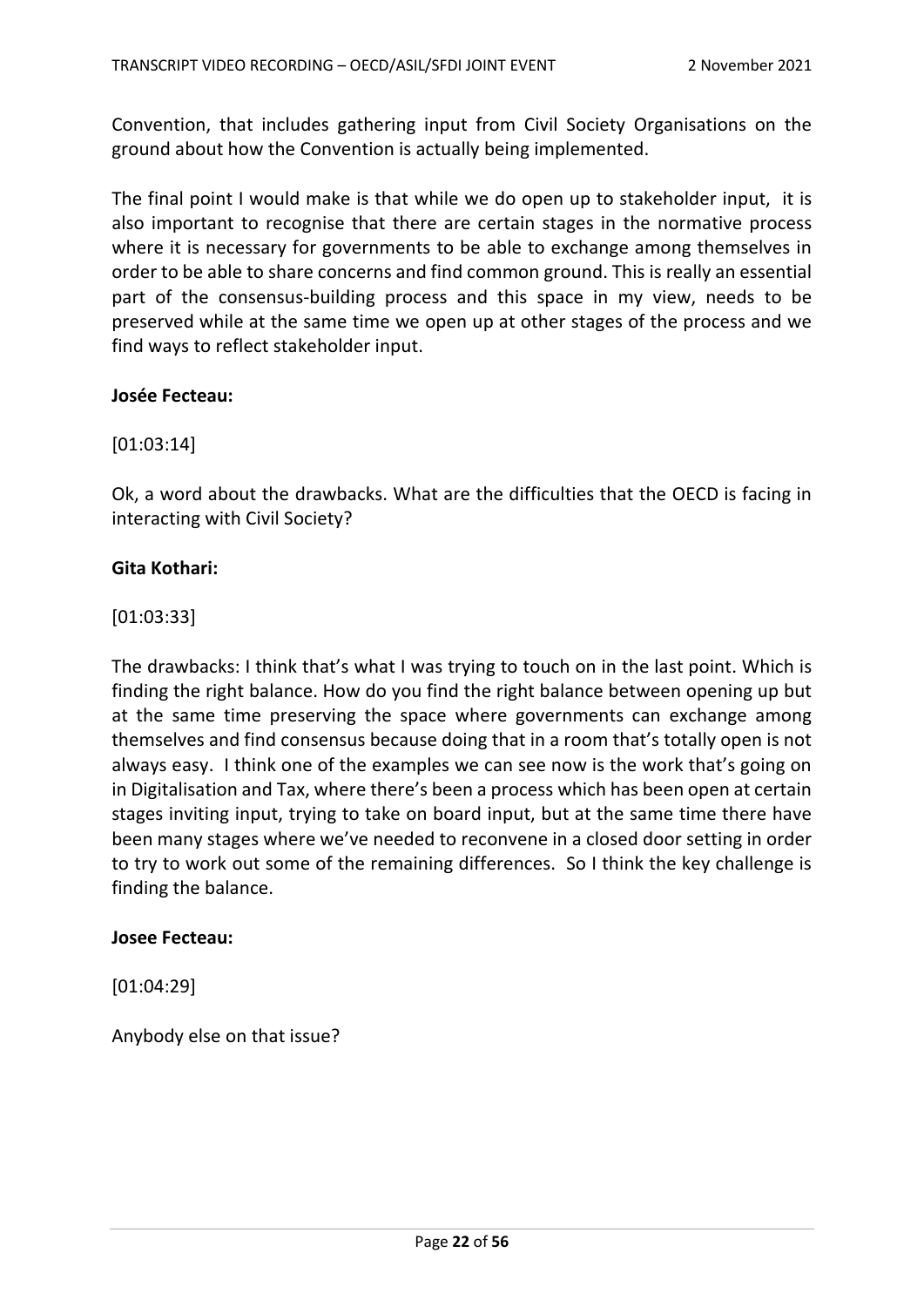## **Lucinda Low:**

## [01:04:33]

Yes Josée, I'll jump in here and make just a few comments. I thought Gita's remarks were very helpful and from the outside I think we did see that the MLI negotiations and the bilateral Agreement on Investment negotiations is kind of a watershed.

Indeed, when I was talking to people here in the US in preparation for this meeting that's one of the issues they flagged in terms of the participation in civil society and so I think there's no turning back from that basic concept. The question is "how"? How to make it most effective? Some people would question I think why you would have the two institutionally formalised roles. Why those and not others?

I gather in the past there have been proposals for an EIAC (an environmental consultative group) but I think with the range of issues that the OECD has been taking on, there is going to be an increasing variety of outside stakeholders and you may need to have more flexible arrangements to make sure you bring in the right mix of stakeholders to a given issue. But I completely agree with Gita that there's a multifold benefit if you get the balance right in terms of getting inputs that may increase the quality of the ultimate product and buy-in and assistance with implementation.

I've been part of several consultations in the context of the OECD Working Group on Bribery when the US was reviewed and helped recognise civil society inputs. That's an ad hoc example but you do hear very important things that you don't hear from the governments that reviewers need to hear. So I think some openness and flexibility is very helpful.

I will also put in a plug here for the institutional relationships that you are starting to establish. I think the example of the ASIL-OECD relationship which is really a nascent one but it's designed to be able to tap into different areas as needed by the OECD in its work or potentially beneficial whether it's in a subject matter area like environment, or anti-corruption, or trade, or whether it's more just governance in an international organisation. That institutional relationship gives you a flexibility to tap into the expertise within a membership organisation that could be helpful. So I think that should be part of the model.

Not to sound self-serving, but I think it makes sense for the Organisation going forward, if you are in this situation as I think you are, where you are going to need different constituencies to be brought in for different issues. Gita I think everybody will appreciate the need for governments to preserve some space for debate on their own and so there needs to be a balance and that's one of the hardest things. Once you open the door, where do you stop? How far do you go in terms of openness and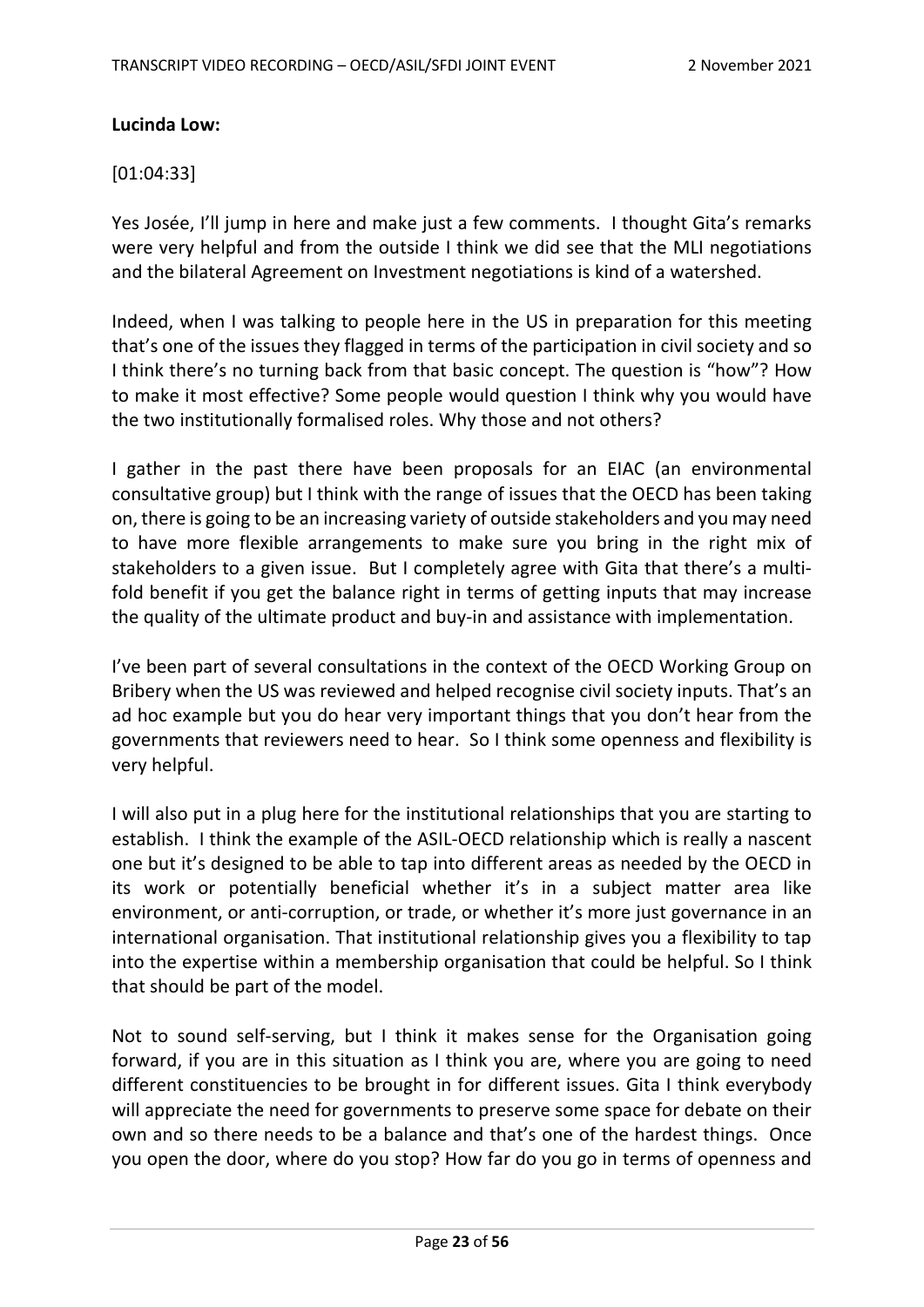transparency and consultation because obviously there have to be some reasonable boundaries put on it. But that's one of them it seems to me, that you can't go so far as to prevent the countries from talking on their own when they need to talk so those would be my comments on this topic.

### **Josée Fecteau:**

[01:08:29]

Hervé…

## **Hervé Ascensio:**

[1:08:30]

Il y a une longue tradition à l'OCDE d'associer des parties prenantes, comme on dit les « stakeholders », depuis les années 60 s'agissant de BIAC et TUAC pour le monde des entreprises et les syndicats de travailleurs. Mais en même temps, l'OCDE n'est pas l'Organisation Internationale du Travail qui a une structure tripartie depuis l'origine et dans sa constitution. Le but vraiment c'est d'améliorer la qualité de la norme en étant à l'écoute à la fois des besoins et de la façon dont la norme pourra être appliquée. L'effectivité de la norme. Donc je pense que c'est dans cette logique dont l'OCDE a toujours associé des parties prenantes et ensuite a élargi quelque peu à « OECD watch » pour les autres organisations non gouvernementales. Il me semble qu'un élargissement supplémentaire ou une intégration plus poussée des parties prenantes dans le processus des discussions des normes peut avoir son utilité en gardant à l'esprit qu'à un moment donné, il faut que ça soient les représentants des pouvoirs publics qui décident, qui prennent la décision. Précisément parce que le but de l'OCDE c'est de coordonner les politiques économiques/publiques des États, et ça dépend peut-être aussi des sujets.

On peut imaginer que sur certains thèmes une consultation plus vaste soit absolument nécessaire. Et je pense qu'il y a aussi un autre objectif qui s'ajoute maintenant à la qualité de la norme et son évolution. C'est l'articulation entre les différentes politiques publiques parce que ça c'est un problème constant dans tous les États de ne pas concevoir techniquement des politiques publiques qui finissent par se contredire, ou qui ont des effets inattendus les unes vis-à-vis des autres. Et je pense que les préoccupations, par exemple environnementales ou de protection des droits humains, ce sont des questions que devraient être posées à propos de tous types de sujets. Et finalement cela doit être intégré dans la réflexion pour comprendre un impact éventuel. D'où l'intérêt d'une consultation assez large comme elle est pratiquée dans certains cas maintenant par l'OCDE pour lier les objectifs entre eux. On peut aussi imaginer des systèmes d'auditions. Des auditions de représentants des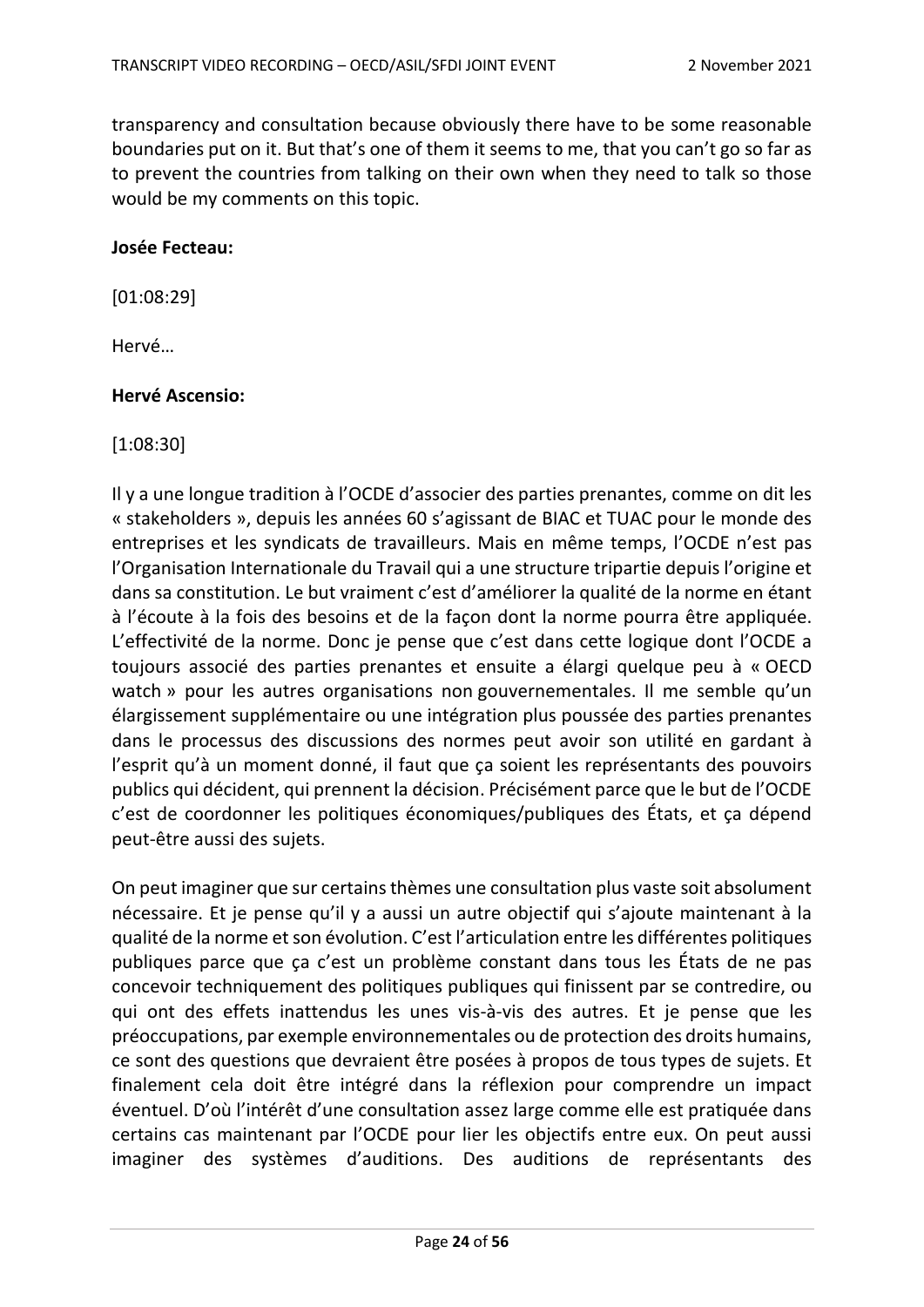consommateurs, de parlementaires dans certains cas, comme cela se fait dans d'autres organisations internationales. Voilà mes quelques commentaires sur ce thème.

#### **Josée Fecteau:**

[01:11:47]

Sean, quickly if you can…

#### **Sean Hagan**:

[01:11:53]

Josée, if it is ok with you I just want to make a brief comment directly in relation to civil society, but I want to underscore a point that was made earlier by Lucinda on the peer review process.

The one area that I worked on in this space is the Anti-Bribery Convention and in the area of corruption, there's often a real disconnect between the formal legislative process and the enforcement, and when you are assessing the extent to which there really is application of anti-corruption measures, you really have to look at enforcement. What I think is really quite remarkable about the OECD peer review process is not just that peers are involved but that they really do look at enforcement and they do really assess the extent to which the laws are actually being enforced on the ground. And that is one of the reasons why the OECD reports have credibility. It's because they don't just stop at the legislative process and that's one of the reasons why, for example transparency internationally sort of refers to the goals standard for peer review. It is also one the reasons why the IMF used the OECD Anti-bribery Convention and the peer review process for purposes of its own Article 4 consultation process.

So, I just want to underscore the point that Lucinda made, not so much just because that it's members reviewing, but because what they're reviewing. They are actually going into the field and looking at enforcement on the ground and I think that is really important.

#### **Josée Fecteau:**

[01:13:38]

Thank you so much Sean. Let's turn to a question in French.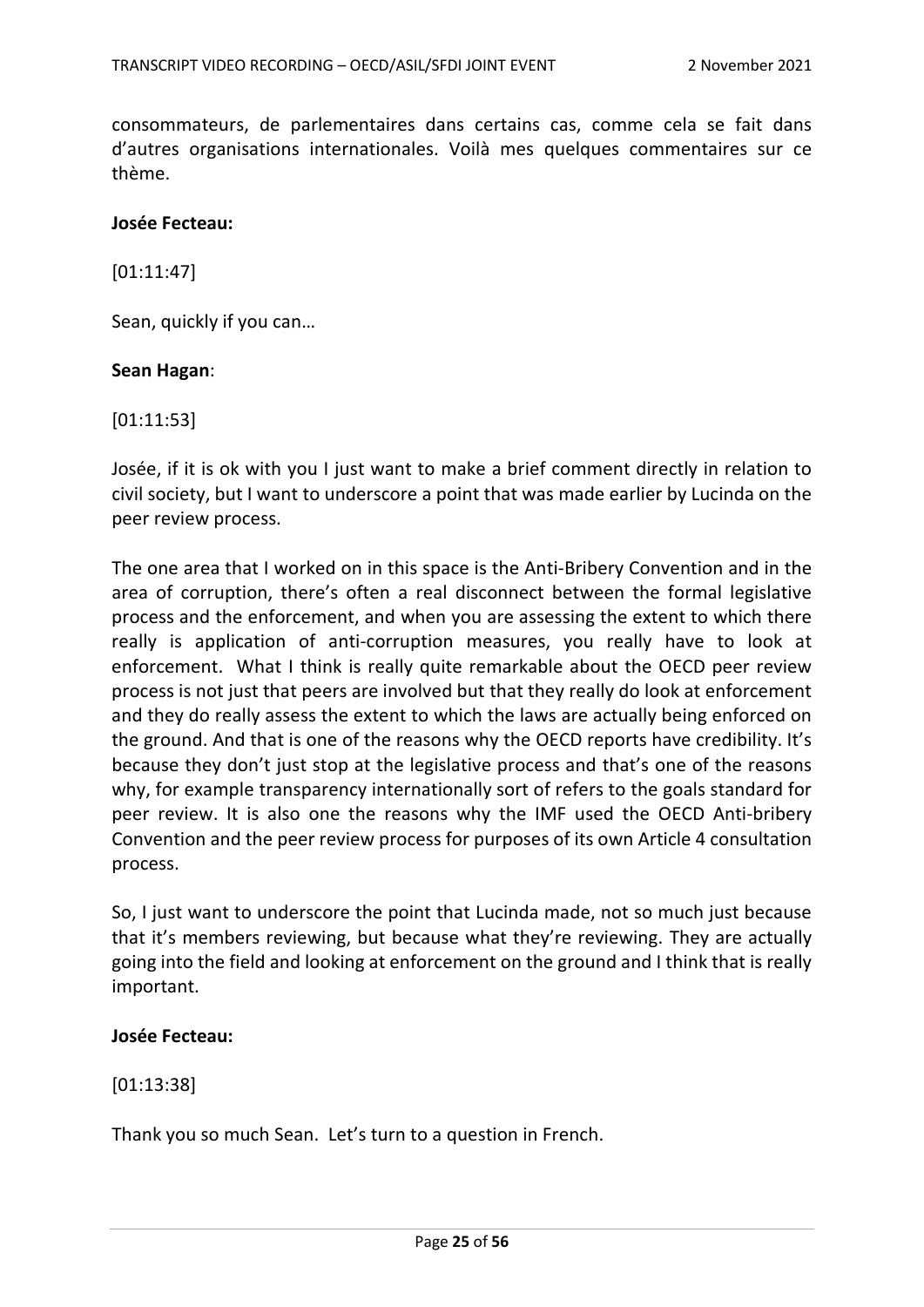Ce sera une question pour Hervé…pour les autres aussi main on commencera par Hervé. Comment l'OCDE a-t-elle utilisé le droit souple ou le droit tendre ou la soft law pour promouvoir des approches communes et les normes de l'OCDE ont-elles suffisamment de mordant? À votre avis Hervé ?

#### **Hervé Ascensio:**

## [1:14:14]

Merci pour cette question. Je ne sais pas si c'est compréhensible pour nos amis anglophones les différentes traductions de soft law en français où on a d'abord dit « droit mou » ce qui n'était pas très positif, « droit doux », « droit tendre », bon moi j'utilise le terme « droit souple » effectivement et c'est ce que fait le Conseil d'État français également. Alors, effectivement, ce qui est frappant quand on regarde la production normative de l'OCDE c'est la myriade d'instruments de droit souple puisque qu'il y a que 15% de textes contraignant comme cela a été dit tout à l'heure. Simplement, elles ne s'ajoutent pas seulement, ce n'est pas une série d'instruments. Souvent elles sont organisées. Il y a un ordonnancement dans les différents textes et pour certains thèmes il y a même une forte densité de normes, et tout cela est très organisé. On trouve des normes de droit souple qui posent des objectifs.

Alors, parfois des impératifs s'il se trouve qu'il y a une décision qui vient compléter un texte qui s'appellerait « de principe ». Ensuite une deuxième strate avec des commentaires qui portent sur ces principes ou ces grandes règles. Par exemple, on peut penser aux commentaires officiels de l'OCDE portant sur le modèle de la Convention sur le revenu et la fortune. Et puis il y a souvent maintenant une troisième strate, c'est-à-dire des textes qui sont destinées aux professionnels et qui portent des noms variés : manuel, bonne pratique, des guides, ou encore des critères et le but là c'est de faciliter le travail des Administrations lorsqu'elles mettent en œuvre les normes dont j'ai parlé précédemment ou les procédures internes des entreprises puisqu'il y a un certain nombre de standards qui s'adressent aussi aux entreprises.

Donc pour les thèmes pour qu'on pourrait qualifier « les thèmes les plus mûrs » sur lesquels l'OCDE a le plus grand succès, en fait on a un ensemble normatif qui est assez cohérent, très développé et qui est en plus évolutif.

Alors, est-ce que cela a assez de mordant ? Est-ce qu'il y a des dents suffisantes vu l'utilisation de cette technique de droit souple ? Et on veut dire par là, est-ce qu'il ne faudrait pas un traité ou une forme de sanction qui aille au-delà du peer review ?

Alors, je pense que cela dépend des thèmes en réalité. On constate que parfois il y a des domaines où il y avait beaucoup d'instruments de droit souple et puis à un certain moment un traité devient nécessaire, par exemple je pense au traité BEPS pour utiliser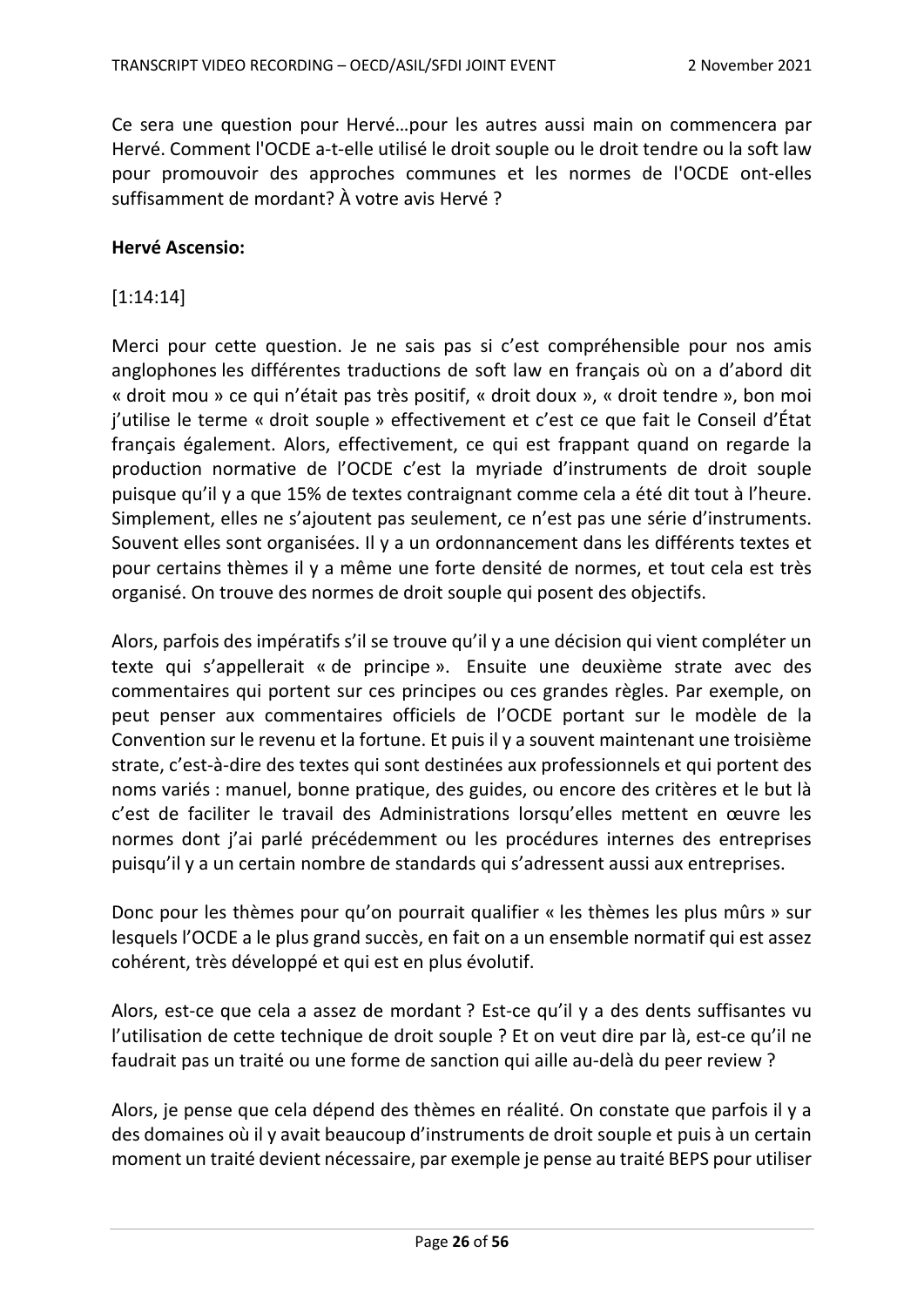l'acronyme en anglais. C'est-à-dire le traité sur l'érosion de la base d'impositionet le transfert de bénéfices qui est un instrument juridiquement très innovant au regard du droit des traités puisqu'il consiste à réviser de manière simultanée des centaines de conventions fiscales bilatérales. Et là il y a vraiment eu une imagination juridique à l'OCDE.

Mais il y a d'autres domaines où cela paraît moins envisageable, parce qu'il y a des normes parfois qui portent sur le comportement des entreprises. Un traité ne lierait pas des entreprises d'avantage qu'un texte de droit souple. Peut-être même que ce serait moins bien perçu. Il y a aussi des domaines qui ne sont pas mûrs. Le droit souple c'est un préalable, ça prépare par la suite. On peut imaginer une forme de durcissement progressif et il y a encore des domaines où il n'y a pas de consensus, ou il est en train de se construire. Alors en fait il faut faire une analyse thème par thème.

Mais je pense que parfois le traité est souhaitable, s'impose, et parfois il n'est pas nécessaire. On peut même d'ailleurs se demander si l'OCDE n'a pas pour particularité de rester dans le droit souple aussi longtemps que possible. Alors, c'est peut-être une critique d'ailleurs que j'adresserais à l'OCDE ou pas. On peut trouver aussi que c'est bien de s'en remettre au comportement des États et des parties prenantes en leur fournissant des instruments très sophistiqués qui peuvent suffire jusqu'au point où il faut une initiative politique supplémentaire pour passer au droit dur.

Mais encore une fois, si on fait le bilan des principaux instruments de droit souple, ils sont généralement liés à un instrument de droit dur qu'il s'agisse d'un traité adopté dans le cadre de l'OCDE ou d'une décision de l'OCDE. Même la Déclaration sur les entreprises multinationales est liée à une décision qui établit les points de contacts nationaux. Alors, on arrive à quelque chose d'un peu plus étrange, c'est-à-dire la procédure est obligatoire et une fois le contenu est seulement recommandé, mais il n'empêche que c'est une forme de durcissement du droit souple qui est ainsi élaboré.

Voila !

### **Josée Fecteau:**

[01:19:50]

C'est peut-être aussi ce gout que l'OCDE a pour la mise en œuvre qui est manifesté dans ce gendre de décision. Gita?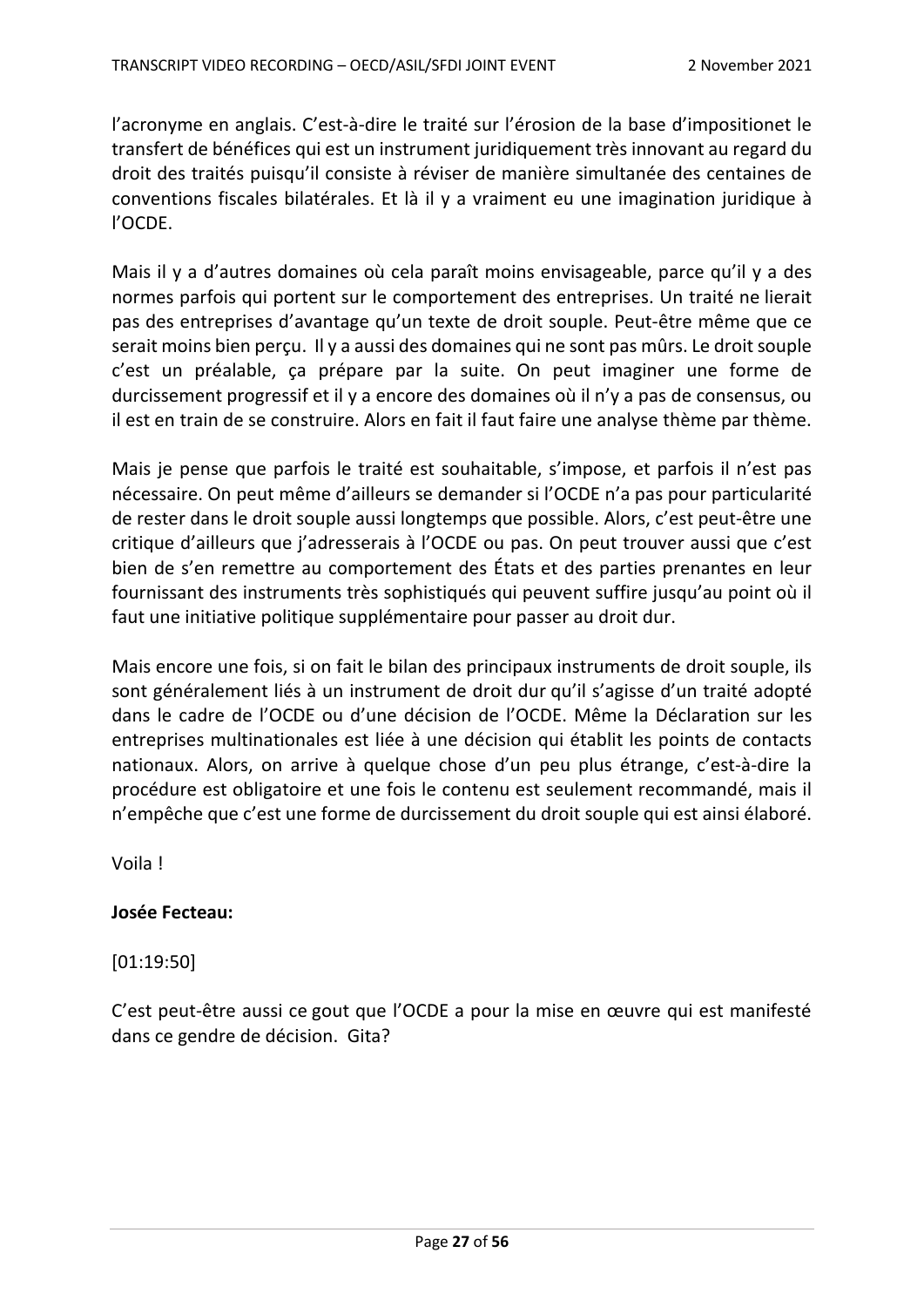## **Gita Kothari:**

### [01:20:02]

Yes, thank you Josée and thank you Hervé. I think the points you made were really interesting. One thing that I think is perhaps unique, or at least characterised at the OECD, is the teeth that it gives to soft law. So, you may have an instrument which is a soft law instrument, but then there are mechanisms that are created around that instrument and the NCP, the national contact points for the Guidelines of Multinational Enterprises which is a good example where the instrument itself is soft law but then you have a binding obligation to create a national contact point to ensure the implementation of the guidelines. And I think it works because the soft law entails, as I mentioned before, such a strong political commitment.

Countries actually take these instruments just as seriously as if they were legally binding and that's maybe one of the achievements of the OECD process. The evidence based process. The consensus based decision-making. So countries, even though you have a soft law instrument, they take into consideration specific measures to implement those instruments. They're submitting to peer reviews against those standards. It's really demonstrated by the fact that, in some cases, we have countries that have abstained from or made reservations to non-binding Recommendations.

So legally there's absolutely no need to make a reservation or to abstain but that's what they do because they're so committed to the implementation of the standards. We have another example in the BEPS area where you had a package which was adopted as a political commitment and then you have peer reviews against what is essentially just a political commitment. And you have what we call "minimum standards" but minimum standards which are not legally embodied anywhere. In some cases, with respect to the bilateral treaties, there was this BEPS Multilateral Convention in order to modify the bilateral treaties. But many of the other minimum standards were never embodied in an international legal form.

So, I think this balance between the soft law and hard law is something which the OECD has played with over the years. How do you achieve consensus on the standard? Perhaps the soft law standard is a faster way to achieve consensus. It's also easier to modify in the future. So, you maintain flexibility there but then you do give some teeth to it through the implementation mechanisms that you put in place. And perhaps, just to come to this question of implementation and enforcement, the OECD clearly doesn't have any specific enforcement mechanisms. We don't have any provisions in the Convention to suspend or exclude Members that don't implement legal instruments and there are no other sanctions that are foreseen in our instruments. In any case, that could only really be implemented for the 15% of legally binding instruments. But more fundamentally, I would say that this approach, the "reward and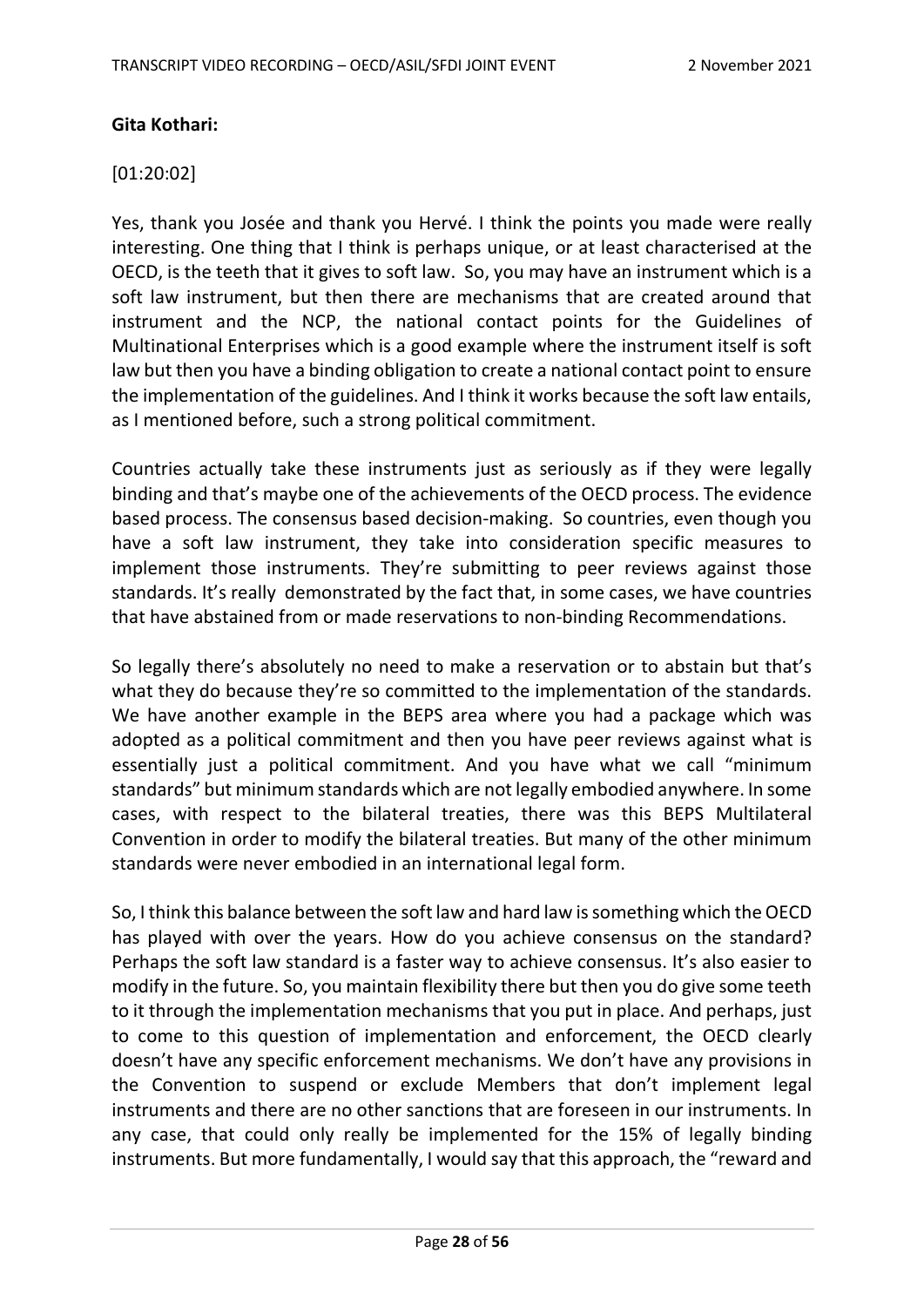punishment approach", is not really in the OECD's DNA because what the OECD has evolved around is thisidea that Members are supporting each other in moving towards shared objectives. That's why the OECD relies on peer review and peer pressure. That's why they have been remarkably effective because you have this community of like-minded countries that are committed to the same goals.

So it's really for me about mutual support, exchanging experiences, good practices, the implementation and toolkits are all designed to support countries in implementation.

As I also said, as the OECD develops more standards and more countries are adhering to the standards, maintaining this like-mindedness and maintaining the levels of implementation becomes more challenging.

One final point that I would make is that apart from the like-mindedness of the countries, I'd say one of the things that the OECD does successfully is creating close nit policy communities and those communities are communities also of individuals. So the individuals who participate in the discussions play an important role. They are of course conveying the position for their country but the individuals have, in some cases, quite a wide/broad influence on the process. And the fact that they all know each other, they meet at the OECD, creates relationships which also helps in the process of building consensus and in the peer review process, ensuring that each country and each individual wants to make progress and wants to show that they're moving towards the standard. So, I think this is something that the OECD does well and needs to continue to do. Which is to serve as a platform bringing not only countries together but bringing the individual policy makers together.

# **Josée Fecteau:**

# [01:25:03]

Thank you Gita. We still have a few minutes to go. I would now like to give a chance to Lucinda and Sean, who have both touched upon the peer review. I was wondering if maybe you two (or the other ones too), want to have another chance to maybe touch upon what are the ingredients that are important for you for peer reviews to work. Lucinda, do you want to come back on that one?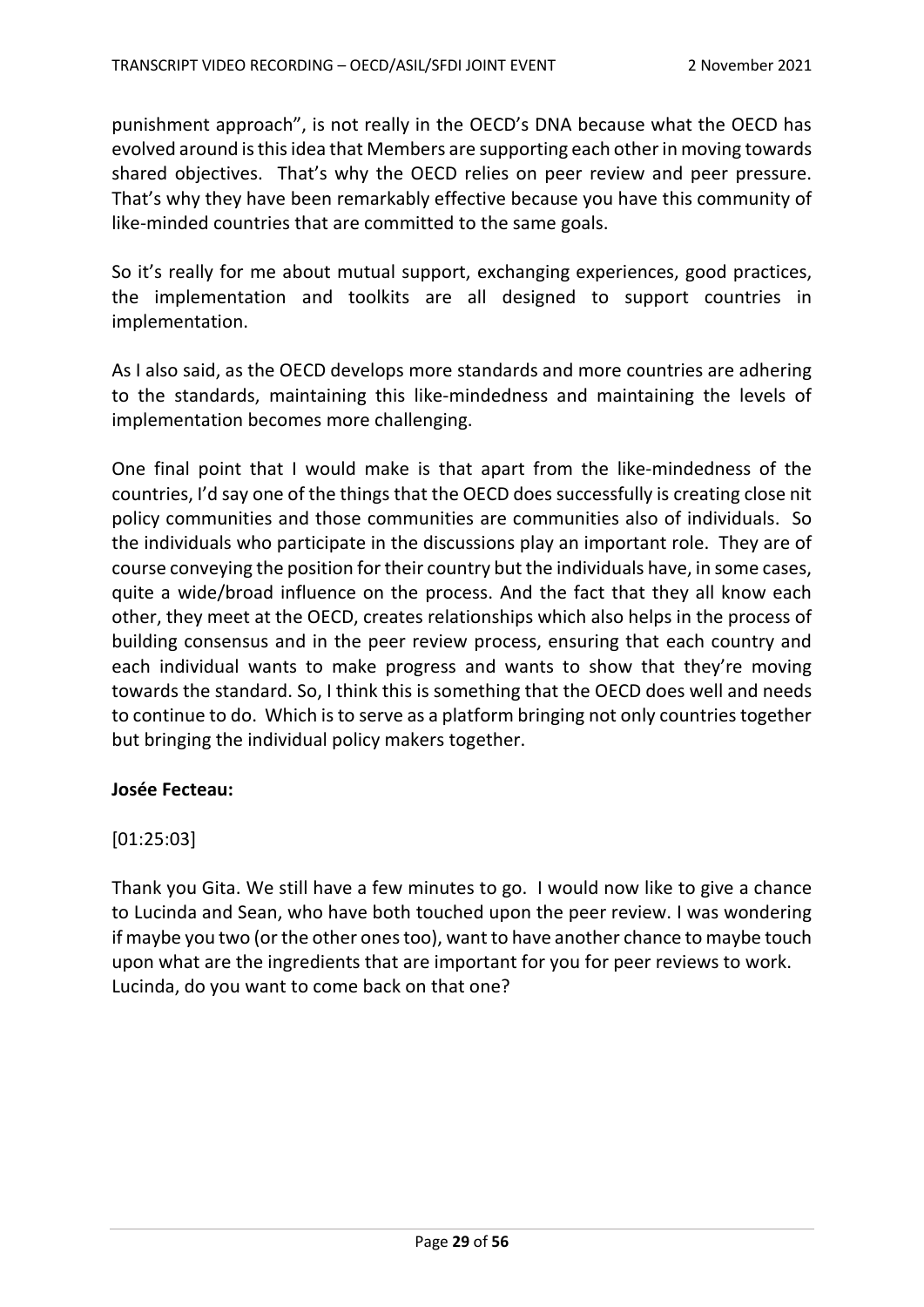## **Lucinda Low:**

[1:25:42]

Of course. Thank you Josée.

Well certainly, I noted Sean's earlier comment that in the bribery context having peer reviews touches on the difficult issue of enforcement and adds to the credibility and I think that's right. It's easier to sign a Convention and say you're going to do something then actually go out and do it and this is a particularly hard area.

So what are the ingredients for peer reviews to work? I think first of all, this intangible that Gita has talked about, this feeling that one is part of a community of like-minded participants working towards a common goal, that really is an essential it seems to me.

But then there are some other ingredients as well from my experience. One is a continued emphasis on solid technical work, both by the countries that are involved in the peer review and on the staff. Sort of focusing on the merits of the issue, the substance of the issue and trying to avoid politicisation of the review process. And you obviously want to avoid any kind of mutual back scratching that would delude the standards: *"I'll vote for you to have this be watered down if you'll vote for me"*…that's the death of peer review once you get into countries making those kinds of alliances.

I think you also have to be judicious in review. Some of these reviews take enormous resources, enormous commitments of time and there is a risk of fatigue if you do too much and so you have to choose your issues. You have to choose your moments and make sure that you can maintain the positive commitment of the countries to the process.

I also think civil society participation, and I touched on this earlier, is important because they will tell you things that governments won't and so broadening out the audience a little bit is important.

So, for me those are some of the ingredients from my experience that are important to the success of peer review process. You shouldn't be afraid of tackling hard issues. It's important to tackle the hard issues otherwise you lose credibility but how you design the process, how you carry it out become very important.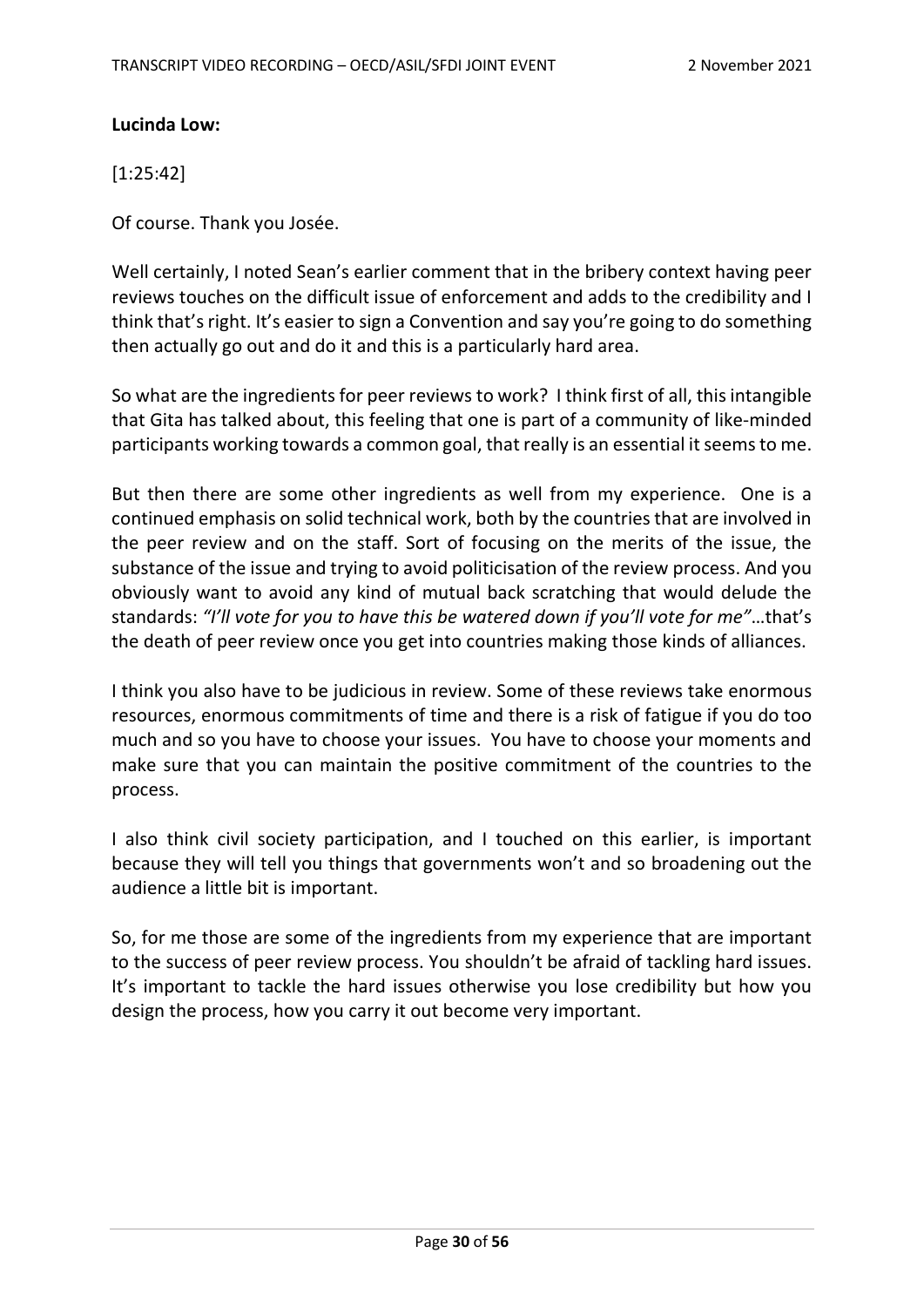## **Josée Fecteau:**

[01:28:46]

Thank you. Sean you want to come in?

### **Sean Hagan:**

[01:28:50]

Yes, Josée, I hope I'm not scrambling things up too much but I do want to come back because I think Lucinda has really completed the point on peer review.

I have nothing to add but I do want to come back to this issue of soft law and hard law because my own sense is that in the space of public international law, this is really not a binary choice. It's a spectrum because hard law, when it comes to sovereign states, you can't just transpose the concept of enforcement that you would have with private actors to public actors because sovereigns are sovereign. At the same time, in the soft law space, sovereigns, because there's a limited number of actors, they tend to be very concerned about reputation and that does create incentives for compliance.

Moveover, the market also plays a role in putting pressure on countries to adhere the soft law standards. For example the FSB's essential Standards (one of which is the corporate governance principles of the OECD). Those assessments are published and the markets read these very carefully when making their own investment decisions. So, my bottom line is sometimes hard law is less hard than you think, and sometimes soft law is harder than you think, so I think we have to be careful in using these labels in a binary way.

### **Josée Fecteau:**

# [01:30:28]

Thank you so much. That's very insightful. Just one final question quickly quickly from the floor. What do you consider to be the OECD's major contributions to treaty law over the years? The participant is pointing out in particular to the treaties that you've touched upon of the BEPS agreement that way quite innovative.

Maybe Hervé, can you give us your thoughts on that one quickly and then we'll close and take a little break and pass on to Nicola for the second roundtable.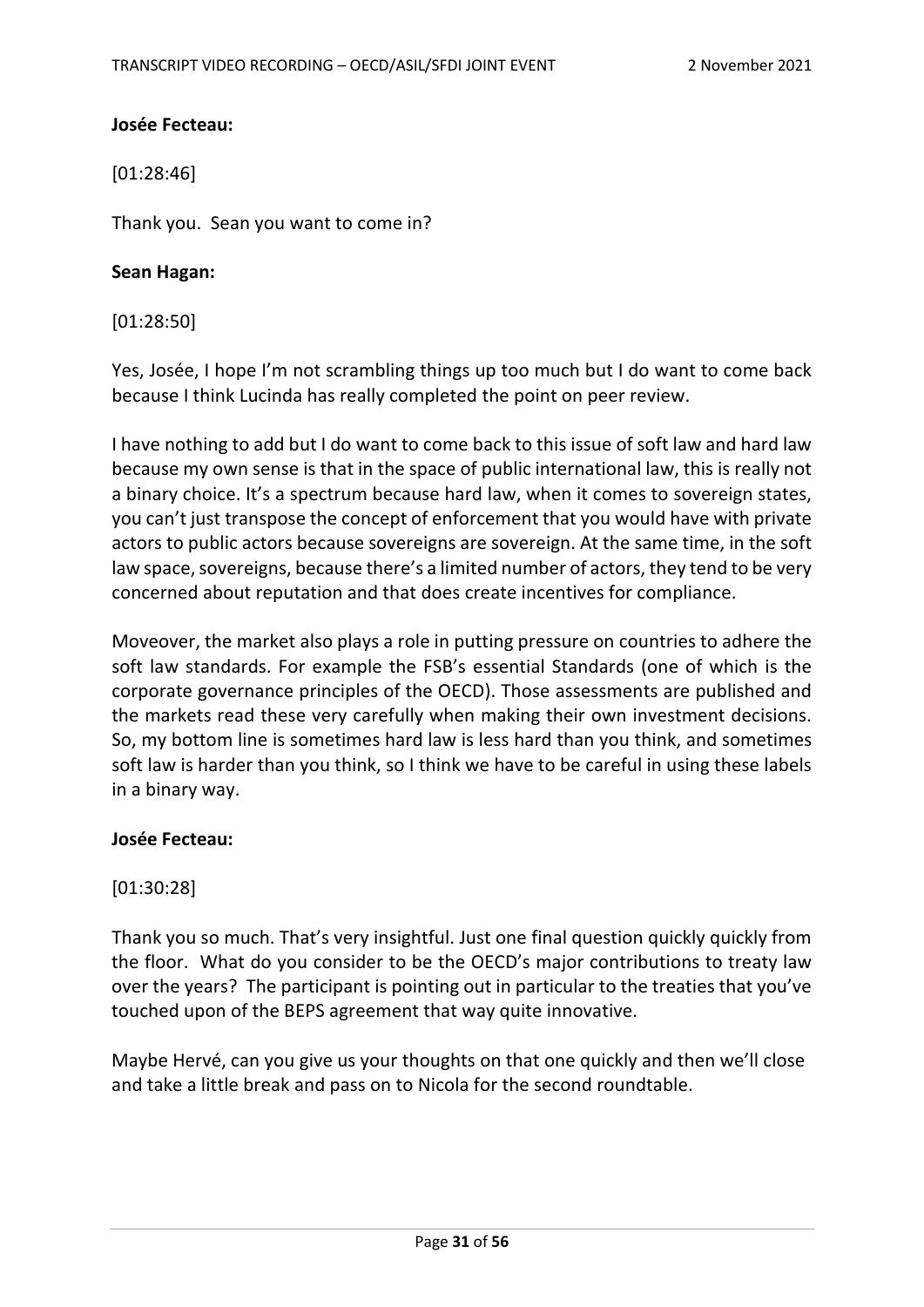## **Hervé Ascensio:**

# [01:31:14]

Clairement le traité BEPS, d'un point de vue du droit des traités, est complément innovant parce qu'à ma connaissance c'est la première fois où l'on révise simultanément des conventions bilatérales par le moyen d'une convention multilatérale. Voilà, donc c'est un chapitre supplémentaire à ajouter au droit des traités maintenant. Voilà, donc c'est vraiment un très bel exercice, enfin un très bel instrument je trouve.

### **Josée Fecteau:**

# [01:31:47]

Well thank you all so much for this very rich discussion. It was very easy to moderate you because there was lots to say. And so thank you so much for your insights, your participation and your thoughts and I'm sure that the OECD will make good use of it and that the participants enjoyed the conversation.

We'll take a little break and if you can just reconvene in 7 minutes from now we will move to the second roundtable. Thank you so much.

\*\*\*

[ BREAK / PAUSE ]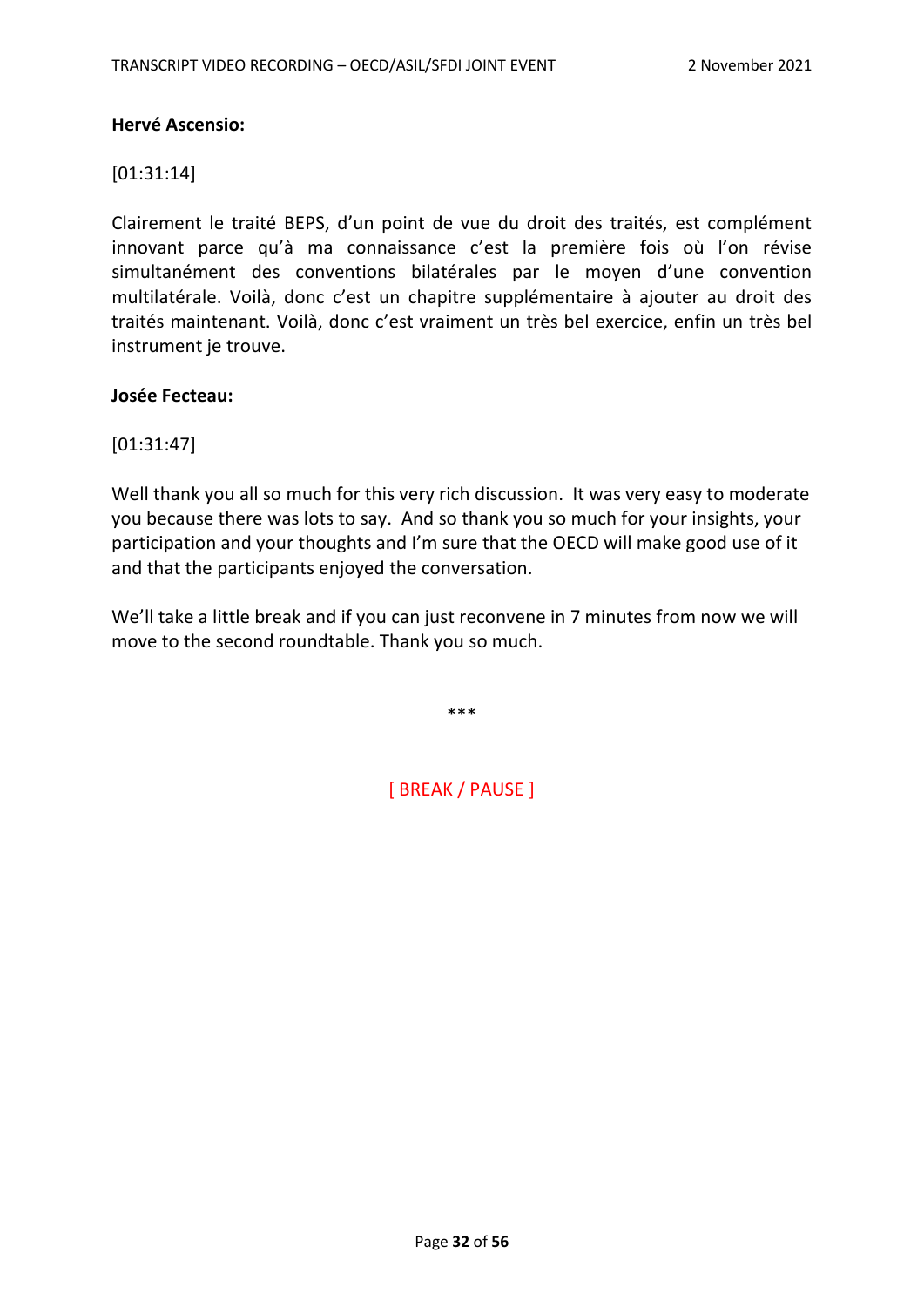# **2nd Round Table: How to optimise the potential of the OECD normative method in the current global context? What lessons can we learn from the OECD's experience?**

**Nicola Bonucci, Partner of Paul Hastings LLP and former Director of OECD Legal Affairs:**

[01:35:37]

Hello everybody. Welcome back. As my panellists are appearing via the magic of Zoom, at least 2 of them… Jean-Marc, hello… Ulrich, you are too soon but good to see you…

So welcome back for this second roundtable. My name is Nicola Bonucci. I am now a Partner at Paul Hastings but I had the privilege, the honour and pleasure to work for some 26 years at the OECD and it is really a pleasure to be here today with my wonderful group of panellists who I am going to introduce very briefly even though they would merit, all of them, a long bio.

First, going down from the top of my screen:

- **Nico Krisch**, Professor of International Law at the Graduate Institute of International and Development Studies in Geneva.
- **Dr Susan Karamanian**, Dean of the Hamid Bin Khalifa University (HBKU) College of Law in Qatar. And I have to say, co-organiser of the event we organised 10 years ago for the 50<sup>th</sup> anniversary in Washington with the American Society for International Law and the George Washington University, so an old friend of the OECD.
- **Jean-Marc Thouvenin**, Secrétaire générale de l'Académie de droit international de la Haye, et également professeur de droit, et également avocat.

And last but not least,

• **Andy Wyckoff**, OECD Director for Science, Technology and Innovation at the OECD and probably the longest lasting Director as of today. Andy, I think you're probably the one that has been in place for the longest.

Nous allons, en fait, reprendre le même panel et l'élargir. Les thématiques que vous avez entendues, on va essayer de les multilateraliser. On va essayer de les multilateraliser et de les internationaliser et essayer de voir s'il y a des choses, des points, des questions que l'OCDE traite qui peuvent être exportés ou non, et essayer de comprendre pourquoi.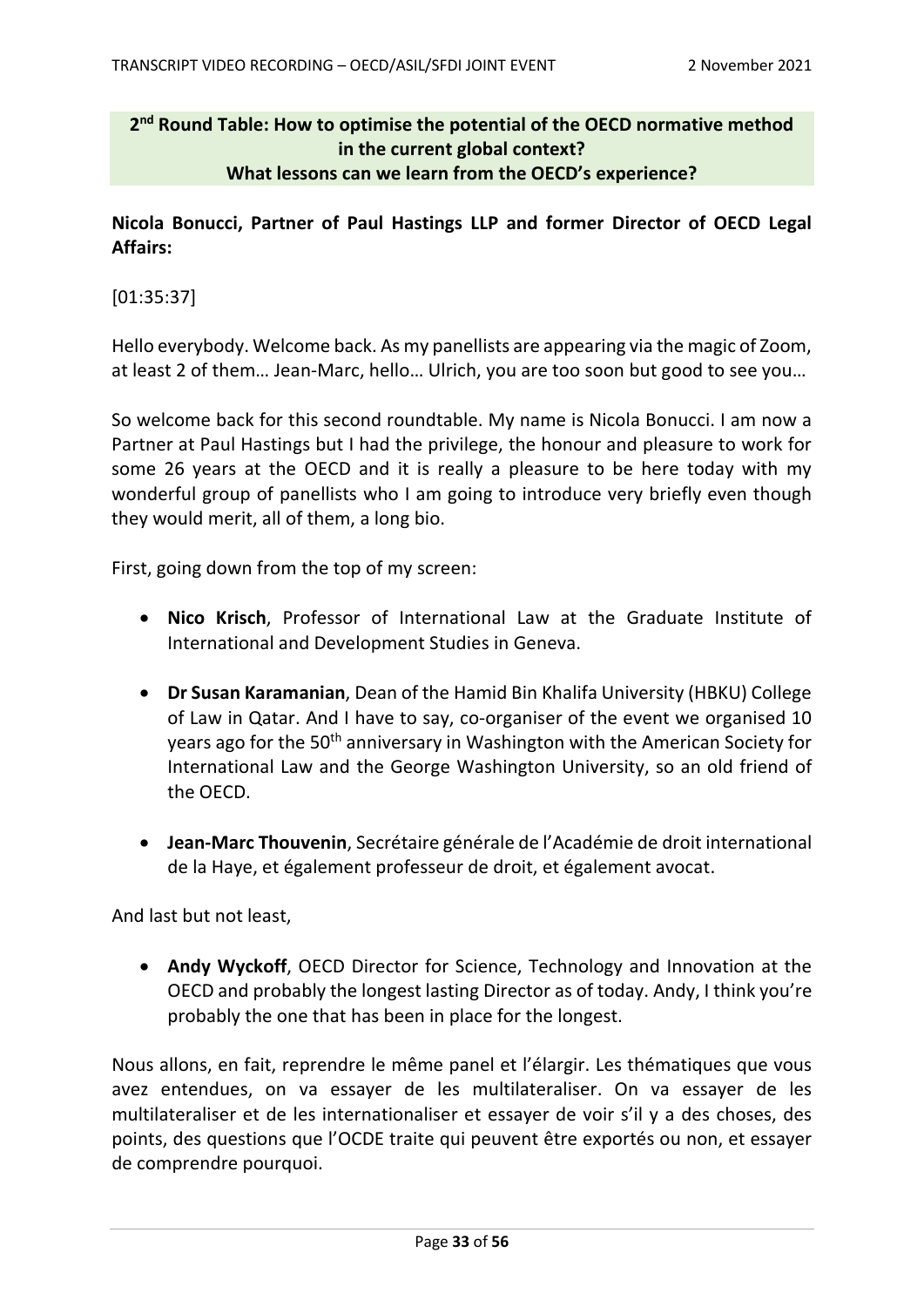So, I would like this panel to be as interactive as possible. I will ask questions to each of you first and then to all the panellists but I really hope that the participants will also ask questions in the chat and as I said, I also hope that there will be a dialogue and an interaction as in the first panel between the panellists.

The general theme is "how to optimise the potential of the OECD in the current global context and what lessons can we learn from the OECD's experience". As I said, we broaden the scene/the scenario and move to the basic parameters of what is multilateralism today.

Let me start with Andy first. Andy, in your view, is the OECD standard setting method fit to face the current and upcoming global challenges of digitalisation and what has been your experience so far, noting by the way, that as of yesterday there is a new G20 instrument on Children and Digitalisation based upon the OECD standards.

## **Andy Wycoff, OECD Director for Science, Technology and Innovation:**

## [01:39:48]

Thank you Nicola. I'm really happy to see you're staying very well informed and up to date.

Let me give you maybe a classic OECD answer to your question and that is, yes and no. The yes is, yes to date we've had great success actually with what I think are really important legal instruments really stretching back to 1980 when we did really pursuant work on privacy before it was what it is today. Likewise on work in the late 1990s on cryptography (which is coming back in vogue) and on e-commerce which I think has taken on a new life due to the pandemic. And then, probably most notably in 2019 are the AI Principles and, as you noted, just recently in 2021 under the Italian Presidency (which was an extraordinarily fruitful presidency for the OECD I think), were our work on broadband connectivity in the investment finance track Nicola, as well as the work on children in the digital environment, where both were embraced by the G20 which is great. It's a way of OECD projecting its work being done in the Committees to a much broader global audience.

Then lastly, in October this last year we held our annual Meeting of the Council at Ministerial level where the OECD adopted the Recommendation on Enhancing Access to and Sharing of Data (EASD), which to me is the issue of the next decade or two and I think this is just an initial contribution by the OECD. I think our success, and as you noted I have little bit of a long duty these days, is due to four factors.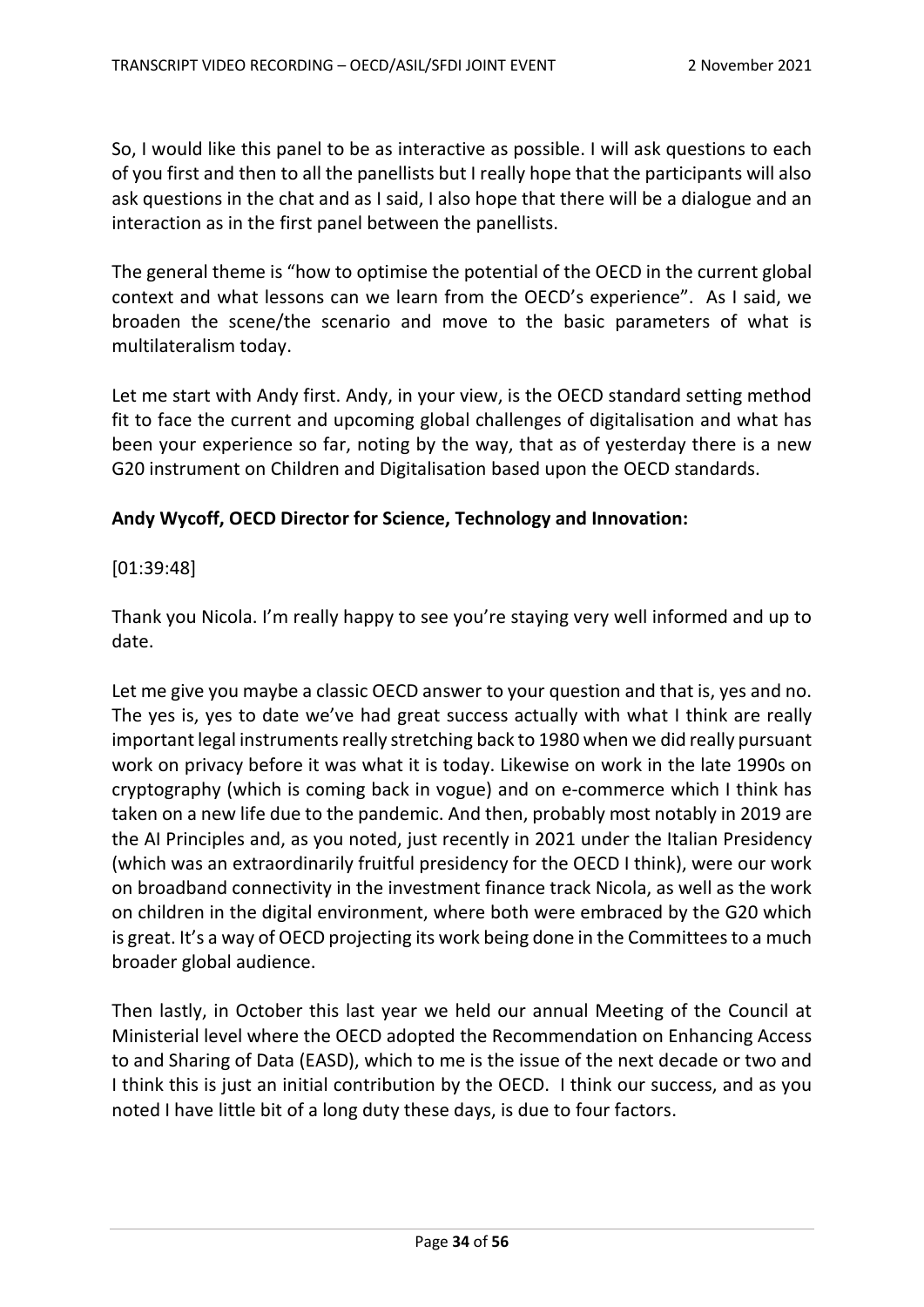I would say one is, as I noted, our long term engagement in these topics which I think have helped us attract and retain staff who are public policy cognisant but also tech savvy and this gives us the ability to scan the horizon and tap into networks that help us figure out what is the new incoming technology that may have a large impact on public policies. And by getting a little bit out in front you get there before Member countries can really have an established, dug in position on these things and it allows for more flexibility and an ability to reach a more common understanding which is a good thing. Just a quick example of this is that our work on A.I. (Artificial Intelligence) really traces back to 2016 in Takamatsu (ICT Minister's Meeting) which came from the Japanese G7 of that year and we followed up immediately with a pretty technical highlevel workshop and then a conference on the topic which allowed us to scope the issue in which eventually lead to those 2019 Principles.

The second factor that I think is important for us is regular review and I think this goes to the previous session of this conference. We undertake a regular review and assess the implementation of the Principles on a periodic basis, which allows us to keep them up to date and share good practices.

The third factor (and I think Ulrich Knudsen here oversees this "horizontal project" we call at the OECD) is taking advantage of the breath of the OECD's expertise across so many different policy areasto give us both a strong evidence-base from many different dimensions but allows us to tackle our very complex problems like visual transformation or climate change from a much more whole of government multidisciplinary perspective, which I think these problems really require. And with that, we really engage and we can come back to this wide range of stakeholders. This isn't just something we tack on to the end, these stakeholders are sitting at the table with the first draft proposal, and they include not only the business community and organised labour but since 2008, we added civil society and the technical community which is essential for doing work in this area.

The last and fourth factor: I think that we do benefit from a relatively small number of Member countries that have been leaders both in developing and using digital technologies as well as related policies, and who have a, as we call it, "like mindedness", especially around issues such as human-centred values of human rights privacy and of human agency, as well as democratic values of rule of law and transparency.

Now let me try to keep to time by just quickly summarising some of the factors that really helped us do this. One was our engagement with the G20, and as you know as a very sophisticated legal advisor and lawyer, part of the art of the deal is what we might call constructive ambiguity which allows different groups and different countries to interpret things to fit their context. And last but not least, I would call out to you and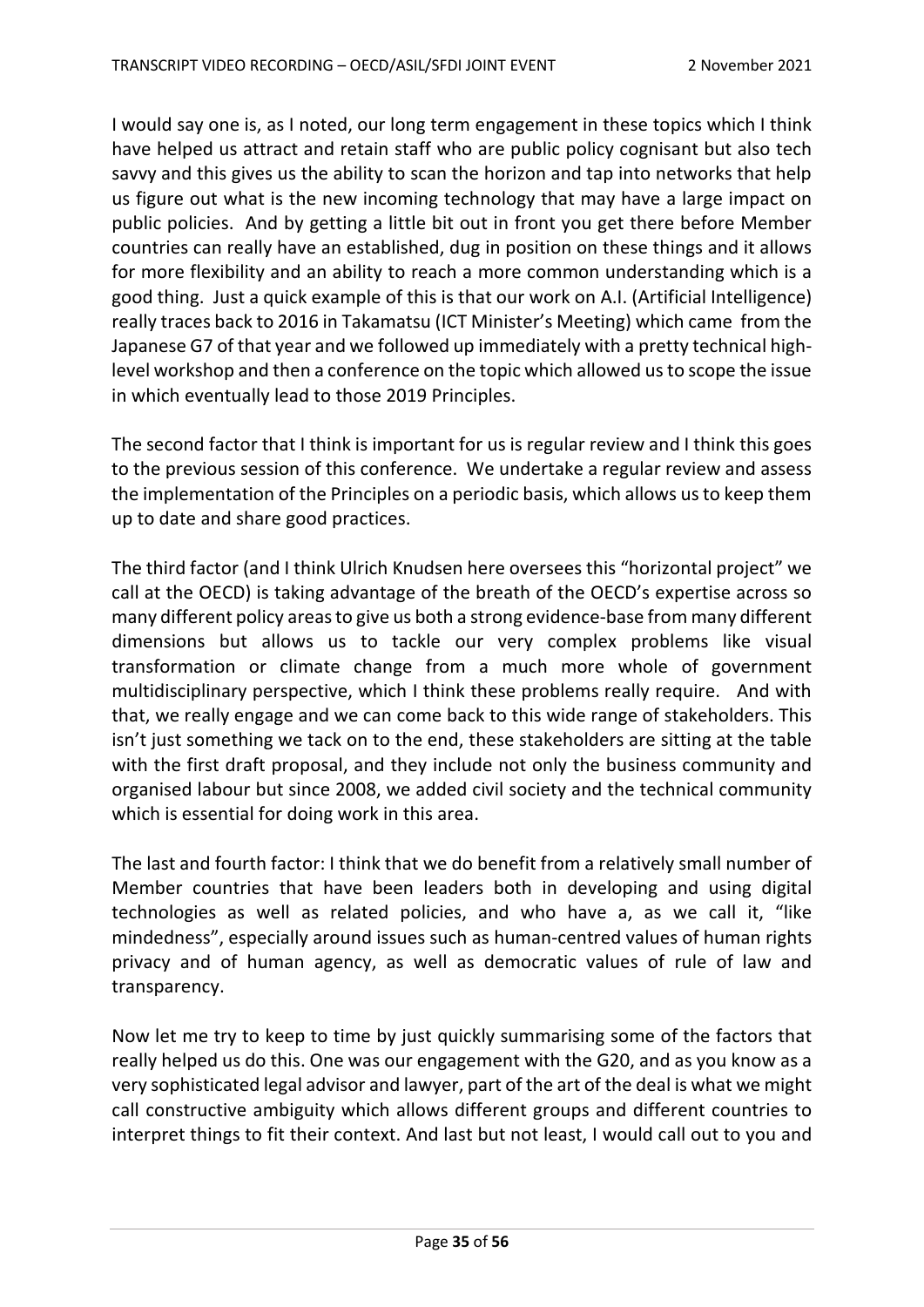your colleagues in the Legal Department who have been with us every step of the way on many things and that element within the OECD I think is essential.

That was the good news. Let me quickly say that I think on the horizon we are seeing some clouds which I think may make this harder going forward. The first of these is, as we were taking in the last session, it's one thing to develop principles that everyone likes, it is another one to operationalise and implement them. As was noted, we don't have an enforcement mechanism but we do have other tools and we are trying to use them.

The other thing I would say is that governance of technology is a challenge. It's changing quite a bit and we're trying to help countries rethink how best to do this but one of the things that makes this hard in the digital area is that so many Ministries are involved. Just coordinating them and getting everyone on the same page is difficult. Many of these communities have much different vocabulary and cultures about them that make this hard. Let me just give you one example: If we talk about cross border data flows involving Ministries of trade, data protection and increasingly national intelligence or justice communities, all of these group have really a different approach to these problems.

Last but not least, you know this well, is the growing politicisation of technology policy due to shifting geo-politics and concerns over the logical sovereignty which is going to make things harder going forward. Let me end there and I look forward to hearing the other panellists.

### **Nicola Bonucci:**

# [01:47:35]

Thank you Andy. And let me welcome Steve Cutts who is an old friend of the OECD but at the same time ask him to turn off his video if he doesn't mind. Thank you.

Nico, the point that Andy has just made… and actually, I thought that the first panel was fantastic but I was a bit surprised that the multidisciplinarity of the OECD was not put forward as one of the main assets and I think Andy's last point was addressing that… but how much of the OECD method of work can be replicated in the context of a more fragmented and multiple world based on your experience as an academic looking at this with some grain of salt?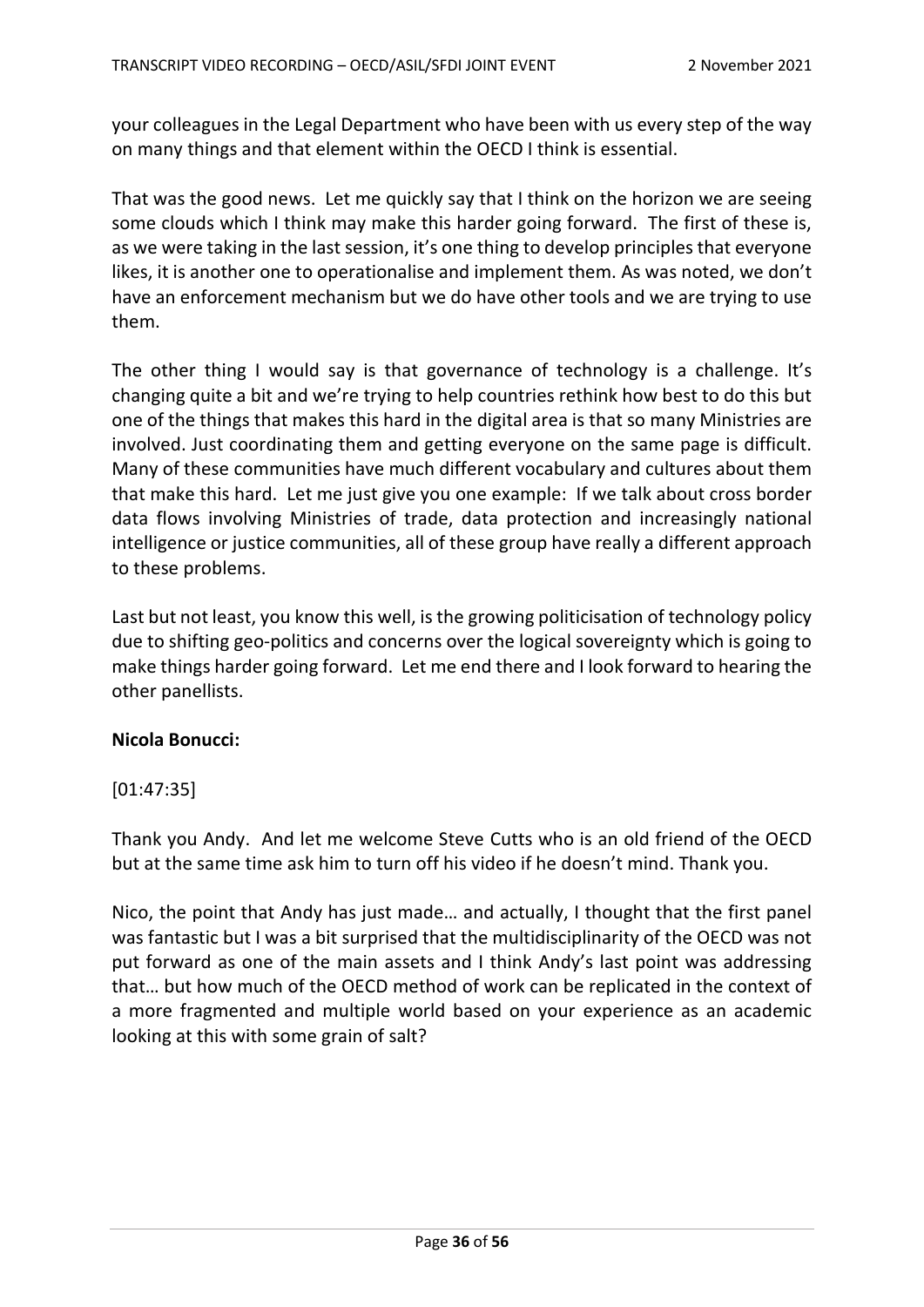# **Nico Krisch, Professor of International Law at the Graduate Institute of International and Development Studies, Geneva:**

[01:48:36]

Thanks Nicola. I thought it was a really fascinating panel so far… the earlier panel and also Andy's intervention just now. So it's difficult to follow up on that and especially from a birds eye view that you ask me to take there with this question. I think it really goes somewhat to the heart of much of what has been said so far. How can the OECD become or remain as relevant in the changing world order and yeah, I look at this from a more academic angle obviously being what I am.

Now, in many ways this kind of world that we are moving into or are already in, one with a much greater division say between the West and East, North and South, power shifts from the US/Europe towards other parts of the globe, from States to non-States actors as one can say, in many ways I think the OECD method is quite suited to this world and that's due to many of the factors that have already been mentioned. One being the focus on technical expertise which is sometimes able to overcome the more politicalised debate and side step the conflict or even, as Andy has just said, go ahead of the curve because of the ability to spot issues earlier than Member states are able to create established positions. Also, because of the focus on soft law that has been much debated in the first panel which is often a possible way forward when treaty making stagnates, which we know it does. Treaty making of course in many contexts has become much more difficult and therefore we see fewer treaties being concluded. Soft law then appears as an alternative and there is focus on peer review which may also be an advantage in this more divided, contested world than say, the turn to courts or the judicialised enforcement or more formalised enforcement that may have been at the forefront of peoples' thinking say 20 years ago.

In that sense, I think the OECD could be seen as being well prepared for this world. But of course that is only one side of the coin and the other is maybe the more radical contestation that global politics is facing and that the OECD has to situate itself in and deal with. I think really one important issue in this context is an aspect of the OECD that has been mentioned, especially by Catherine and maybe even more so by Gita in the previous panel. The fact that the OECD is really like a club of likeminded States in the first place, or relatively likeminded States that was clear during the Cold War, and even after the 1990s really. The likeminded group expanded to a global scope, not in membership so much but in reach. That was of course built on geo-political context in which this projection outwards was possible, like say, the face of western dominance of certain types of ideas about how the world ought to be ordered, how the countries ought to be ordered and as mentioned before, the limit of this kind of projection outwards were quite visible in the failure of the Multilateral Agreement on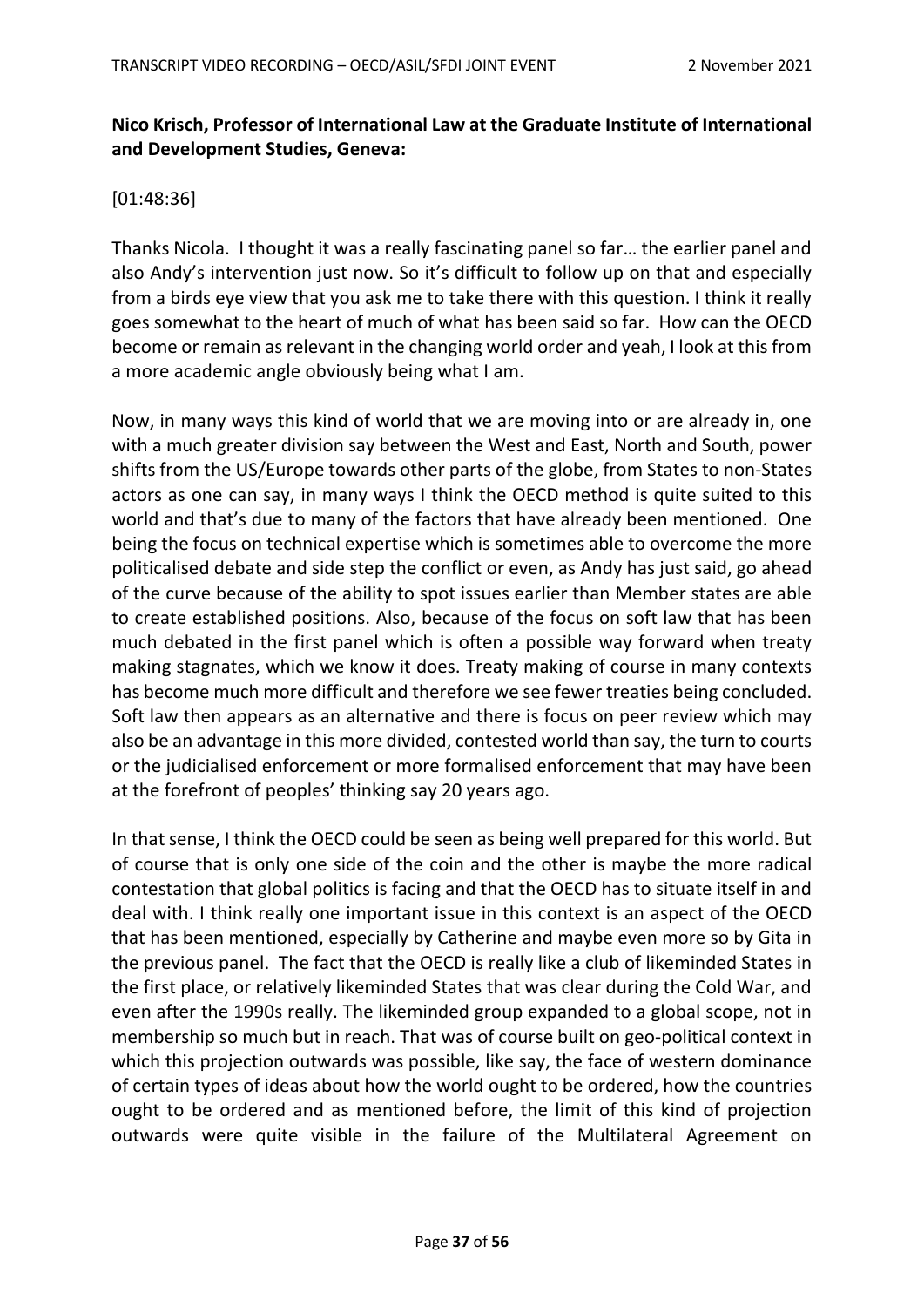Investment. So, I think this kind of tension between the cohesion of the likeminded group and the global scope is going to be evermore present.

Obviously, it is not easy to bridge those two. There might be in a more contested world like in the Cold War, more need for the limited membership, but of course that would mean foregoing the more global reach the OECD has built up over the last few years ( decades really). Or one could say well we water things down so much that they would be palatable to a broader audience. None of these two options might be really helpful. I think one of the main challenges that the OECD faces (and I think it has made significant headway in this direction), is the suspicion which many people/governments around the world who are not Members have towards the OECD. A certain suspicion that this is just another form of dominance and hegemoney. I think the OECD has really made significant headway in trying to overcome that and I think much of that has to do with linkages.

So the linkages with the G20 have been mentioned several times, both the OECD working on request from the G20 but also seeking endorsement from the G20 for its products. That is a typical tool to reach a broader audience. To link up to a more global scope. But also linkages with broader standards. What we see for example, the increasing integration of the UN Guiding Principles in the OECD Guidelines on Multinational Enterprises provides a clear linkage between the UN process and the OECD process which, in a sense, strengthens both. Or say, the endorsement of the Corporate Governance Standards by the Financial Stability Board and others. That is a typical, very suitable tool for creating that linkage and also to hopefully decrease the suspicion I just talked about. The other element that has been mentioned before, especially in the previous panel, is the participation of third countries. I find it really quite fascinating the different categories of third country participation that one can observe in the OECD. Just academically, that is fascinating. The ordered form of globalising the work while nevertheless maintaining a core of the Organisation. How long that is feasible and how much contestation there will be around that method, it is difficult to tell. I think probably increasingly the OECD will need to give third countries a more equal seat at the table for many initiatives but for some of them there is already significant input from others.

Maybe a third element really might be for OECD countries to accept greater compromises. So in short, on your question, possibly there is a good space for the OECD in areas where agreements can be achieved/manufactured (maybe in the technical and political areas or in the ones that can be made more technical) and then obviously for issues of likeminded Members. So, initiatives towards the internal consumption of the Organisation. And lastly, for the more global scope, probably a way of a greater participation and inclusiveness and possibly also creating a greater balance between what the OECD stands for and the compromises that are necessary to bring others in. Something that obviously is a difficult balance to achieve which the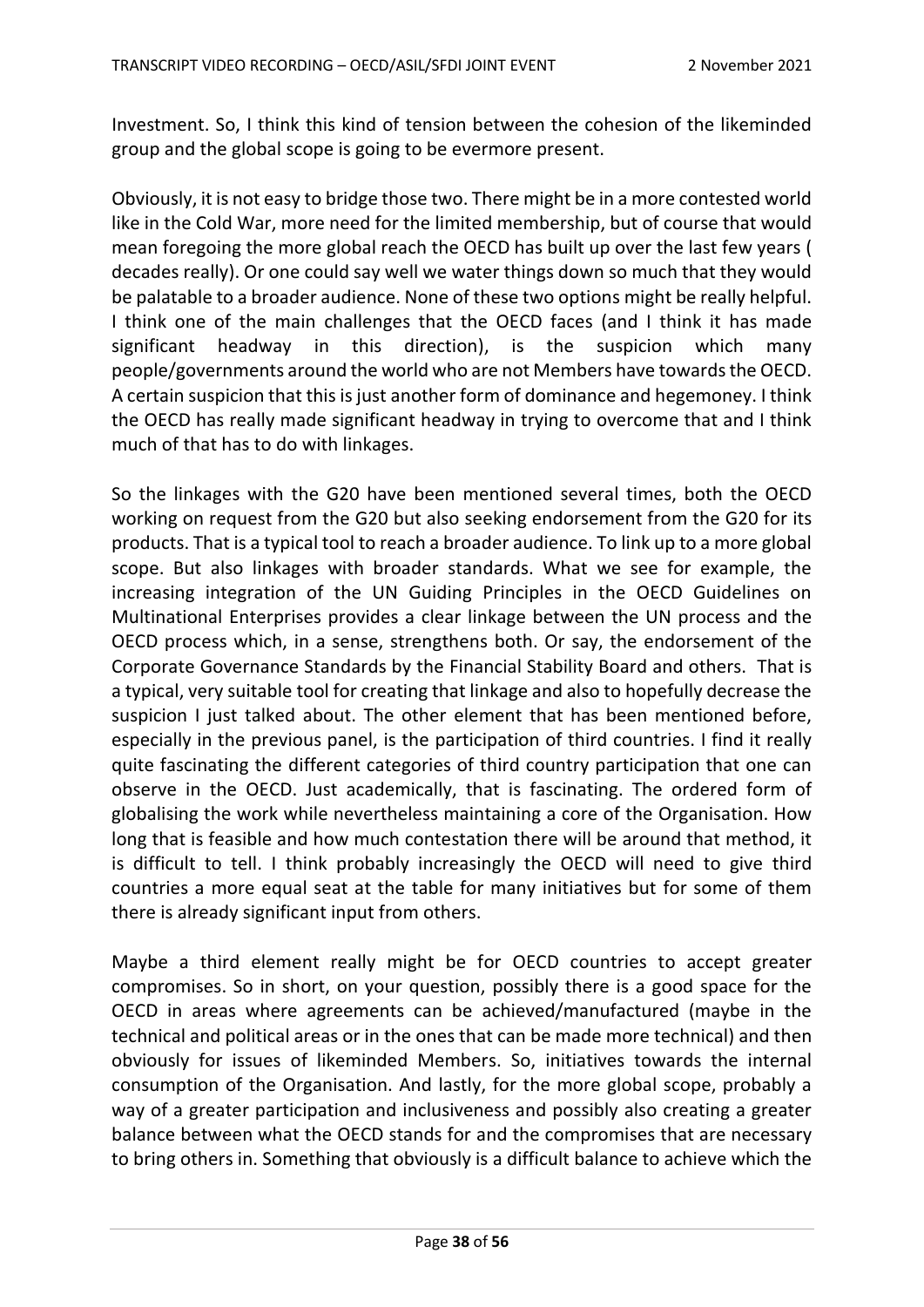colleagues working within the Organisation are faced with every day. But maybe I leave it at this and we will come back to some of the themes in the discussion I'm sure.

#### **Nicola Bonucci:**

### [01:56:23]

Thank you Nico. I like very much the word "linkages". I think it captures very well more of the collaboration and coordination of the usual terminology that we use amongst International Organisations. I think the word "linkages" is an excellent word in describing how the OECD has been operating at least for the last 20 years.

Which naturally brings me to a question which is both for Jean-Marc and Susan, and on purpose we decided to have two voices on this particular question because there might be also different sensitivities coming from different parts of the world. Which is: the world that was basically set up in 1945, even though the OECD is 1960 but is still very much a product of the world of 1945, but more broadly, the world that basically was put in place around the San Francisco Declaration and the United Nations system and the standards setting that has been put in place instead, how do you see this going forward and what lessons and what points can we draw from the OECD and try to multilateralise? Or vice-versa, are there initiatives outside of the OECD and ways in dealing with some of issues that the OECD could benefit from? So, Jean-Marc, if you don't mind, I will give the floor to Susan first et après ce sera à toi.

### **Susan Karamanian, Dean of the Hamid Bin Khalifa University (HBKU) College of Law:**

### [01:58:07]

Thank you so much Nicola and good evening everyone, or good day. It's wonderful to be able to celebrate 60 years of the OECD.

I like the way you phrase the question Nicola because I do think we should look back as we look forward. We've heard a lot about standards setting and the evolution of standards setting in the OECD. So, if you look at the founding of the OECD:

- having its roots and the Organisation for European Economic Cooperation; and
- that institution emerging out of the Marshall plan and to have a vehicle/an economic recovery in the post WWII Europe; and
- facilitating the transfer of aid from North America to Europe; and
- how it has transformed into a global governance system setting standards as we've heard on anti-bribery, multinational enterprises, corporate governance and tax are just to name some;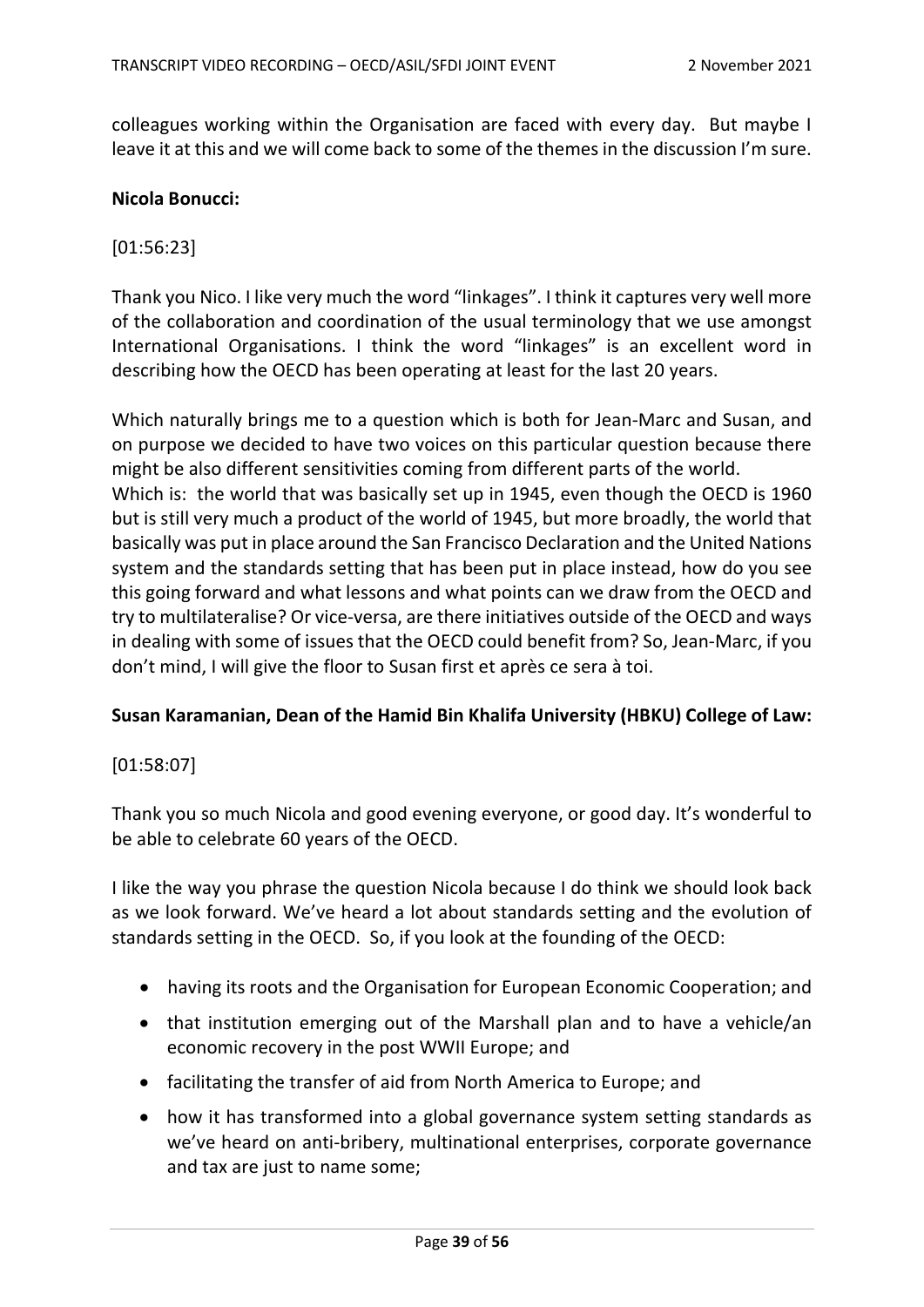So, getting back to Nicola's observation of likeminded. You know what was once a relatively inward looking group of industrialised States has become more outward looking, engaging an array of other States that are of OECD Members, including the OECD key partners of issues of public concern and so I think that that is what is a fundamental shift.

Then (we've talked about this already but I am going to talk a little bit more about it) there is the example of the OECD engagement with the G20 on the Inclusive Framework on Base Erosion and Profit Sharing (BEPS) and the announcement last week of 136 States committing to a minimum corporate tax rate of 15%. The OECD's involvement in tax goes back to the OEEC with a focus on the avoidance of double taxation largely to foster economic development. Yet, data gathering and analysis of information within the OECD has given the OECD the capacity to deal with the many public aspects of tax such as a heightened focus in recent years on tax avoidance. Associated with that is the related issue of tax consequences due to the digital transformation of commerce and the like. So, from my perspective, what I think is very interesting is the extent to which this concept of tax reform, keying in on the issue of tax avoidance (we've all been familiar with the Panama papers and recent papers coming out) but linking the tax reform to the UN Sustainable Development Goals has enabled a broader engagement of States on the topic.

And so, for any future standard, whether it be building on data privacy or digitalisation, a solution that is materially linked to the SGDs I think would fit with the overall rule of governance framework and resonate with States.

Just in terms of perspective and reactions to BEPS, I'll be giving a little more in terms of those that are critical, but from the States' perspectives, I think there is a lot of work that needs to be done here. There's a celebration that an agreement is reached but the concern now is in the details and what will this mean for individual States. So when we see this evolution, I think what we are seeing is a focus, as Gita has said earlier on, on levelling the playing field and dealing with policy defect of domestic outcomes and dealing with substantive issues relating to rule of law and the like, but it's embracing States beyond the OECD, and to me this is critical.

Then we haven't mentioned at all today the outreach to very important economic China and what does this mean for the future of the OECD. So, those are just some of my preliminary thoughts on this topic.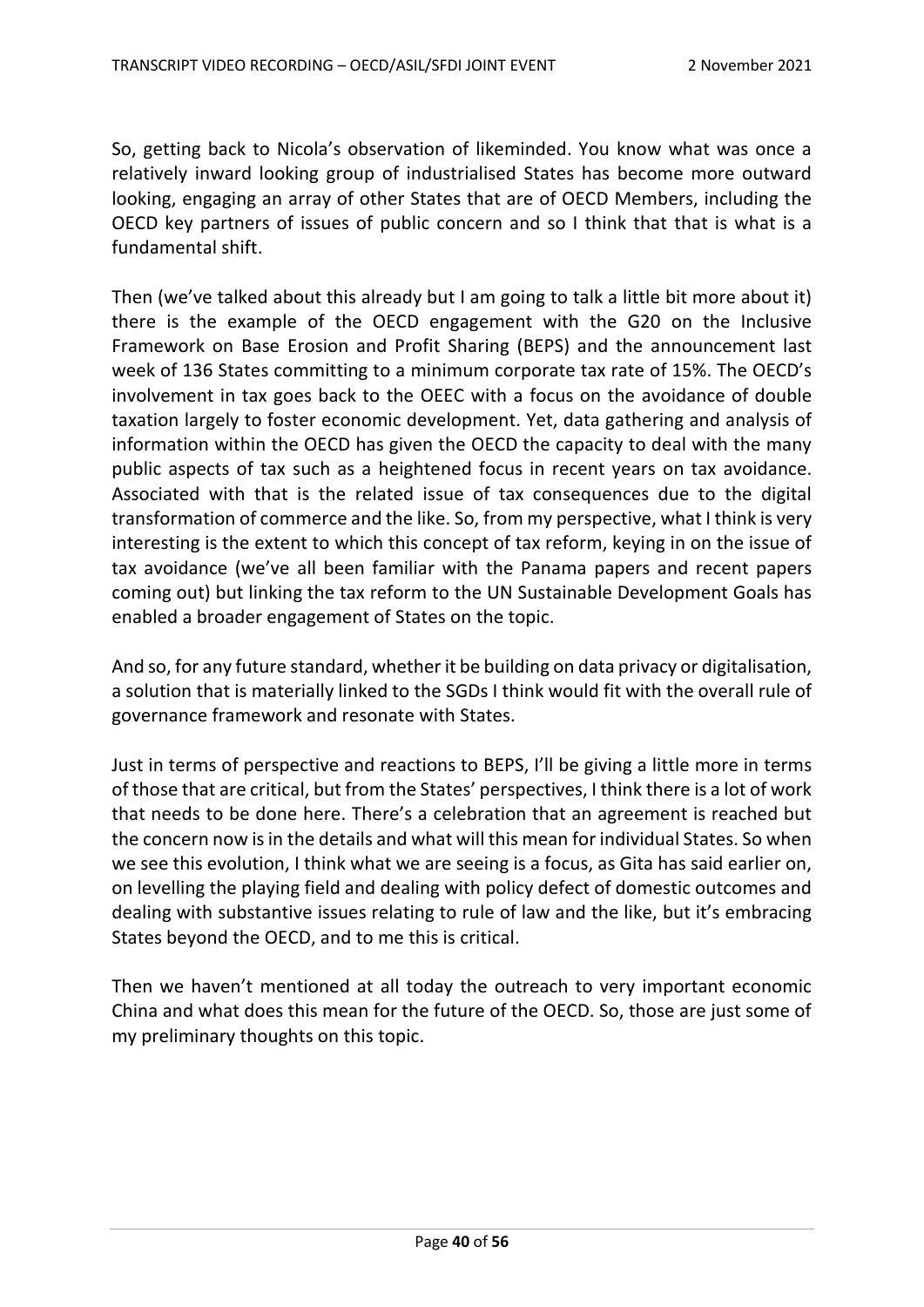### **Nicola Bonucci:**

### [02:03:00]

Thank you Susan. Jean-Marc, compte tenu aussi de tes fonctions actuelles, tu es dans un lieu privilégié pour observer ça avec le grand angle et ce que nous apporte l'histoire, donc à toi.

# **Jean-Marc Thouvenin, Secrétaire générale de l'Académie de droit international de la Haye, Professeur de droit, Avocat :**

## [2:03:22]

Je te remercie beaucoup Nicola et je te remercie de ta confiance.

Alors, c'est vrai que tu nous invites à faire un petit zoom arrière tout en ayant à l'œil l'OCDE. En faisant un zoom arrière, moi j'ai l'impression que ce que l'on perçoit assez nettement, c'est la consolidation d'un mode de gouvernance des affaires du monde bien diffèrent de ce qui avait été imaginé, ou de ce qu'il avait été espéré peut-être lors de la création de l'Organisation des Nations Unies.

En premier lieu, le centre de délibération mondiale s'est décalé de l'ONU, à supposer qu'il y fut un jour, et des institutions de Breton Woods vers le G20. On a parlé un peu du G20 aujourd'hui. Moi je crois que c'est un fait majeur, le G20 qui a été créé il y a un peu plus de 30 ans. Alors le processus « shifting » a sans doute été progressif. Je me souviens par exemple, lors de l'occasion de la dernière crise financière en 2007/2008, l'Assemblée Générale de l'Organisation des Nations Unies avait cherché à reprendre la main sur la gouvernance de l'économie mondiale et le G20 l'en avait empêché en prenant le devant, en lui coupant l'herbe sous le pied, notamment en créant le Conseil de stabilité financière et en mobilisant derrière lui pour faire face à des situations d'alors, une série d'institutions, le FMI bien sûr mais aussi l'OCDE ou encore l'OIT.

Alors, il me semble qu'aujourd'hui le basculement vers le G20 soit pratiquement acté. Alors, certes on peut dire que le G20 travaille surtout sur les enjeux économiques mondiaux, mais presque tous les enjeux mondiaux présentent des aspects économiques, peut-être pas tous, ou pas tous de manière prééminente, mais presque tous. Alors la dernière session très spectaculaire à mes yeux du G20 en est une illustration assez saisissante puisque la Déclaration finale que vous avez tous lu je pense, évoque non seulement l'attribution par des pays développés de 45 milliards de leurs droits de tirage spéciaux aux pays les plus vulnérables avec un objectif de 100 milliards de DTS à atteindre (ce qui constitue une réaction d'ampleur face au défi de l'après COVID-19 dans le monde et sans doute également un puissant outil de relance de l'économie mondiale), mais le G20 a également reconnu l'importance de dégager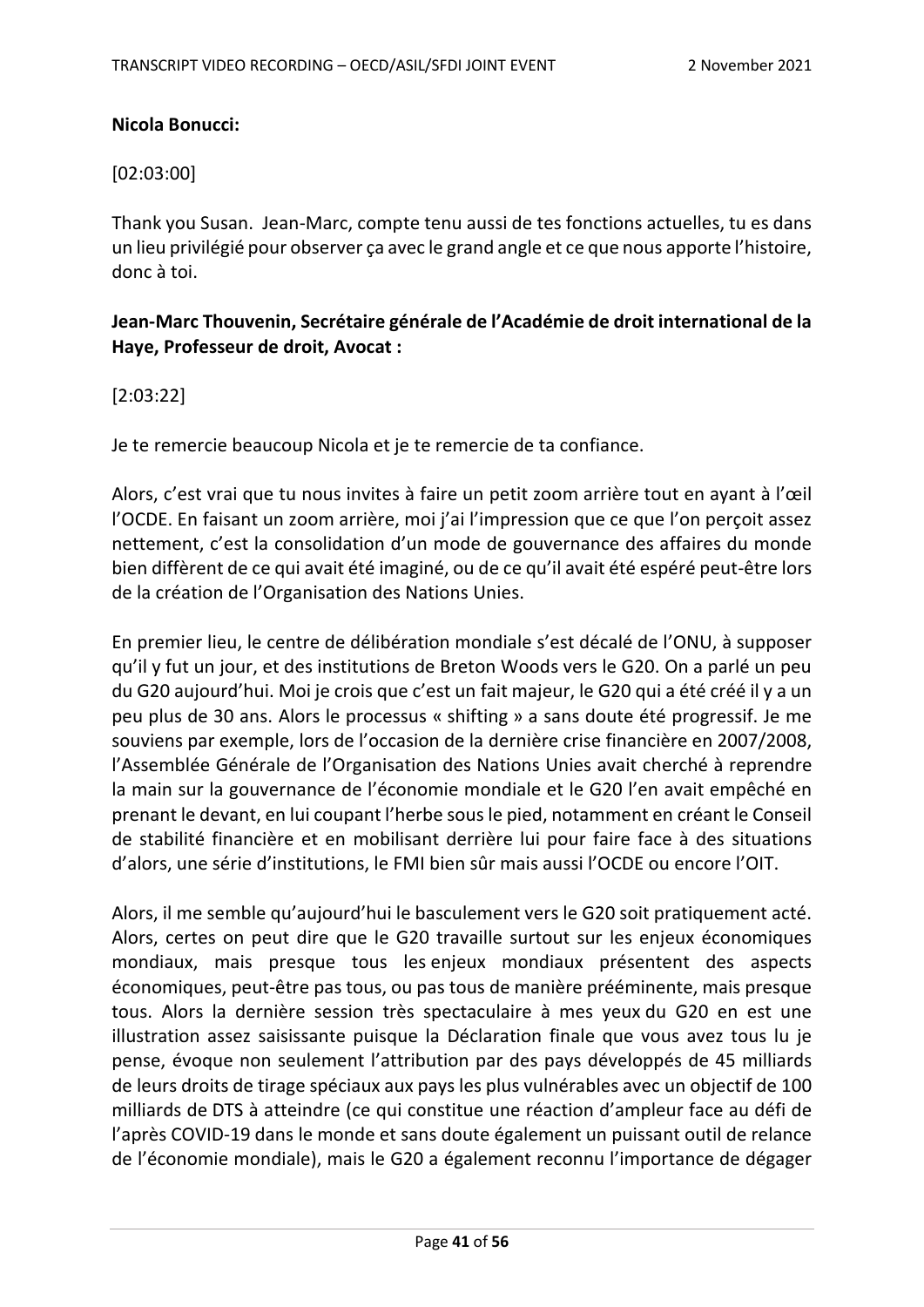un flux de financement climat vers les pays en voie de développement à la hauteur de USD 100 milliards par an à partir de 2020 (on est un peu en retard là-dessus) pour les aider à lutter contre les conséquences du changement climatique. Mais encore la déclaration du G20 apporte nombres d'autres thèmes y compris relatif à la santé, aux villes, à la culture, à l'éducation, au commerce, etc. Ces Déclarations, c'est vraiment frappant, sont une forme d'équivalant des discours américains ou européens sur l'état de l'union. C'est donc là au G20 que se concentre une grande part de la gouvernance mondiale.

Alors, je ne minimise pas du tout le rôle de l'ONU qui est tout à fait essentiel. J'ai beaucoup d'affection pour l'ONU. Elle fixe et défend les grands principes sans lesquels la communauté internationale ne serait pas ce qu'elle est. Elle est le reflet le plus parfait peut-être de la communauté internationale mais je crois que ce n'est pas à l'ONU que les axes de la politique mondiale se fixent. Alors naturellement le G20 n'est pas seul et c'est le second aspect qui caractérise la période actuelle puisque qu'il adosse les politiques qu'il promeut au travaux d'une constellation des organisations internationales qui, chacune dans son domaine d'expertise et d'action, contribue à la genèse, à la mise en œuvre et/ou au suivi des politiques que le G20 entérine ou promeut.

Et dans cette constellation on trouve des très nombreuses institutions ou programmes relevant ou non des systèmes des Nations Unies comme ONU-Habitat, le PNUE, la FAO, l'UNESCO, l'OIT, l'OIM, etc etc mais aussi bien sûr l'OCDE qui avec le FMI sont sans doute les plus sollicitées. Alors, moi j'étais frappé de constater que l'OCDE est citée pas moins de 15 fois dans la dernière déclaration du G20. 15 fois, c'est un record dans une déclaration du G20 je pense, et dans un nombre tout à fait considérable de différents items de cette déclaration et ceci est le reflet je crois de ce qui a été souligné à tout à l'heure par Nicola.

La multidisciplinarité, elle apparait de façon criante dans cette déclaration du G20. Alors le G20 appelle l'OCDE à toutes sortes de choses. C'est un peu comme, je pense que quelqu'un l'a déjà dit mais excuse-moi si je ne me souviens plus de l'auteur, l'OCDE est un peu le couteau suisse du G20 et à ce titre elle occupe une place unique je crois dans l'architecture de gouvernance globale actuelle. Alors cette architecture, c'est un peu le 3ème aspect que je voulais aborder, demeure évidemment fragile puisque tu nous invites à réfléchir aux mouvements actuels. C'est une architecture qui demeure fragile. On a dit à l'instant qu'il y a des chiismes, des oppositions, des tensions mondiales qui se renouvellent, qui sont profondes.

C'est évidemment un élément clé. Derrière les impressions d'unité ou l'impression d'unité, ou des visions partagées qui émane de tout ceci des graves divergences opposent certains des membres du G20 sans parler des non-Membres ce qui peut naturellement nuire à la crédibilité des annonces du G20 et peut-être aussi de l'OCDE. On a entendu hier je crois (ça n'a pas beaucoup de sens mais on l'a entendu quand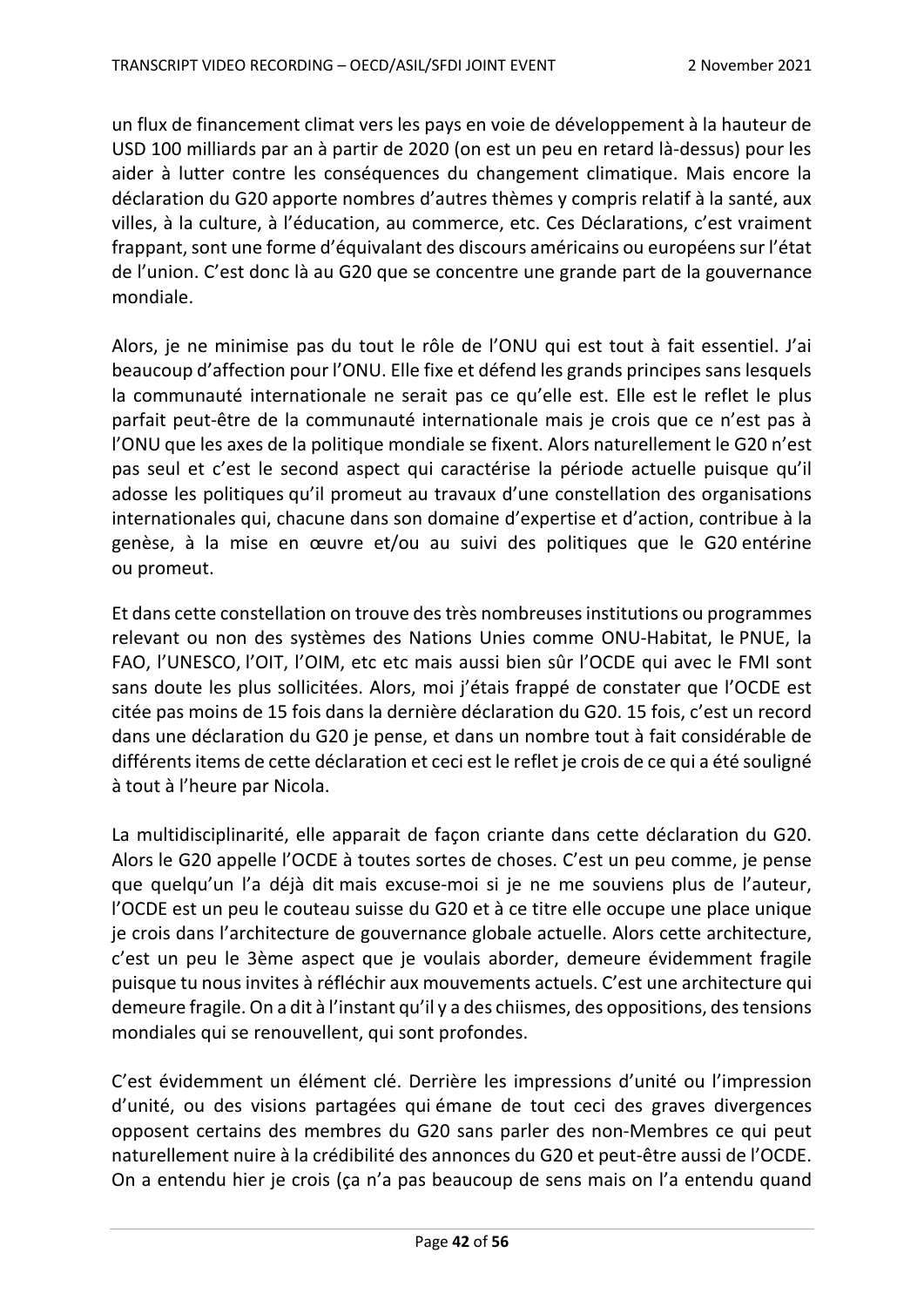même) cette notion de bla bla bla bla. C'est très agaçant, je dois le dire, mais c'est ce qu'on entend un petit peu maintenant et il faut le savoir. Ensuite si on entend promouvoir la politique mondiale, pas seulement la politique conduite par ses Membres du G20 mais la politique mondiale. Je parle du G20 dans une perspective d'intérêt général. Le G20 doit prendre garde que l'édit politique soit assis sur une vision à la fois partagée et objectivement correcte des problèmes. Des attentes de ce qu'il faut faire et de ce qui est effectivement fait. Or, et alors bien entendu, le G20 s'appuie sur l'OCDE en grande partie pour ça mais on voit bien quand même que le G20 n'est pas aussi immédiatement légitime que l'ONU et que l'OCDE n'est pas non plus aussi mondiale que l'ONU dans sa composition. On a beaucoup parlé de l'élargissement (de l'OCDE), de son ouverture, de son « inclusiveness », mais il ne reste pas moins que l'OCDE ça n'est pas l'ONU. Il faut donc, pour que le système fonctionne et synchronise durablement ; il faut convaincre que les politiques formulées par le G20 qui s'appuient sur les constellations dont je viens de parler soient légitimes objectivement aux bénéficies de tous et les meilleurs pour chacun, et ça c'est une question très complexe car exiger l'objectivité et l'indépendance de quiconque dans des domaines éminemment politiques ne va pas de soi.

Jean-Marc Sorel disait tout à l'heure : « tout est politique ». C'est une émission d'ailleurs, de France-Inter qui est très intéressante. Mais c'est vrai que dans les domaines en particulier de l'économie, l'approche politique est quand même très importante et la question qui se pose est de savoir si les OI (les organisations internationales) qui participent à la gouvernance mondiale doivent être indépendantes et cette idée est très importante, très présente… l'indépendance. Alors, moi je crois que bien sûr, les organisations internationales ne doivent pas faire primer l'intérêt de tel ou tel de leurs membres sur l'intérêt collectif de leurs membres mais quand même, elles sont faites à priori pour défendre l'intérêt collectif de leurs membres et c'est assez naturel. Ce qui peut conduire à des tensions. Je prends un exemple qui sera peut-être débattu. Un exemple de tension entre d'un côté l'OCDE qui évalue (c'était dans le rapport du G20, dans les déclarations du G20), qui évalue à un niveau assez élevé les flux nord-sud consacrés au financement de la lutte contre le réchauffement climatique (et ça a été d'ailleurs rappelé par le président Macron) et de l'autre côté par exemple OXFAM qui pointe le fait qu'une grande part de ces flux sont constitués de prêts ou investissements, pas de dons. Alors cette tension s'explique bien sûr par une incompréhension probablement feinte du mandat confié à l'OCDE qui fait du mieux qu'elle peut pour ce qui lui a été demandé (c'est vrai) par le nord. Mais en l'espèce si l'OCDE doit être (et c'est un impératif) indépendante, de tel ou tel de ses Membre, il demeure qu'elle porte peu ou prou la vision des états développés sur ce qui constitue la finance climatique et sur la manière dont on doit la calculer. Je ne dis pas, je ne prends pas position à l'égard de cette manière d'approcher les choses, mais là il peut y avoir une tension et une tension qui est liée, bien sûr, au fait que l'OCDE représente des like-minded countries et ce sont quand même des pays, pour l'essentiel, développés. Alors bien entendu, certains vont y déceler que l'OCDE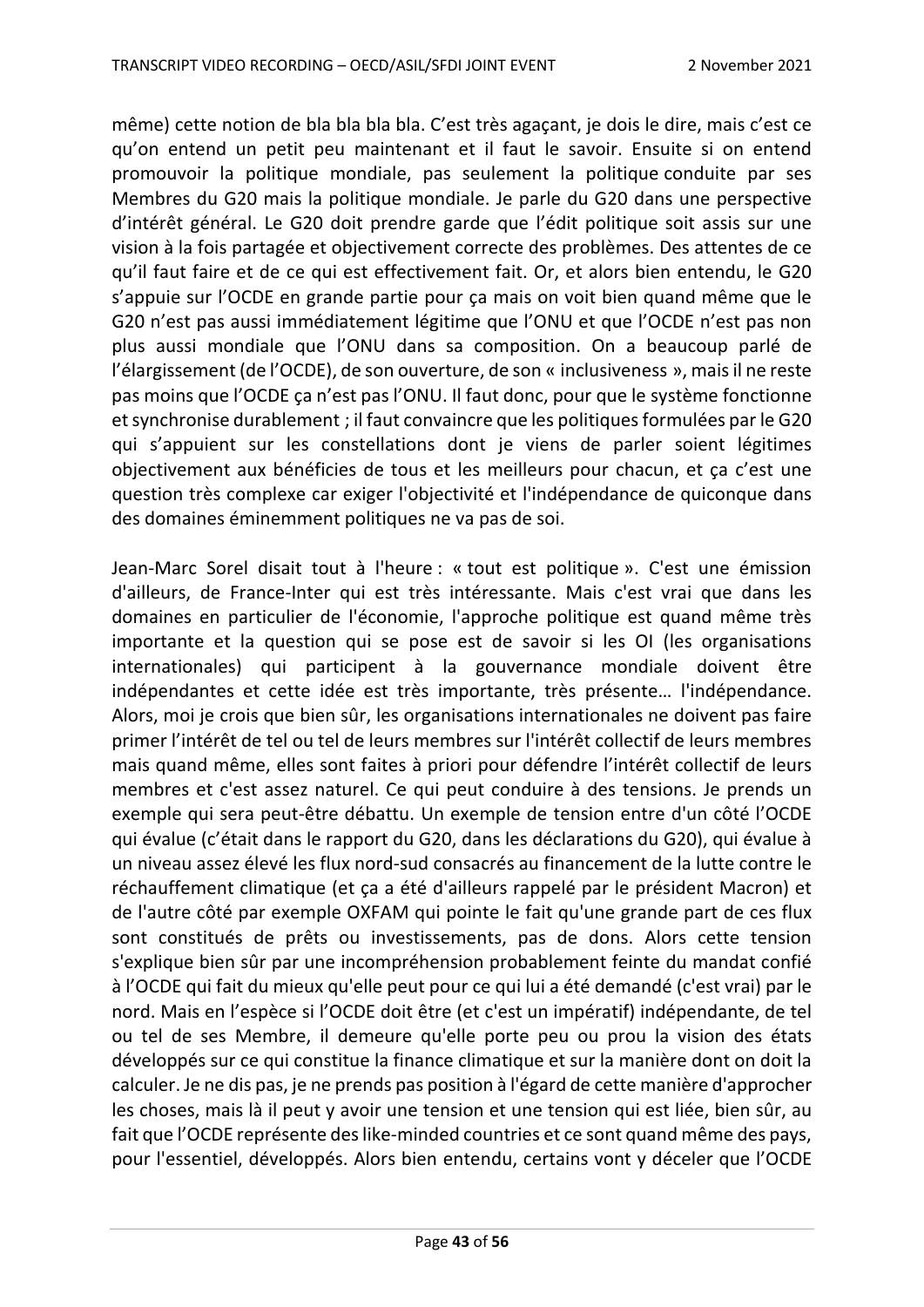agit en fait comme un instrument de justification de l'injustice dans laquelle se trouve le global self ou plus généralement les pauvres de tous les pays. Ça n'est pas ma conception des choses mais il y a là un risque et c'est le risque que je voulais souligner.

Je conclus pour dire que selon moi l'enjeu majeur (et je crois que je rejoins certains des intervenants) pour les années à venir (si tant est encore une fois que cette forme de gouvernance mondiale devait s'imposer durablement et au bénéfice de tous dans un esprit de solidarité et ce mot est quand même très, très important… il a été promu par Yves Daudet le Président du Curatorium de l'Académie de droit international de la Haye dans sa « gracious letter » donnée lors de la dernière réunion annuelle de l'American Society of International Law… je le mentionne parce qu'on est aujourd'hui dans un évènement conjoint avec l'American Society), je crois que l'enjeu réside dans une réflexion profonde sur la manière d'assurer la plus grande légitimité de tout cela.

Résout-on la question par des voies institutionnelles en assurant par exemple une plus grande représentation de tous les États, leurs sociétés civiles, les parlements nationaux, ou encore d'autres acteurs (on parlait à l'instant, je crois que l'un des intervenants parlait de mieux associer l'organisation des Nations Unies proprement dite) ; faut-il plutôt focaliser sur les résultats des politiques conduites et en faire découler la légitimité des actions décidées ? Faut-il mieux communiquer pour rendre les axes des politiques suivis mieux compris ? Les trois, il me semble. Je te remercie Nicola.

### **Nicola Bonucci:**

### [02:14:39]

Merci à toi Jean-Marc pour cette intervention très riche and therefore, I am going to slightly shift the order of questions because I think Jean-Marc has raised an important question and I would like to follow up on that. Which is this notion of independence of International Organisations, the credibility of International Organisations. So let me ask all of the panellists about how do you see the situation today in which (and there was a reference to this in the previous panel) there have been some polemics within an important International Organisation about an index and the credibility and methodology of this index. And at the same time, you have in particular in some countries… and most specifically (by the way) the OECD countries… you have also a certain form of rejection of the expertise, of the scientific evidence or the analytical data which have all been indicated as the strength of the OECD and more generally on how the International Organisations should work. So how to do we reconcile this tension? Let me start with Andy first and then I'll give the floor to Nico.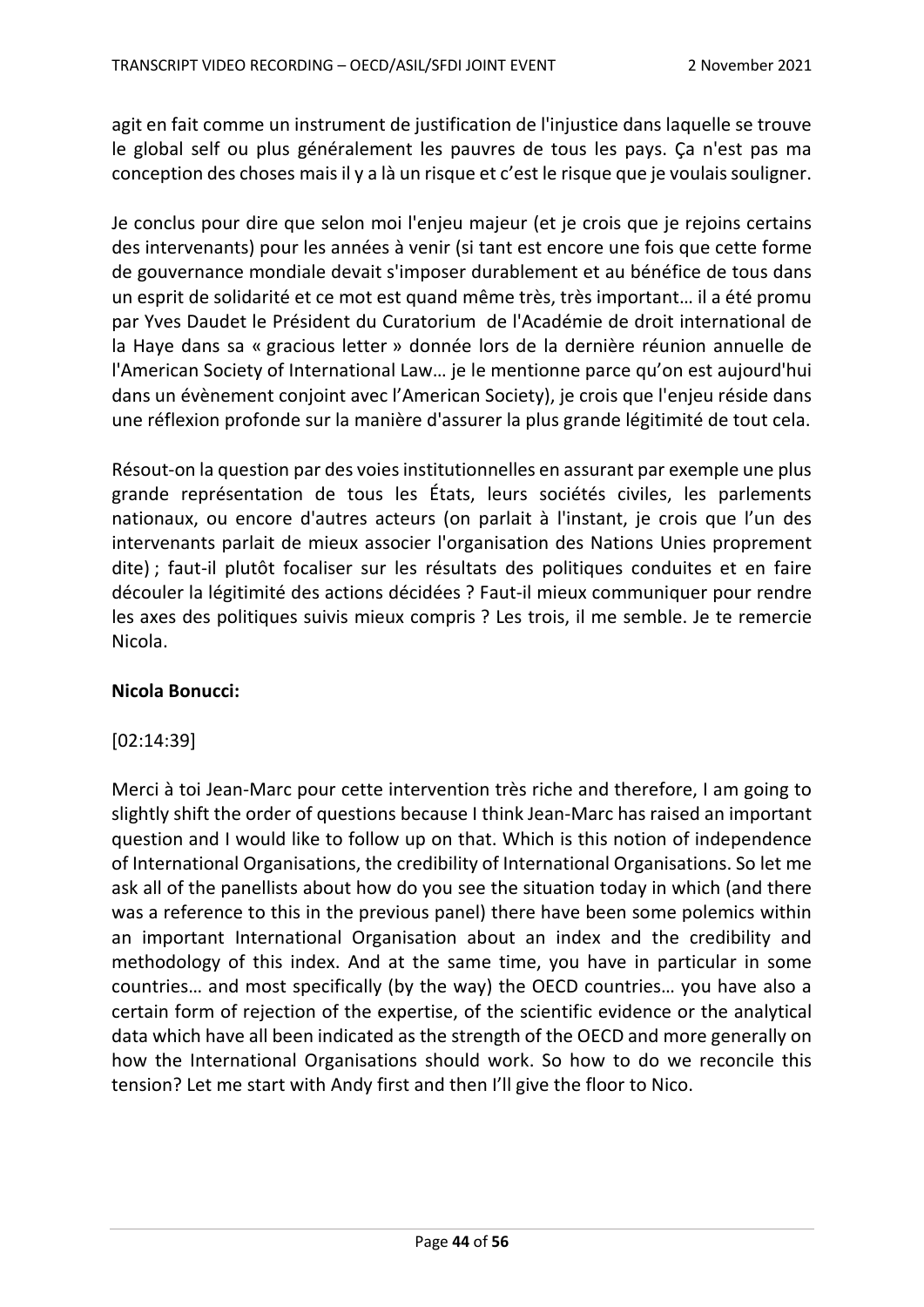## **Andy Wycoff:**

### [02:16:10]

Nicola, I think this is a question that keeps me up at night and one which I think the solution for us is to keep up the rigour, keep up the accountability and this means checks and balances so that we are beyond reproach in what we are doing. I think the multi-stakeholder approach here helps. But just publishing your methodology, publishing the data, have it be out there. But I also think that no one data set is perfect and I have always resisted (as you know) and met with some pressure that wanted to grab headlines. But the composite indices are problematic in general (I won't go into the math or the methodology here). But instead we tend to publish what I call scoreboards where the readers are forced to go through and kind of compile their own "cat scan" of a country or theme. This is my best way going forward and I guess I would just pause with a bit of a: *"it's very trendy now to use big data to look at some of these issues and they have nice qualities and they're much more up to date and can help you with so called weak signals"…* but the problem is the methodology and the reporting. The potential statistical bias with these is something that we don't really know exactly every dimension of and it's hard to get "samples" when you don't know what the frame is that it's a sample of. I don't know if I've made sense here but I just want to say that I think this is an ongoing issue for us going forward and I think we need to collectively think about it.

### **Nicola Bonucci:**

### [02:18:12]

Thank you Andy. Nico how can International Organisations remain credible?

#### **Nico Krisch:**

### [2:18:20]

Ha! That's such an easy question right?! Short and easy! Thanks a lot! Well obviously it's really difficult. I wouldn't be able to give any conclusive answer.

One approach of course is the one that Andy outlined already which is to say you have to be good at what one does, keep the quality up and strengthen it, defend it against internal challenges. I think that's one way but my sense is that some of the major challenges that we are seeing today, especially the backlash against elite, technocratic governments that we see in many countries for more populist corners, they won't be really satisfied with just better data or better quality of output.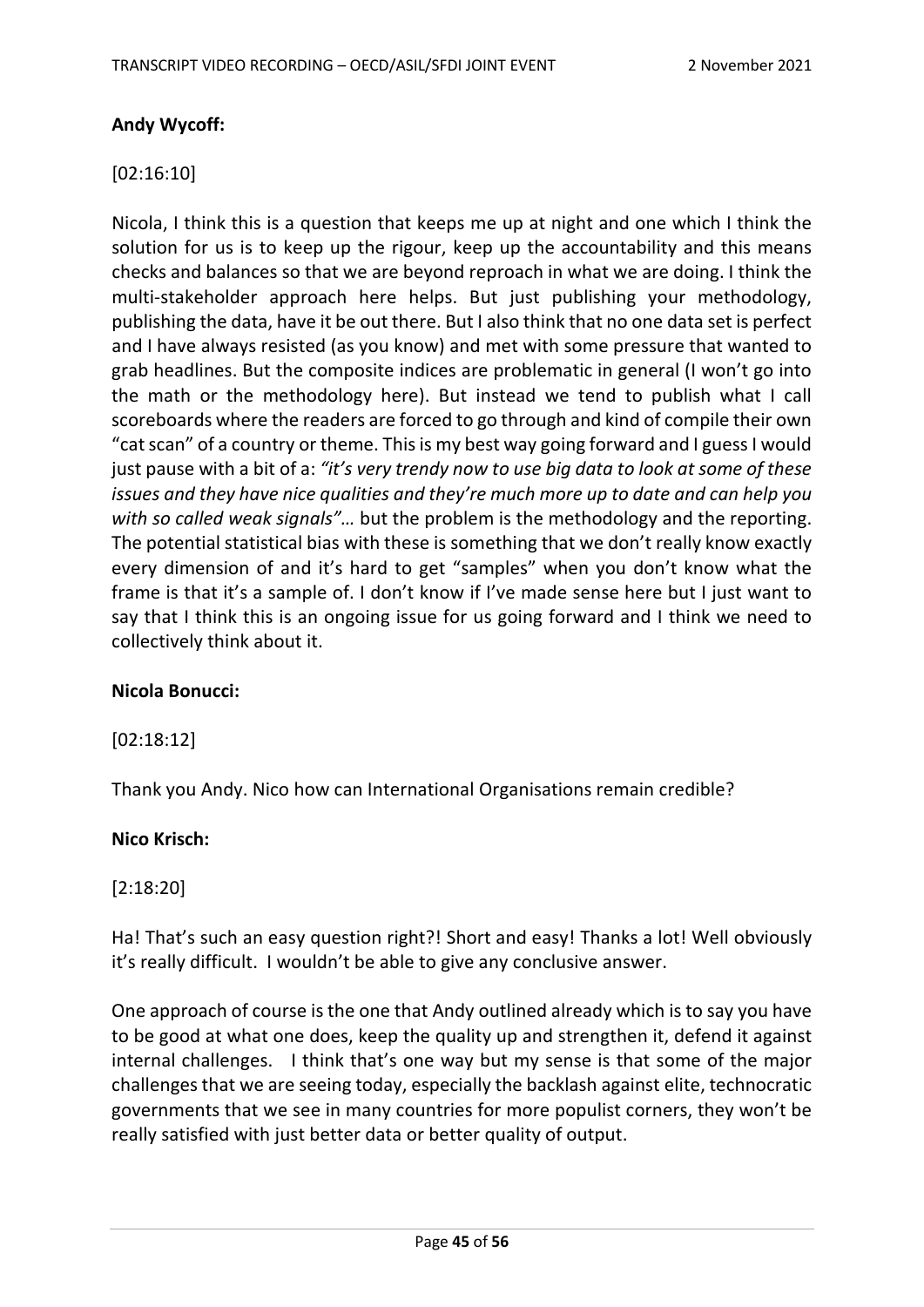Because much of really what they are about is not about better solutions to problems but more about emotional responses to a feeling of being unable to govern the world that we are living in. A feeling of a loss of self-government and that's not going to come back yet… another indicator I think that might be better and more suited and it can really only come back by a deeper connection with some of the deepest fears and anxieties that people have. I think that's something we're missing often. Maybe this is especially a danger for an Organisation that emphasizes so much on the technical quality/technical output that it produces. The more emotional part of the populist challenge and the deeper anxieties of people in a globalised economy. We have to take these somewhat into account and really deeply think about how they can be taken into account rather than brush them away and say "well that's all irrational", which it might be, but it might be just a different rationality. So, in that sense I think there is that tension.

But much of what I think International Organisations in global governance have to do here is really try to listen to what is behind those challenges and try to understand where these fears come from. The deep unsettlement that we see among people in these global markets and it might just lead to a backlash against an economic model that has obviously been part of the DNA of the OECD for some time. That is, one of liberalisation in open markets and the benefits that it can bring to both and hopefully, to all. The benefits of which not everybody sees and I think we need that linkage and a great readiness to listen. Potentially, a greater taking back and taking on of some of the challenges that are presented. I think it has to be at least one element of a way of regaining credibility, also in the eyes of those that are disenchanted with global technocracy and the like.

### **Nicola Bonucci:**

[02:21:44]

Susan or Jean-Marc, would you like to…

### **Susan Karamanian:**

### [02:21:47]

Yes. I'd like to chime in on what Nico just said because I disagree. I think there is an element out there that will always question but what Andy was describing is the situation in which we have data and there's been a misuse of the data, incorrect analysis and things like that and how that can come about. I see that as a separate problem and one that trying to deal with the issue of populism and questioning the least and the like, I see that more in terms of long-term legitimacy of the institution. But instead, with the OECD with regard to data, at least in my judgement, the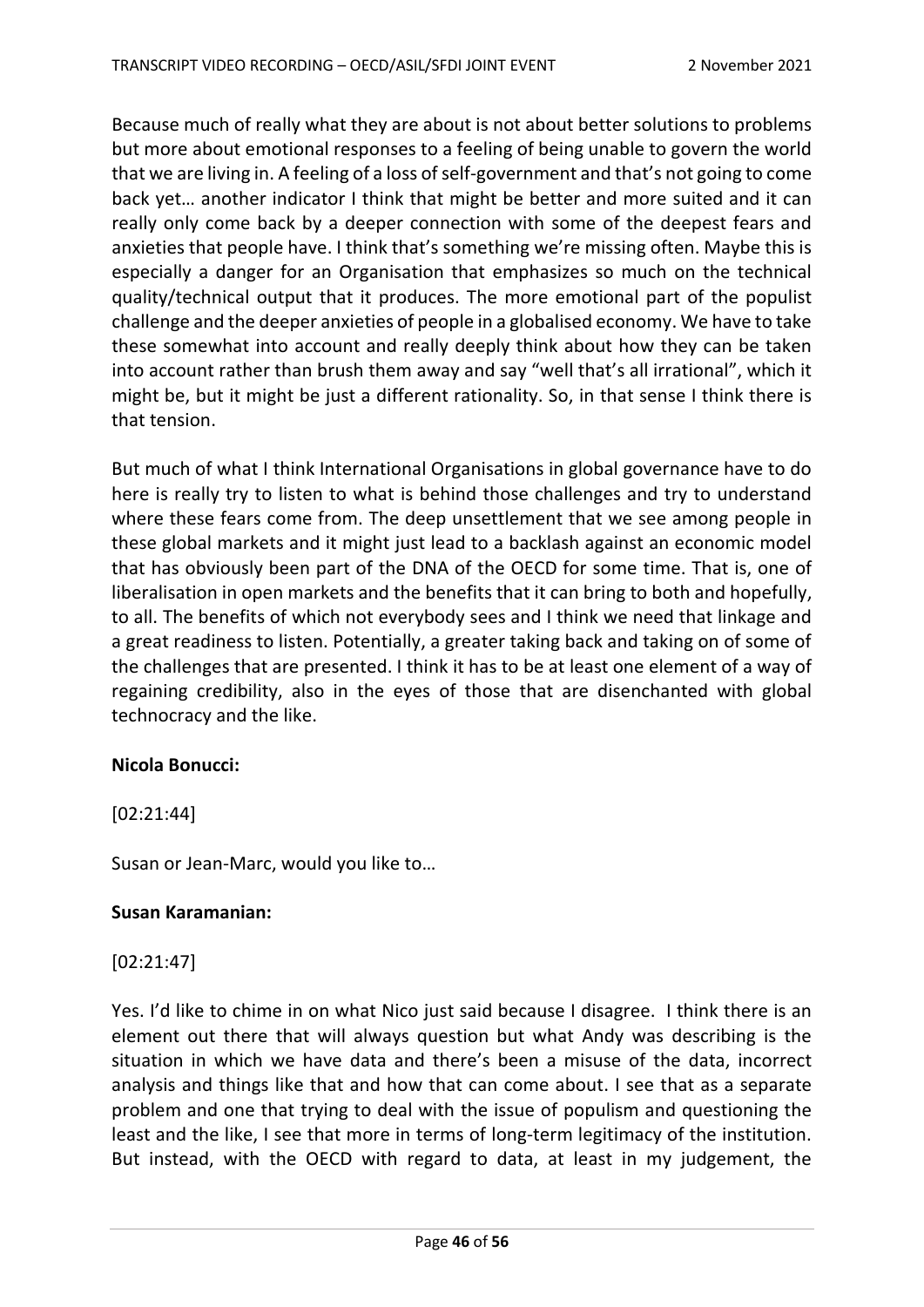reputation of the OECD is built on its ability to gather and analyse data and do so in an objective way while engaging States on reform issues. And we are in a situation where we can have endless questions about facts or reasonable conclusions to be drawn from them. So, a credible challenge to data presented by an institution such as the OECD could be an attack on the institution's credibility, no question about it.

I think it's interesting within the OECD that there are standards to support laws and policies, including as to research methods. In 2007 the OECD published its Principles and Guidelines for Access to Research Data from public funding although advising States in terms of standards and it aimed to promote public access to research data to inform States setting out substantive principles in the area of open access, transparency, flexibility and the like. The OECD has its own standards, for example, just looking at the quality guidelines for OECD statistics and the guidelines for collecting and reporting data on research and experimental development. And so I think, just looking at this (ie. a policy about methods, a policy that's known, a policy that's tested followed by the Institution, shared with the public), assessment of compliance on a regular basis is essential.

Having the assessment publicly disclosed would perhaps stay off what I can see as legitimate concerns. Those concerns Nico you described are the ones that are pushing the envelope "*we are never going to believe anything*" and I'm not sure the presentation of data is going to change the views. Those deal more with other legitimacy issues, but not so much just on a complete rejection of the scientific approach, things that we can potentially cure here by dealing with an assessment of the way information is gathered and presented.

# **Jean Marc Thouvenin:**

# [2:24:50]

Si je peux rebondir sur tout ça. Moi j'ai entendu (je crois) que le Secrétaire-Général a commencé la session en disant : au fond l'OCDE fait ce que les États, ses États Membres veulent qu'elle fasse. Et à la fin du jour, ce sont les membres finalement qui font. L'OCDE est un outil mais elle n'impose pas. Elle travaille sur des bases qui lui sont suggérées et le fait du mieux, ce que je disais tout à l'heure, du mieux qu'elle peut et c'est le/du mieux qu'elle peut qui doit être crédible. J'ai l'impression que tout le monde l'a dit aujourd'hui et je pense aussi que l'OCDE est un formidable outil. C'est un formidable outil pour toutes les raisons qu'on m'a dites. Alors la question de la crédibilité se pose à l'égard de qui? Alors est-ce qu'il faut que l'OCDE assure une meilleure crédibilité à l'égard de ses États Membres ? J'ai l'impression que ça marche plutôt bien de ce point de vue-là. Est-ce que l'OCDE doit être crédible vis-à-vis du G20? Quand même, dans la dernière déclaration du G20, l'OCDE est véritablement partout. Elle est citée quinze fois pour l'excellence de ses travaux et pour engager de nouveaux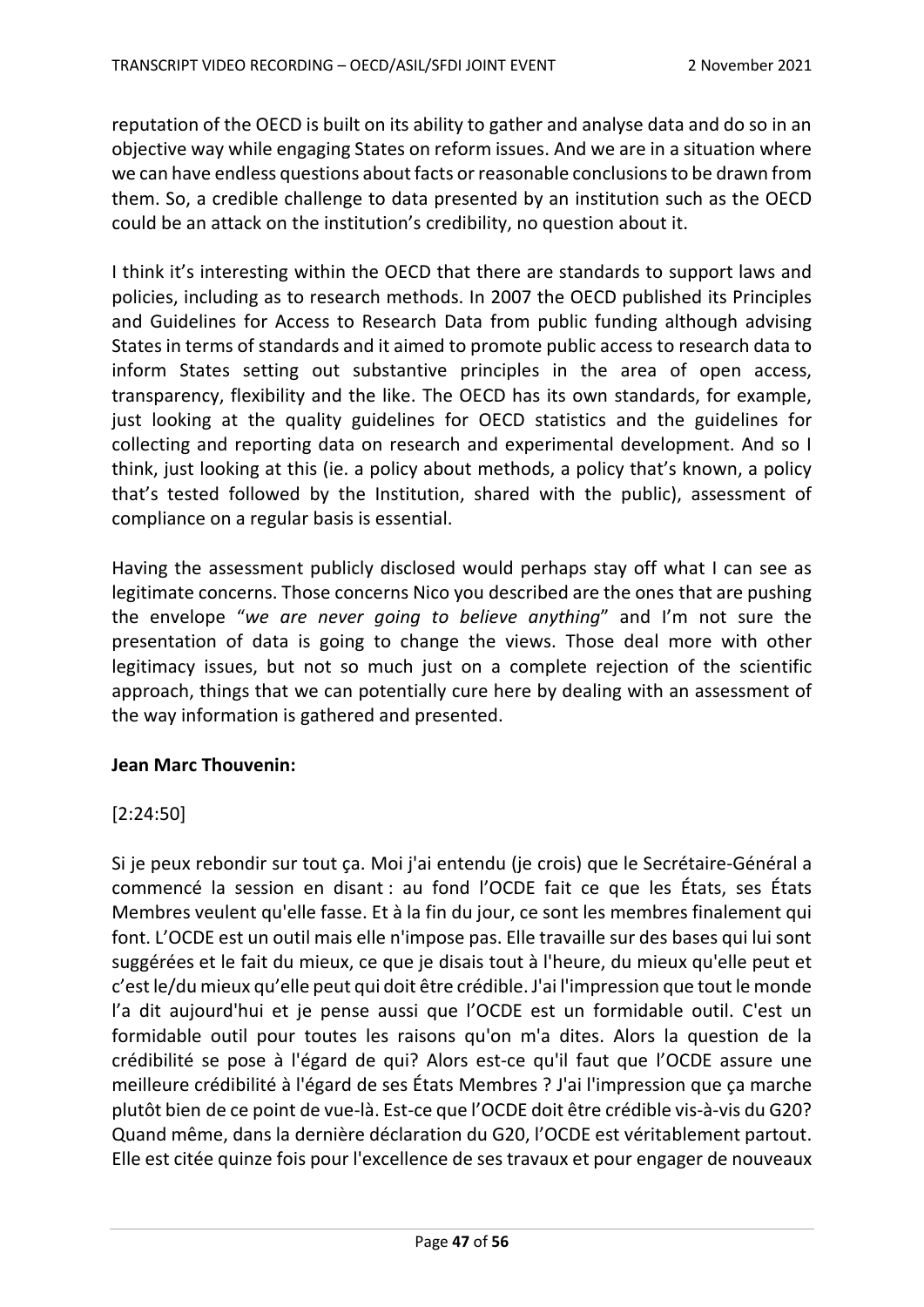travaux sur des domaines comme je disais tout à l'heure, extrêmement différents et qui sont tous cruciaux.

Faut-il être crédible vis-à-vis du grand public ? Au fond, moi j'ai l'impression que le problème qui se pose en termes de crédibilité aujourd'hui c'est plus celui des politiques, pas des experts de l'OCDE. Alors, c'est vrai qu' il y a une crise de l'expertise dans les médias, on a des experts de tout et de n'importe quoi, des pseudos experts qui s'expriment et qui racontent ce qu'ils ont dans la tête mais je suis pas sûr que l'OCDE, je crois même que l'OCDE n'a rien à voir avec tout ça et n'est pas concerné. Donc la question que je me pose est de savoir si l'OCDE devrait chercher une forme de crédibilité vis-à-vis du grand public ? Peut-être. Et si c'est le cas, cela doit se faire à travers de la communication. Parce qu'avant tout, le grand public ne connait les choses que par la communication. Il ne va pas aller lire (ce que nous avons tous fait) les rapports très longs, très intéressants, très denses. J'allais dire même exceptionnels de l'OCDE. J'ai lu pendant la semaine qui vient de s'écouler beaucoup/de nombreux rapports intéressants de l'OCDE. J'étais stupéfait de la qualité de ce travail et des informations que ça apporte. Le fait que c'est quand même la célébration des 60 ans de l'OCDE et donc il faut que je dise des choses sympathiques mais je les pense. Donc ce que je crois, si on vise le grand public ou les gens normaux j'allais dire, c'est plus à travers la communication. Peut-être qu'il y a une interrogation à avoir sur ça. J'ai vu moi que l'OCDE avait de très, très beaux Mojos : « Better policies for better lives ». Ça c'est très bien. Une entreprise vous dirait : « si je perds en crédibilité, je dois changer de nom ». Alors vous avez vu que le Libra par exemple est devenu je ne sais pas quoi. Facebook a changé de nom etc. Donc peut-être que l'OCDE devrait, si elle avait un problème avec le grand public, songer peut-être à changer de nom. Ça c'est un peu un gag.

# **Nicola Bonucci:**

# [2:28:05]

So let me continue on that and let me challenge you, Jean-Marc, a bit. Let's try to be critical of ourselves.

We've been talking a lot in the first panel and including now about the necessary interaction with the private sector. Now there are parts of the population which believe that in doing that basically an Organisation like the OECD puts at stake its credibility and independence. There have been things like that said about the work just finished now on taxation… the fact that multinationals… but even if we take a broader picture not only about the OECD… there have been a lot of polemics (and maybe I'd like to hear from Nico on that) about the WHO's relationship with the private sector or the influence that the private sector is having now in the deliberation of the Commission of the European Union in terms of human rights and due diligence.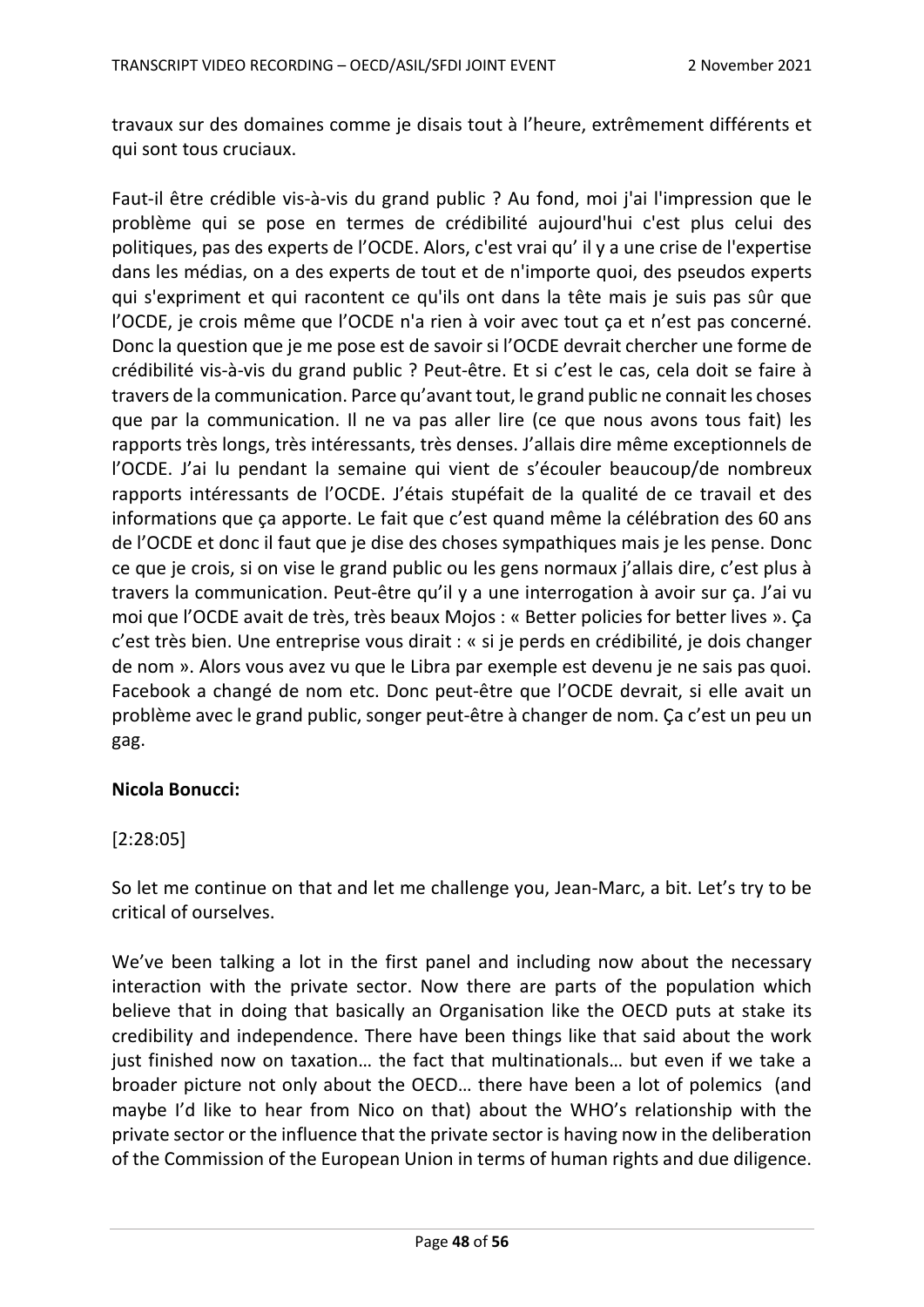So, at the same time, I think we all agree amongst experts that it is vital to interact with the private sector because they are a key player in the 21<sup>st</sup> century. And a number of people already mentioned, including Jean-Marc this morning, that production and implementation of norms is not anymore the exclusive responsibility of States.

So let me try to make a "tour de table" about this. How can an International Organisation interact effectively with the private sector and maintain its credibility and independence? Susan, you want to kick-off?

#### **Susan Karamanian:**

### [2:30:03]

Yes and I am just going to kick it off because there is so much here. But I want to talk not about the private sector from the business component but civil society.

We've talked a lot about the OECD leadership, G20 leadership as well in the tax realm. Yet criticism over the inclusive framework, you know, it's going to be inevitable and if you take a look at the media coverage, Oxfam has been front and centre in terms of critiquing the BEPS agreement. Expressing concerns that the framework takes on tax havens (happy about that) but that the ultimate tax rate that's reached (15%) is too low and industrialised countries have an average of 23.5%. I'm talking about exemptions, talking about delayed implementation and then an overarching issue of that being the need for tax proceeds going to developing countries. So, the developed countries, the "likeminded" so to speak, are the ones that are going to potentially benefit economically from this.

On the flip side, we have criticisms from republican senators in the United States who said that they've expressed these concerns about the control of the rate of taxation and the like, yet as we've heard throughout today, the ultimate decision is going to be with the State. It's the State that has to gain the acceptance within their national systems of the standards and the like.

In the aftermath of the 2008 financial crisis, the OECD advocated a peoples centric approach to policy as to OECD countries and so I think it odd that if the OECD has advocated this approach requiring States to have a peoples centric approach, could it not ask itself to take a similar approach to its own policy and do through various means? And we heard earlier Gita talk about the importance of obtaining the public views on draft guidelines and the like and I think that there just needs to be/there is a fine line in terms of gathering and presenting data. Getting feedback as we heard to get it right. To use the data in an appropriate way and then the issue of reform and how it's used to guide reform because ultimately that's the State's responsibility.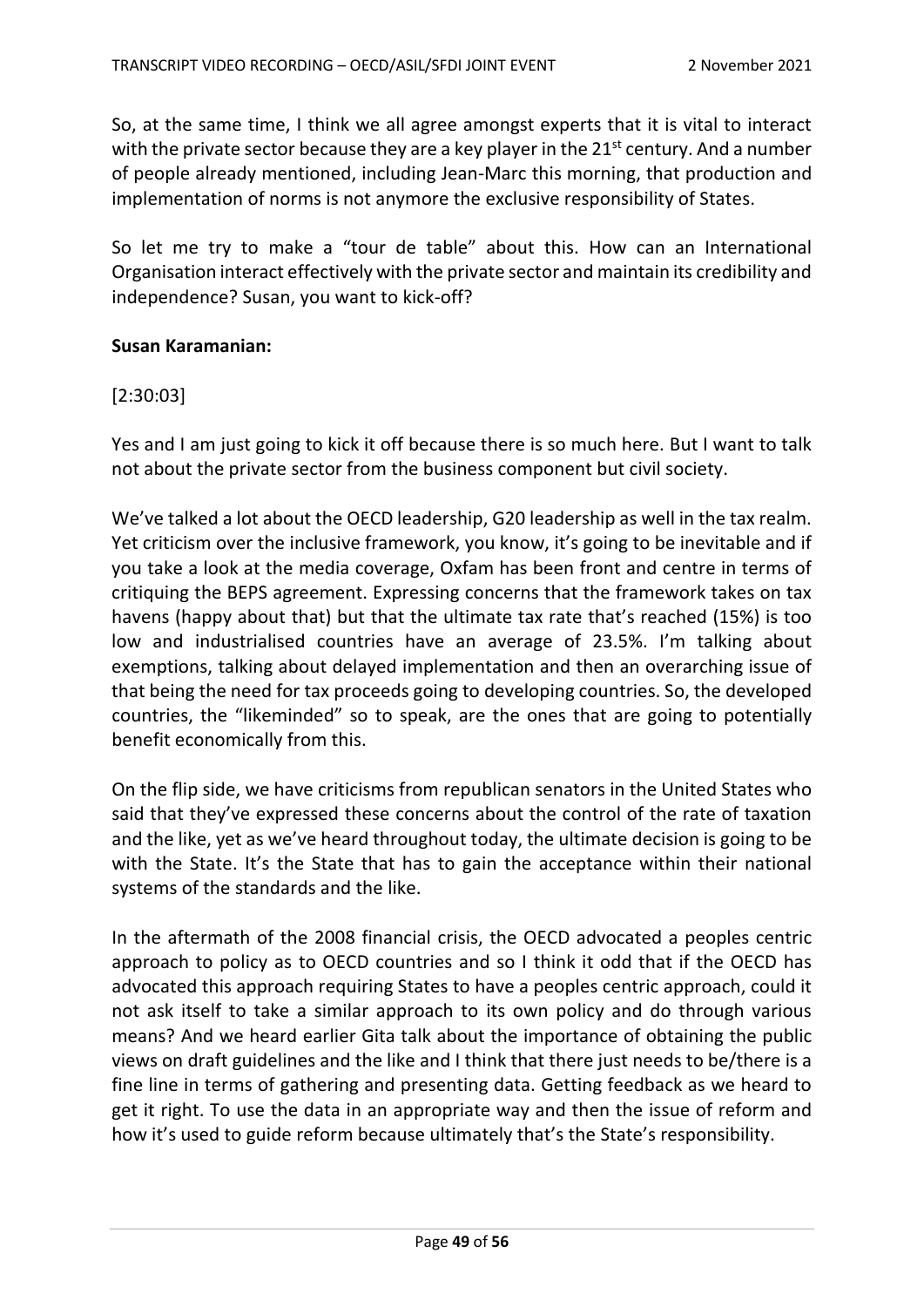Now it's going to be the OECD leadership at some point, collectively as well as through (as we've seen with the previous Secretary General on the tax issues), to make things come together to a certain extent. Yet to me, it is absolutely critical they have this engagement and the OECD has set up a mechanism for public engagement and the like. Yet to get the appropriate feedback, it cannot simply dictate the work because again, the reputation of the OECD is built on its ability to gather and analyse data and do so in an objective way while engaging the States on the reform issues.

#### **Nicola Bonucci:**

[02:34:09]

Nico, do you want to continue the discussion?

#### **Nico Krisch:**

### [2:34:13]

Yes, thanks. I think it really quite a fascinating issue and thanks also to Susan for bringing in the contestation of the tax agreement.

I think it is very important to keep in mind the very political nature of what's being debated here, even if it is in the realm of expertise and as Jean-Marc Sorel had said before/emphasized already, the political nature of this. But that leaves us with a quandary and I think it's a quandary not only the OECD faces. Many International Organisations face this…having to deal with current issues that go ever deeper into the domestic politics of member States, not only member States but a whole host of States that are beyond the Membership. And that is: "how to engage the people/broader public".

Jean-Marc mentioned that obviously credibility towards a larger public is a greater challenge and it's not something the OECD or most International Organisations have been engaged in at all or largely in the past, largely focusing on member States. But focusing on member States means of course largely focusing on the executives, not to the exclusion or at least side-lining of other parts of the political process or the broader social processes, political parties and the like. And it's really difficult for an International Organisation to replicate somewhat the broader inclusion that you find in domestic political processes. It doesn't have a parliament or a proper parliamentary assembly, something that could guide it. Even if it had that, and we see that with other International Organisations that have tried this out, typically parliamentary assemblies live off party contestation that is not easily replicable on the global scale in a similar way. But some form of engagement I think has to be there. And I think, seen from that perspective, say kind of a democratic perspective, it's not so much about the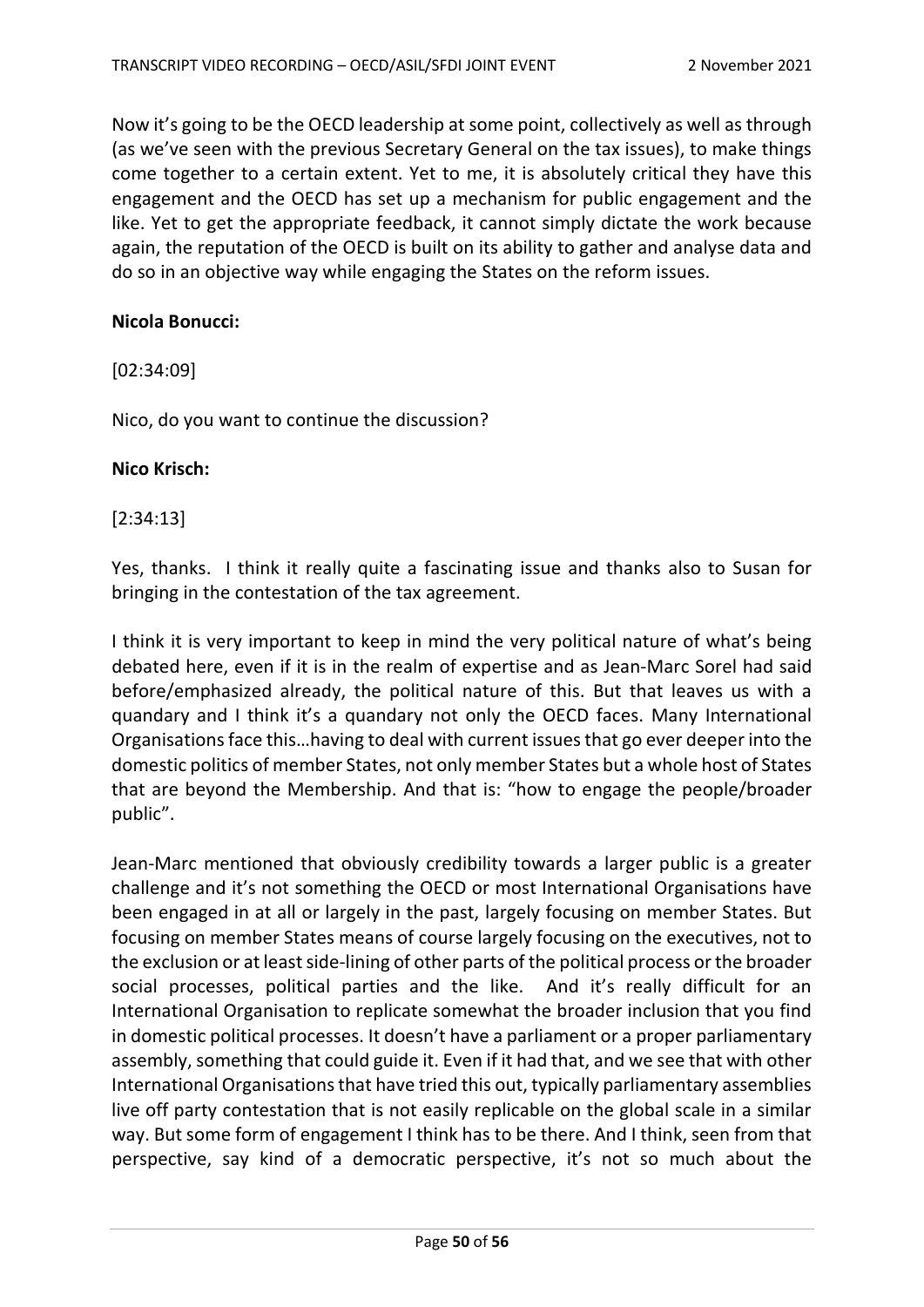independence of the Organisation because when we talk about independence it is always the question "independence from whom?". Independence from special interest you can say, but in democracies simply they don't think that independence from the people is necessarily independence that any governor wants so you need to engage. You might want to create impartiality but independence of governments is a difficult goal to achieve because it always clashes with accountability.

So the question of accountability I think is pretty much front and centre and engagement of civil society I think has to be seen in this light. Some of the discussions in the last panel on civil society engagement largely came from the idea "what we need from civil society and more generally private sector engagement is on the one hand to gain expertise, they have to give us input, something that we sometimes don't have as much and buy-in so that we can get the addressees to really follow up on that.

But I think there's really a third very fundamental element in private sector participation and that is actually a proper political ideal of accountability and participation that needs to be served by this, for which you have to think about: "who do you involve?". This is not a simple question. There's all kinds of good libraries being written by political theorists about those kinds of questions. But we have another context, say in private standard setting of Organisations on the global level. We have standards like the ISEAL standards for public participation in private standard setting and they specify to a fascinating degree which stakeholders ought to be involved and how they ought to be involved and how Organisations are to give responses to these.

So, I think there's a lot of experimentation going on in the global governance scheme that somehow I think all Organisations are somewhat engaged in and trying to get onto. I think it's a pretty fundamental challenge for the Organisation to do that and in that sense, really acknowledge that what the OECD and other Organisations are doing (but the OECD maybe particularly), which is a properly kind of governmental governance function and they can't really hide behind the member State governments because it has much more influence really than that secondary function/that hiding function suggests.

### **Nicola Bonucci:**

[02:38:51]

Andy, Jean-Marc, would you like to say a few words. We're almost reaching the…Jean-Marc and then Andy to complete.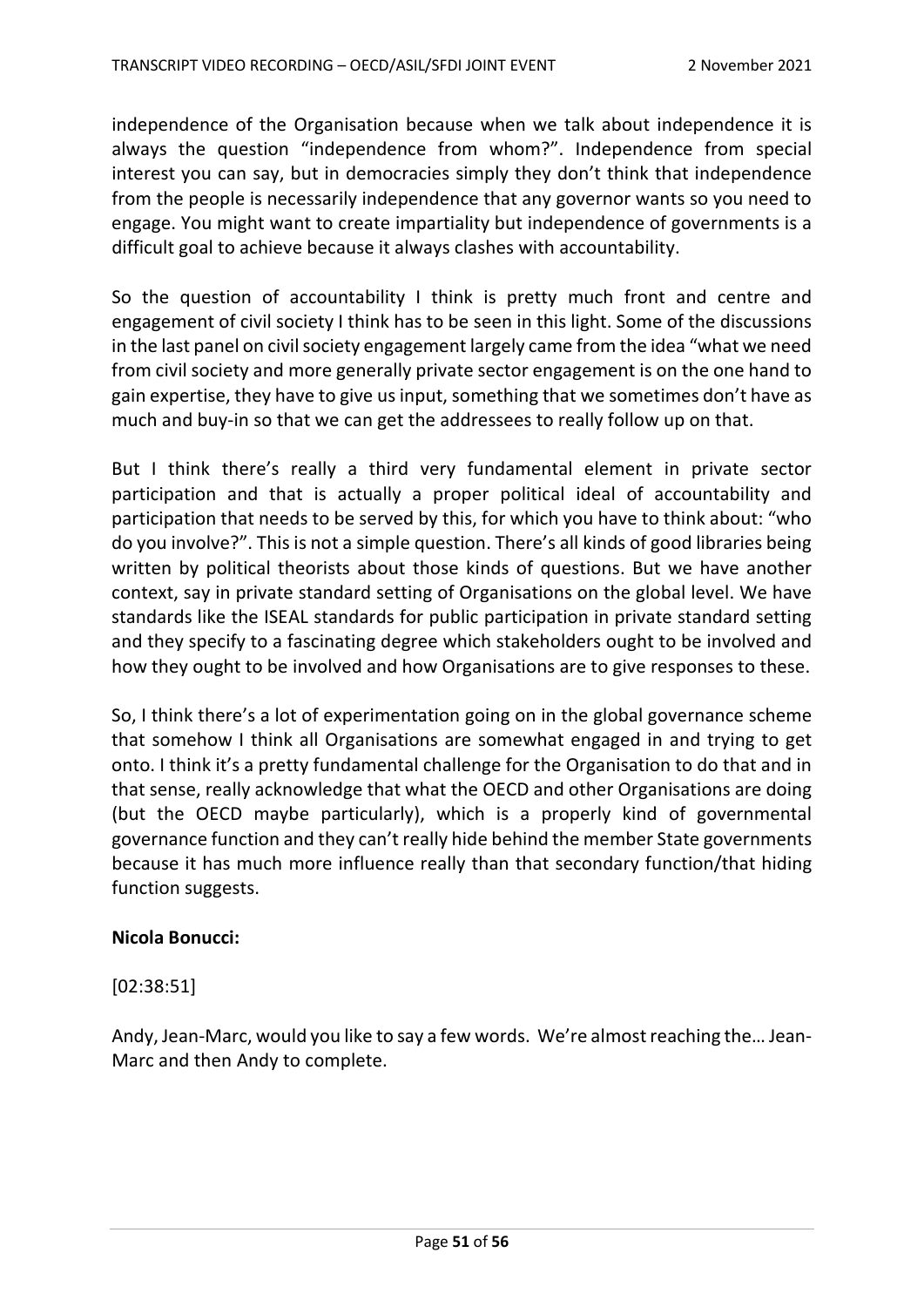### **Jean-Marc Thouvenin:**

## [2:39:03]

Pour mettre un petit peu de français dans la discussion. Donc ta question porte aussi (je crois) sur la manière dont l'OCDE ou les organisations internationales en général doivent intégrer dans leur réflexion les inputs/les inserts du secteur privé dont notamment (et je pense que ce que tu as en tête c'est du secteur privé du business/des business people) des grosses entreprises ou des entreprises, ou des syndicats d'entreprises etc… Je pense que c'est une question qui se pose à tous les niveaux du pouvoir. Or l'OCDE a un certain pouvoir… ne serait-ce que le pouvoir d'adopter des résolutions et des recommandations donc un certain nombre de textes qui sont censés avoir un impact sur la vie économique. Et donc c'est ce qu'on appelle le lobbying. Alors, le lobbying fait l'objet d'un encadrement qui est toujours un peu compliqué mais il y a quand même de l'expérience à cet égard, notamment au niveau de l'Union Européenne et pour l'essentiel la règle c'est la transparence la plus absolue et l'ouverture à tout type de lobbyistes qui voudraient venir apporter son écot. Donc c'est l'idée effectivement de l'inclusion de la société civile dans toutes ses composantes dans les débats et on peut penser que dans un monde pluraliste (parce que c'est de ça dont il s'agit), chacun ait les droits à la parole, y compris les personnes les plus en phase, enfin les plus concernés par le business. Là où les choses deviendraient compliqués c'est si tel ou tel secteur était capturé par le business.

Ça ce ne serait pas bon bien sûr puisque on sait très bien quelles sont les, comment dire, les impératifs des acteurs de l'économie. Leurs impératifs c'est quand même de faire du profit enfin ça fait quand même partie de ce que font les entreprises et de ce qui les caractérise. Donc il faut éviter la capture. La capture ça s'évite notamment par la qualité des experts. C'est-à-dire que, j'entendais tout à l'heure l'exposé de ce qu'est l'OCDE en termes de personnel, je crois que c'est un personnel qui est effectivement important mais aussi très qualifié et ça c'est fondamental parce que si vous avez dans une organisation des personnes qui sont pas très qualifiées, qui se retrouvent face à des gens très bien payés qui viennent faire un lobbying extrêmement convaincant mais qui cachent des choses, évidemment la capture se produit. Donc là je crois que l'un des efforts à faire c'est de maintenir le niveau de qualité du recrutement au sein de l'OCDE. Je sais qu'il est très très élevé.

### **Nicola Bonucci:**

[02:41:45]

Andy, you want to say a word. No/Yes? Andy…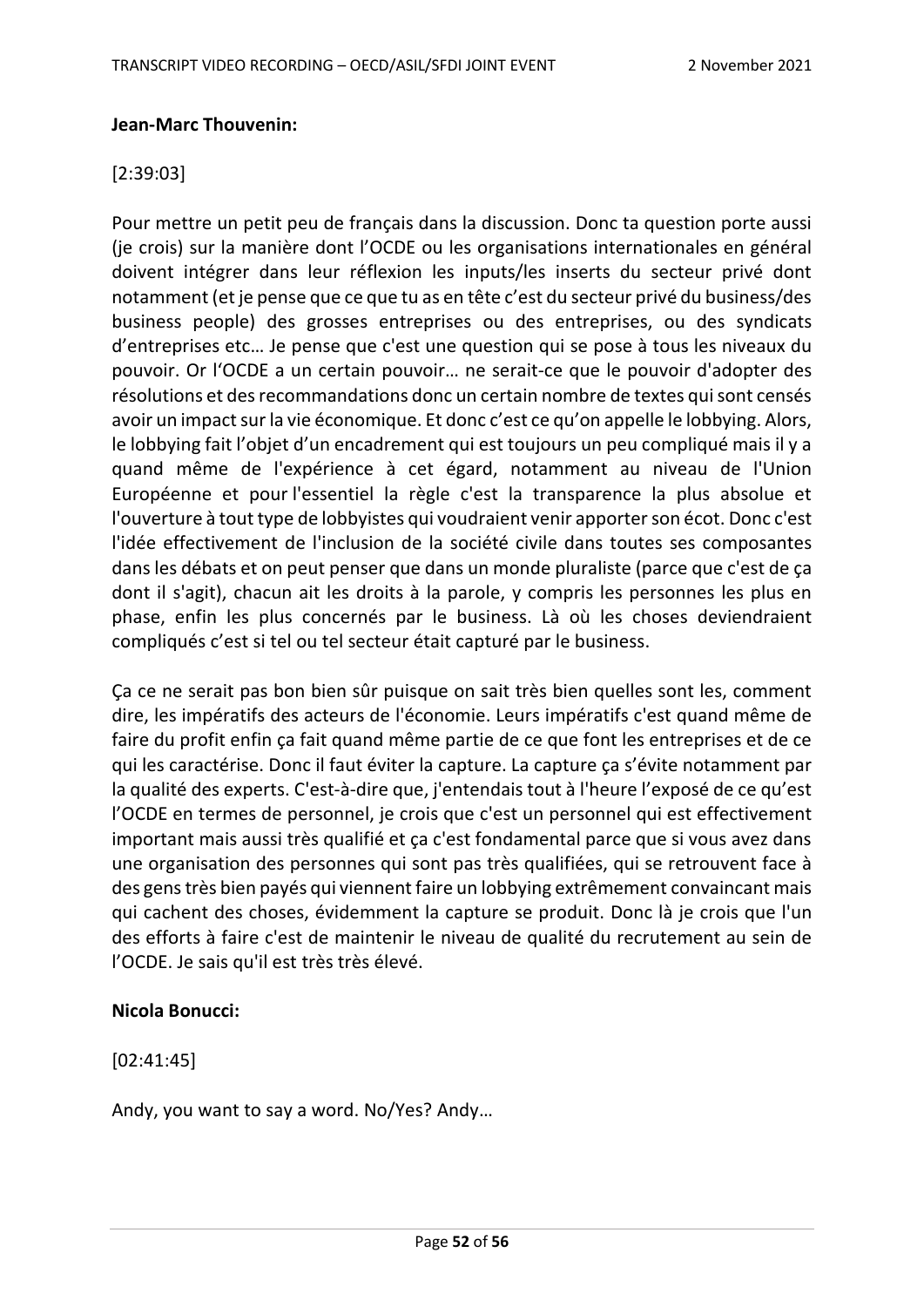## **Andy Wycoff:**

## [2:42:04]

Nicola, ok very quickly. Sorry I may be having a bit of broadband width issue here. I just want to say that I very much agree with Susan. I think the issues of that index from one International Organisation and the greater issue of "what about scientific evidence" are two different things to debate. Then, I very much agree with where Jean-Marc was going. I feel when the private sector is in the room, and they have a definite position on these. You know, they are out to make money. I understand that. So, I think there are 2 important elements there. That's why I think broadening our multi-stakeholder approach from beyond just business organised labour to include these other groups now (civil society in particular) is really important for keeping checks and balances.

Likewise, governments have been known to be captured (and even departments within governments that are sometimes showing up as delegates) and I think this is where having a very balanced bureau for our Committees but also having just the 38 member countries sitting around a table, again, I think it's a 2<sup>nd</sup> level check on this happening. But I am very cognisant of the problem.

The last thing I would mention and really want to applaud (this is new at the OECD since you left I think, although you were a good adherent of it Nicola), is we now have an Ethics Officer whose job is to remind staff (some of whom come from academia and haven't been seeped in this kind of government service) that they have an obligation as an international civil servant to adhere to certain rules. I think just this awareness raising is very helpful. Thanks.

### **Nicola Bonucci:**

### [02:44:05]

Thank you Andy. We are reaching the conclusion. I think it is in fact time to close the second roundtable.

We touched upon a number of issues. We scratched the surface of some of them. I think the issue we have just touched upon is something that would merit a much deeper discussion about the independence of the secretariat, the values of the secretariat, the self-censorship that can sometimes exist in transnational Organisations even without having to make formal pressures. I think there is a lot of scope for discussion for another event but for now, I would first like to thank both the panellists in my roundtable and also in the previous one, and give the floor to the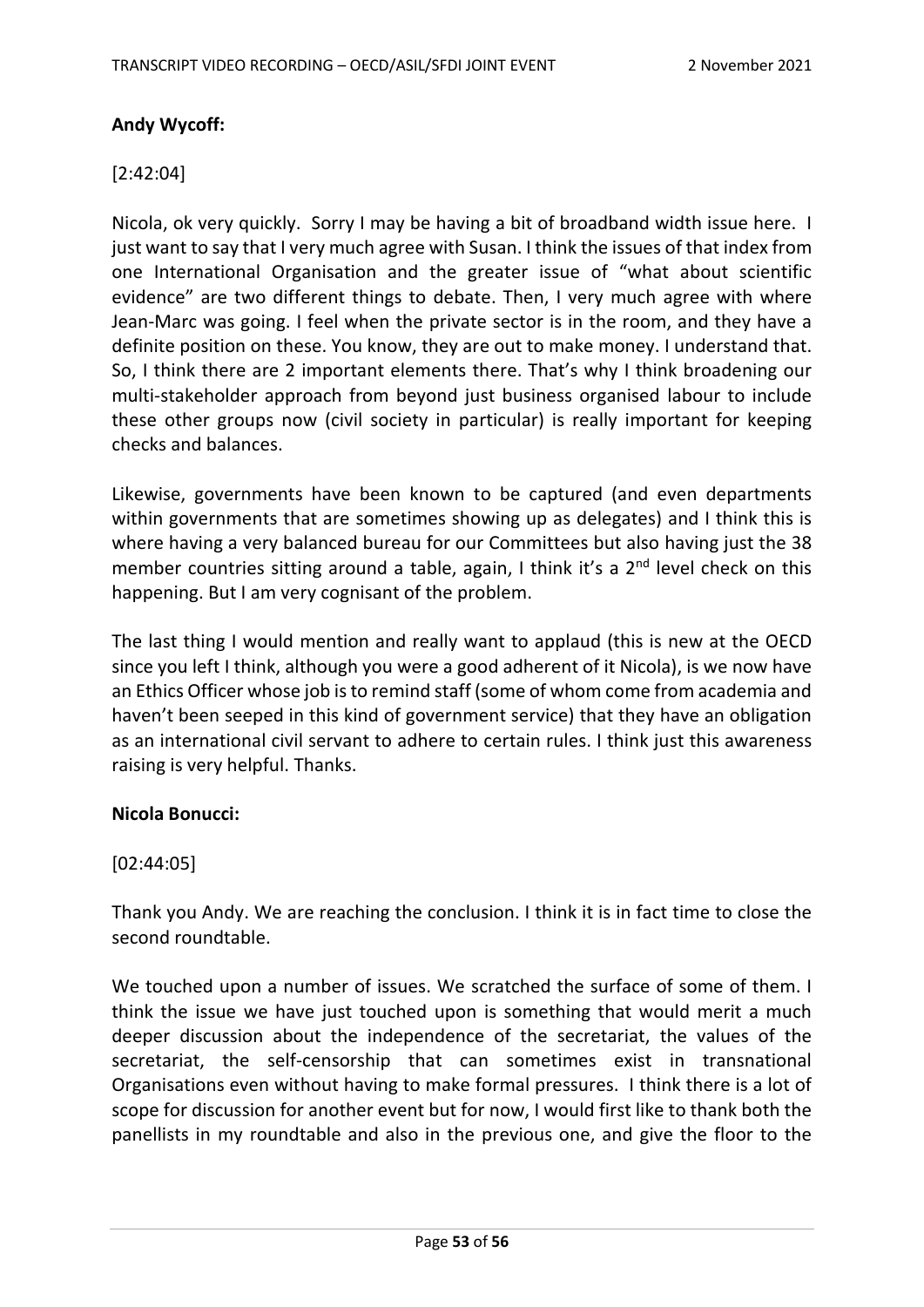Deputy Secretary General, Ulrik Knudsen, to conclude this event celebrating the 60<sup>th</sup> anniversary of the OECD. DSG, you have the floor.

#### **Concluding Remarks**

#### **Ulrik Vestegaard Knudsen, OECD Deputy Secretary General**:

[02:45:12]

Thank you very much Nicola. Thank you Presidents and thank you all participants and speakers. It's been really fascinating and stimulating to listen in on the discussions over the last, well almost 3 hours now. I've learned a lot and I think there is some inspiration there for the future. I have a couple of takeaways and maybe also a couple of observations that point to a bright future for the OECD. We have to end on a positive note so I'll try to do that.

But first, a couple of takeaways from our discussions today. I think the first one is that this method of standard setting, the OECD method, I think it is fair to say that it has not been frozen in time but it has continuously evolved to adapt to the needs of our Members and even non-Members. We have been able to respond to an everglobalising world despite the limitations that some speakers correctly identified. I think it is fair to say that OECD standards have indeed had a major global impact, not only for the Members but also have reached beyond the limited membership. And I think the Organisation has been successful in disseminating its standards in many many ways. Many mentioned of course the tax standards that have been developed and implemented amongst the group of 140 jurisdictions in the so-called OECD-G20 inclusive framework on BEPS. I don't think I have to highlight the importance of it but I will come back to it at the end of my comments here. It will of course lead to a fundamental reform of international tax rules.

While I've been here, we have also seen the adoption of many Recommendations in the digital sphere. Many of which went to the G20. Not only the AI principles that we all mentioned but a few of them. So, this is not just opening up our standards to non-OECD Members but we are actually levelling the playing field globally. I think it is also fair to say that we are renewing ourselves by constantly engaging with stakeholders. I think the OECD network of Experts on Artificial Intelligence is a very good example. This was really born out of a dialogue that involved experts from other IOs, from the private sector, from civil society organisations and I think that could actually serve as a future model for us.

I'll also mention, as some of you did, that we have a particular strength because we cover a wide array of policy issues and this diverse expertise has really been a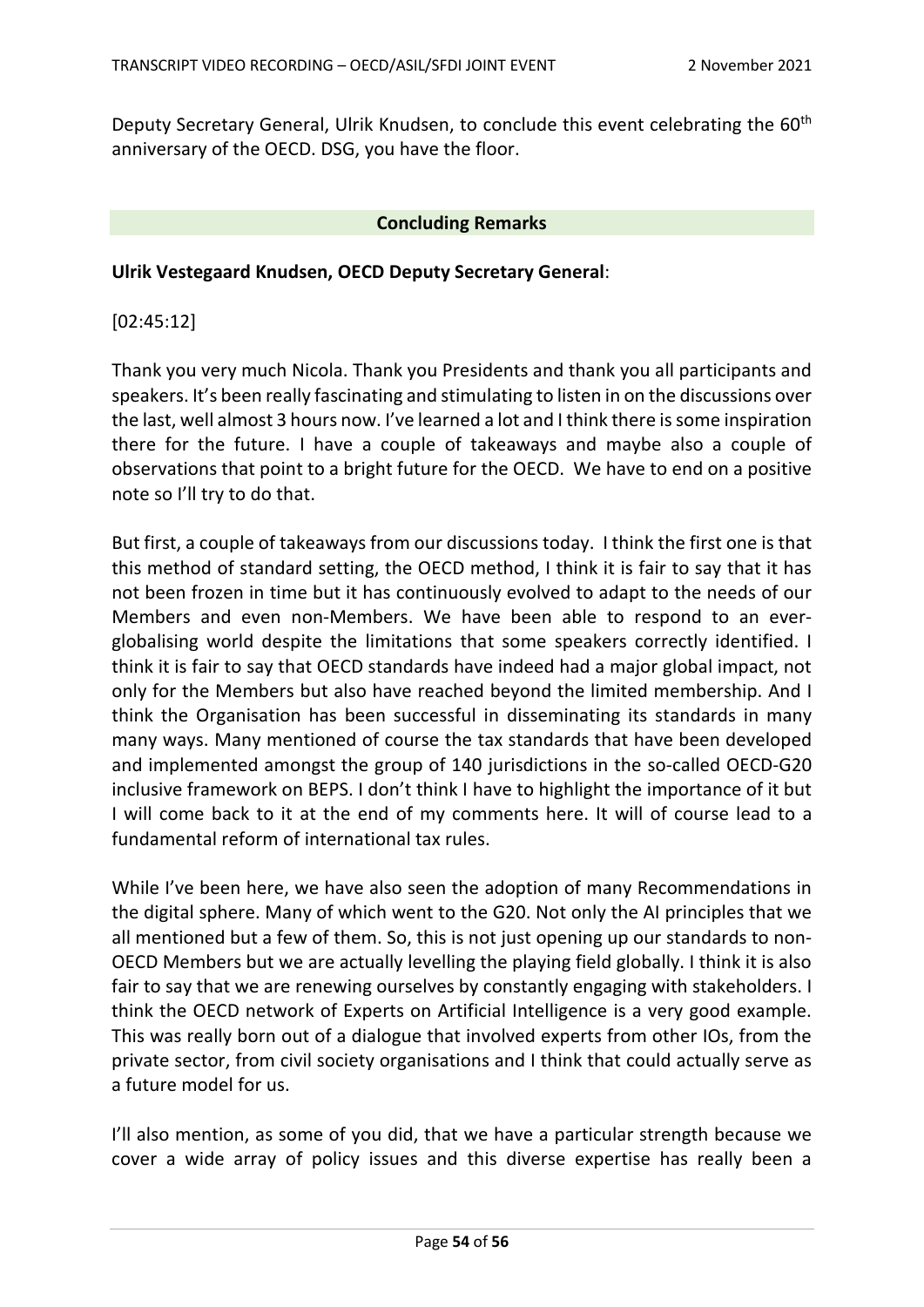comparative advantage of ours, call it multidisciplinary, call it cross-fertilisation, call it horizontal approach. We can call it all of that. I don't think we are there quite yet. We still have some work to break silence and adopt comprehensive standards that take into consideration a whole spectrum of policy needs, but I think we are evolving.

Then a second takeaway surely is that beyond our efforts to adapt our standard setting method, we have also been able to scan the horizon. We have not hesitated to review past successes and standards and I think clearly the soft law nature (droit doux ou droit souple) of OECD standards and the continuous efforts undertaken by the OECD expert bodies to monitor implementation have been supporting what you could call a "rejuvenation" of our standards, not least again in the digitalisation area as also mentioned by Andy.

I think the strength of the Organisation is its capacity to identify early on cutting edge issues and build, sometimes very very quickly as it happened with the AI principles, a consensus on game changing rules that actually could have a global reach.

And just to end on perhaps a couple of more positive observations pointing to the future. Sometimes we are underselling our own successes maybe a little bit. I would, as an economist who graduated from the University of Copenhagen in 1994, ridge on optimism from the GATT agreement, the formation of the WTO that came into effect, if I remember, on the  $1<sup>st</sup>$  January 1995. I was very optimistic about the future of multilateralism.

But the fact is that it took 27 years from then, actually to this year, until the world again was able to come up with a truly comprehensive, binding multilateral agreement in this field of economics. And that was actually the BEPS OECD-G20 multilateral framework agreement. I would argue that for the last 27 years this is actually the most important agreement that the world has produced that is almost global. And why is that? It's because that global multilateralism has failed miserably over the last 3 decades, whether you look at the WTO or the UN, we've only been able to do plurilateral agreements or regional agreements. In other words, this is maybe the working method that we have adopted among our Members. And many of you (at least 3 of you), have mentioned the fact that we are actually not that many Members at the OECD but we've still had an opportunity to be global in our outreach. Perhaps exactly because we have encountered problems in need of recommendations or principles or norms for standards before others because we were the advanced nations. We've been able to come up with solutions perhaps a little bit ahead of the rest of the pack. This is actually also the only successes we've seen at the WTO (and even the UN) which were also plurilateral in nature and I explicitly said binding agreements because the Paris Agreement on Climate of course was not binding.